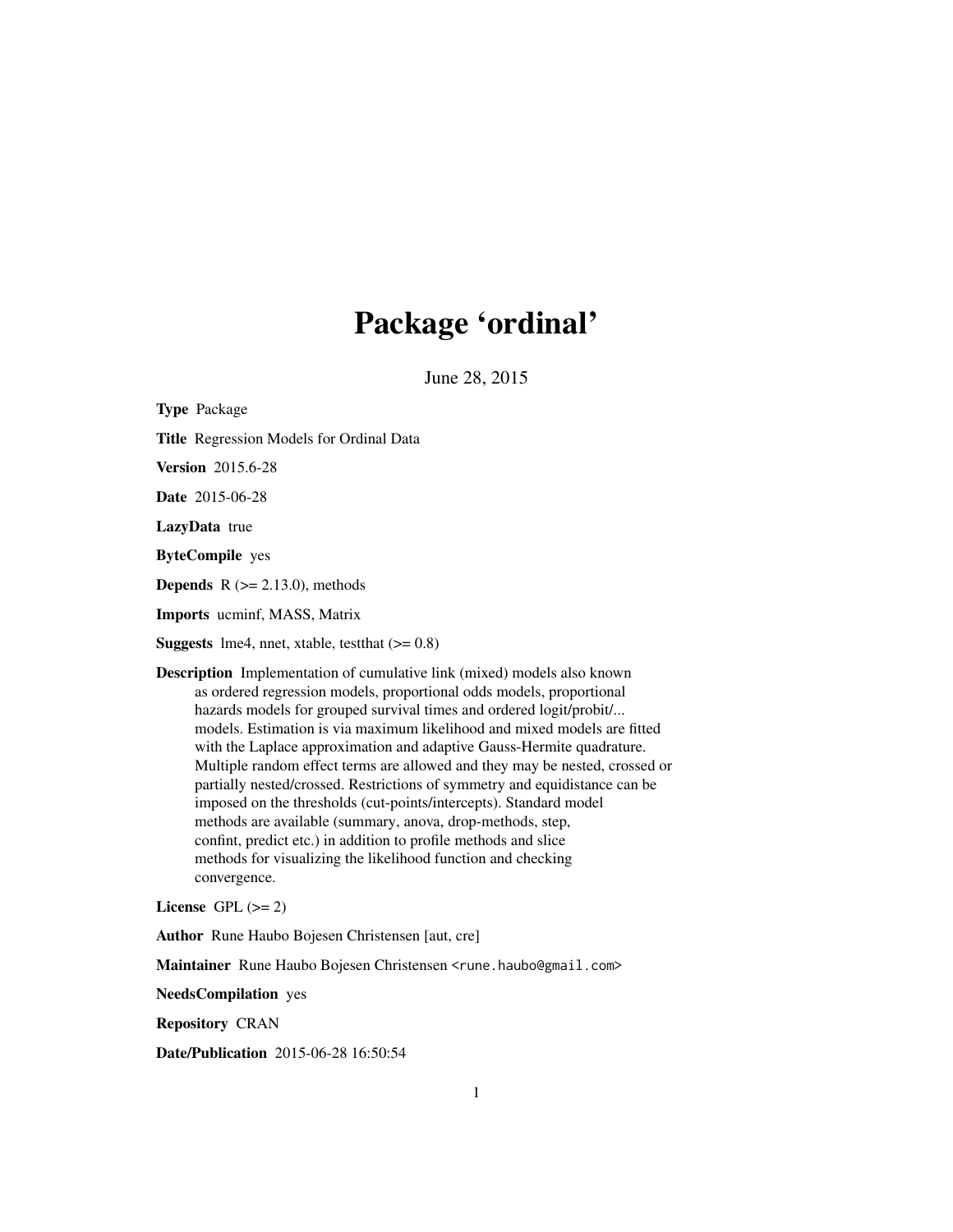## <span id="page-1-0"></span>R topics documented:

|             | 60             |
|-------------|----------------|
|             |                |
|             | 57             |
|             | 56             |
|             | 55             |
|             | 54             |
|             | 53             |
|             | 51             |
|             | 49             |
|             | 47             |
| predict.clm | 45             |
|             | 43             |
|             | 42             |
|             | 40             |
|             | 38             |
|             | 37             |
|             | 36             |
|             | 35             |
|             | 29<br>32       |
|             | 28             |
|             | 24             |
|             | 23             |
| clmm        | 21             |
|             | 20             |
|             | 15             |
|             | 13             |
|             | 12             |
| clm.        | $\overline{7}$ |
| anova.clm2  | 6              |
|             | $\overline{4}$ |
|             | 2              |

ordinal-package *Regression Models for Ordinal Data via Cumulative Link (Mixed) Models*

## Description

This package facilitates analysis of ordinal (ordered categorical data) via cumulative link models (CLMs) and cumulative link mixed models (CLMMs). Robust and efficient computational methods gives speedy and accurate estimation. A wide range of methods for model fits aids the data analysis.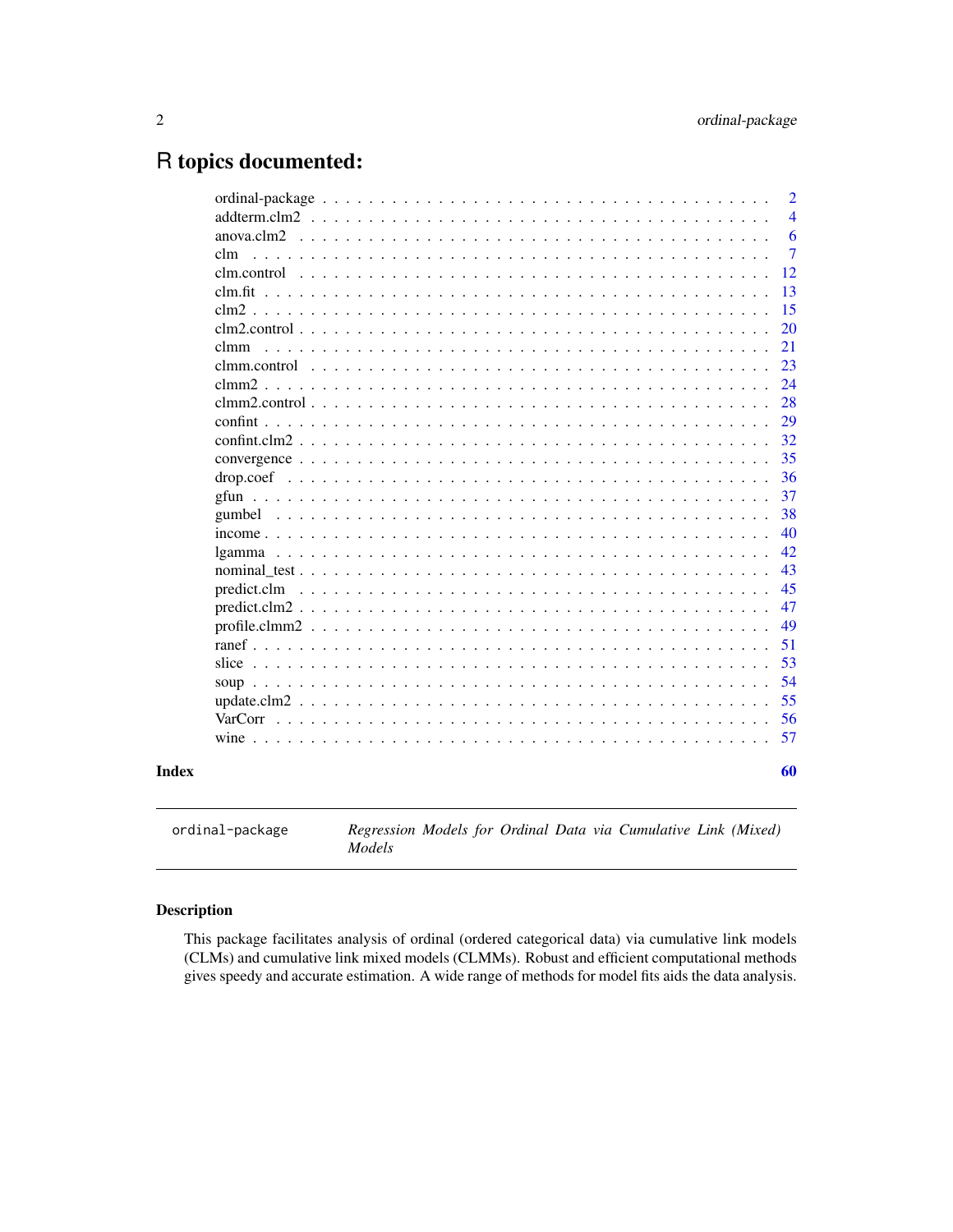#### <span id="page-2-0"></span>**Details**

| Package:  | ordinal     |
|-----------|-------------|
| Type:     | Package     |
| License:  | $GPL (= 2)$ |
| LazyLoad: | yes         |

This package implements cumualtive link models and cumulative link models with normally distributed random effects, denoted cumulative link mixed (effects) models. Cumulative link models are also known as ordered regression models, proportional odds models, proportional hazards models for grouped survival times and ordered logit/probit/... models.

Cumulative link models are fitted with  $clm$  and the main features are:

- A range of standard link functions are available.
- In addition to the standard location (additive) effects, scale (multiplicative) effects are also allowed.
- nominal effects are allowed for any subset of the predictors these effects are also known as partial proportional odds effects when using the logit link.
- Restrictions can be imposed on the thresholds/cut-points, e.g., symmetry or equidistance.
- A (modified) Newton-Raphson algorithm provides the maximum likelihood estimates of the parameters. The estimation scheme is robust, fast and accurate.
- Rank-deficient designs are identified and unidentified coefficients exposed in print and summary methods as with [glm](#page-0-0).
- A suite of standard methods are available including anova, add/drop-methods, step, profile, confint.
- A slice method facilitates illustration of the likelihood function and a convergence method summarizes the accuracy of the model estimation.
- The predict method can predict probabilities, response class-predictions and cumulative probabilities, and it provides standard errors and confidence intervals for the predictions.

Cumulative link mixed models are fitted with [clmm](#page-20-1) and the main features are:

- Any number of random effect terms can be included.
- The syntax for the model formula resembles that of [lmer](#page-0-0)
- Nested random effects, crossed random effects and partially nested/crossed random effects are allowed.
- Estimation is via maximum likelihood using the Laplace approximation or adaptive Gauss-Hermite quadrature (one random effect).
- Vector-valued and correlated random effects such as random slopes (random coefficient models) are fitted with the Laplace approximation.
- Estimation employs sparse matrix methods from the [Matrix](#page-0-0) package.
- During model fitting a Newton-Raphson algorithm updates the conditional modes of the random effects a large number of times. The likelihood function is optimized with a general purpose optimizer.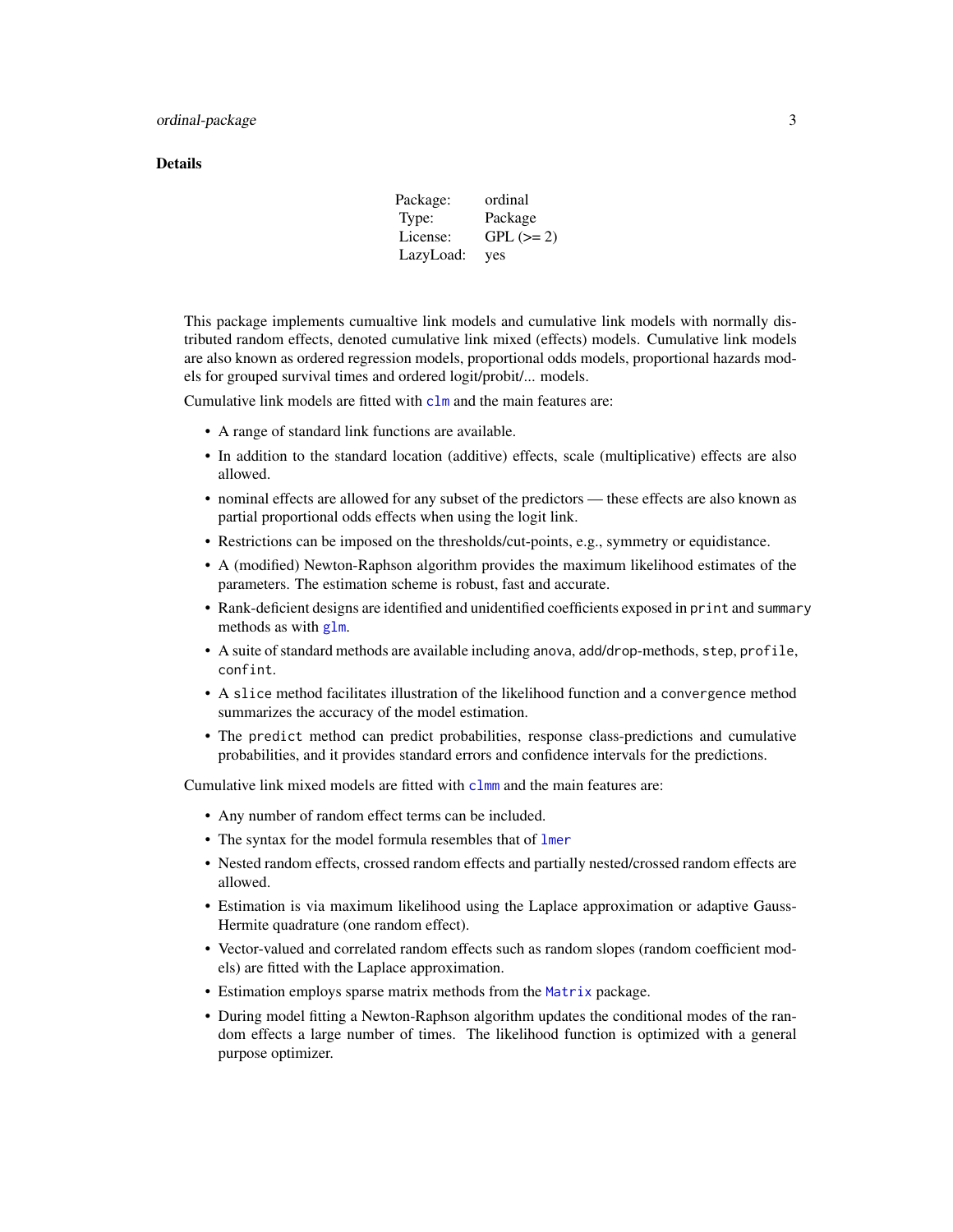In addition to the reference manual several vignettes describe aspects of the package. Two brief tutorials on [clm](#page-6-1) and [clmm](#page-20-1) introduces the use of these functions. The Primer vignette is a 30-page introduction to cumulative link models.

A major update of the package in August 2011 introduced new and improved implementations of [clm](#page-6-1) and [clmm](#page-20-1). The old implementations are available with [clm2](#page-14-1) and [clmm2](#page-23-1). At the time of writing there is functionality in clm2 and clmm2 not yet available in clm and clmm. This includes flexible link functions (log-gamma and Aranda-Ordaz links) and a profile method for random effect variance parameters in CLMMs. The new implementations are expected to take over the old implementations at some point, hence the latter will eventually be [deprecated](#page-0-0) and [defunct](#page-0-0).

## Author(s)

Rune Haubo B Christensen

Maintainer: Rune Haubo B Christensen <rhbc@imm.dtu.dk>

#### Examples

```
## A simple cumulative link model:
fm1 \leq clm(rating \sim contact + temp, data = wine)summary(fm1)
## A simple cumulative link mixed model:
fmm1 <- clmm(rating ~ context + temp + (1|judge), data= wine)summary(fmm1)
```
<span id="page-3-1"></span>addterm.clm2 *Try all one-term additions to and deletions from a model*

#### Description

Try fitting all models that differ from the current model by adding or deleting a single term from those supplied while maintaining marginality.

#### Usage

```
## S3 method for class 'clm2'
addterm(object, scope, scale = 0, test = c("none", "Chisq"),k = 2, sorted = FALSE, trace = FALSE,
       which = c("location", "scale"), ...)## S3 method for class 'clm2'
dropterm(object, scope, scale = 0, test = c("none", "Chisq"),k = 2, sorted = FALSE, trace = FALSE,
       which = c("location", "scale"), ...)
```
<span id="page-3-0"></span>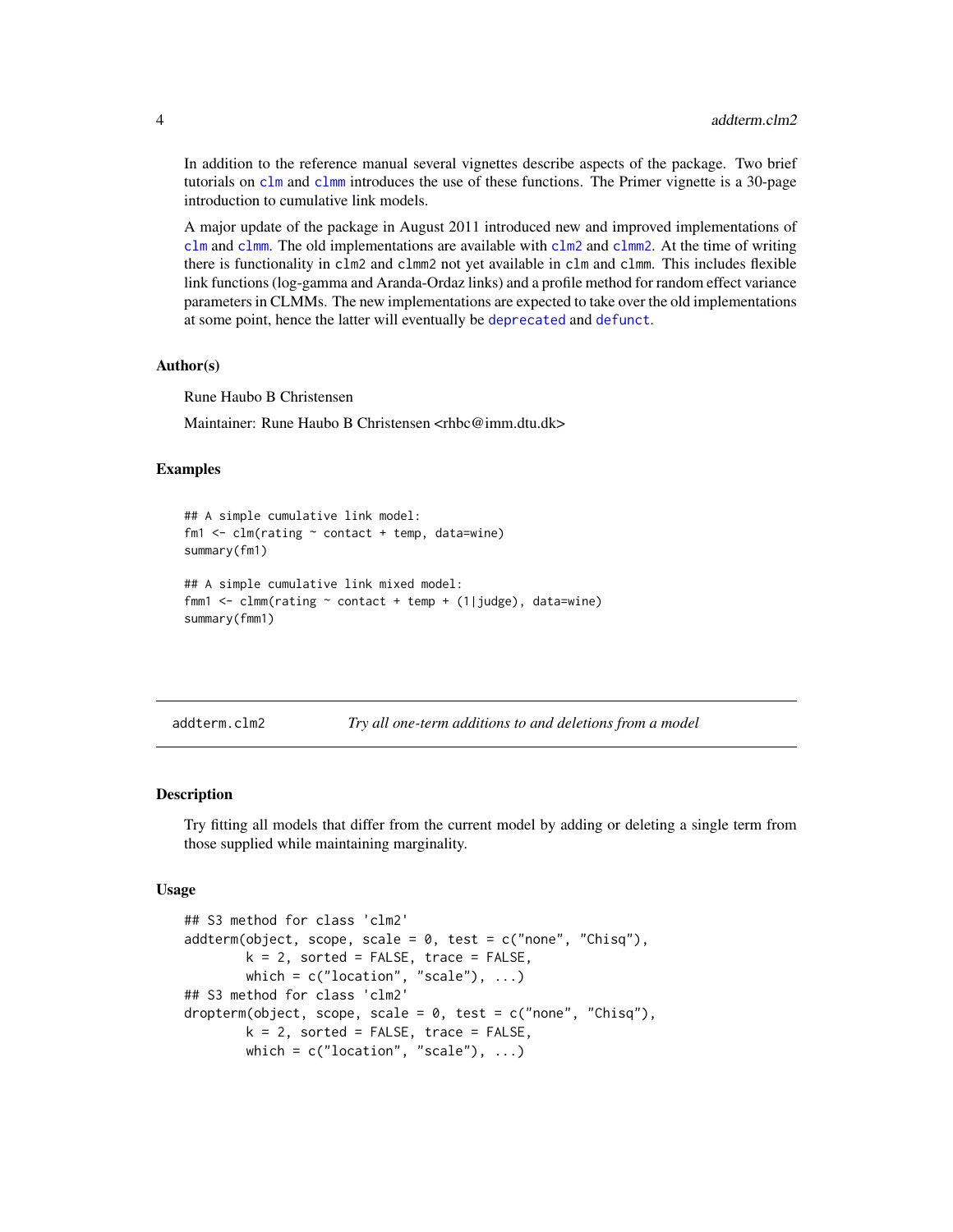## <span id="page-4-0"></span>addterm.clm2 5

#### Arguments

| object   | A clm2 object.                                                                                                                                                                                                                                                                                                                                                                 |
|----------|--------------------------------------------------------------------------------------------------------------------------------------------------------------------------------------------------------------------------------------------------------------------------------------------------------------------------------------------------------------------------------|
| scope    | for addterm: a formula specifying a maximal model which should include the<br>current one. All additional terms in the maximal model with all marginal terms<br>in the original model are tried. For dropterm: a formula giving terms which<br>might be dropped. By default, the model formula. Only terms that can be<br>dropped and maintain marginality are actually tried. |
| scale    | used in the definition of the AIC statistic for selecting the models. Specifying<br>scale asserts that the dispersion is known.                                                                                                                                                                                                                                                |
| test     | should the results include a test statistic relative to the original model? The<br>Chisq test is a likelihood-ratio test.                                                                                                                                                                                                                                                      |
| k        | the multiple of the number of degrees of freedom used for the penalty. Only $k=2$<br>gives the genuine AIC: $k = \log(n)$ is sometimes referred to as BIC or SBC.                                                                                                                                                                                                              |
| sorted   | should the results be sorted on the value of AIC?                                                                                                                                                                                                                                                                                                                              |
| trace    | if TRUE additional information may be given on the fits as they are tried.                                                                                                                                                                                                                                                                                                     |
| which    | should additions or deletions occur in location or scale models?                                                                                                                                                                                                                                                                                                               |
| $\cdots$ | arguments passed to or from other methods.                                                                                                                                                                                                                                                                                                                                     |

## Details

The definition of AIC is only up to an additive constant because the likelihood function is only defined up to an additive constant.

## Value

A table of class "anova" containing columns for the change in degrees of freedom, AIC and the likelihood ratio statistic. If test = "Chisq" a column also contains the p-value from the Chisq test.

#### Author(s)

Rune Haubo B Christensen

## See Also

[clm2](#page-14-1), [anova](#page-5-1), [addterm.default](#page-0-0) and [dropterm.default](#page-0-0)

## Examples

```
options(contrasts = c("contr.treatment", "contr.poly"))
if(require(MASS)) { ## dropterm, addterm, housing
   mB1 <- clm2(SURENESS ~ PROD + GENDER + SOUPTYPE,
               scale = \sim COLD, data = soup, link = "probit",
               Hess = FALSE)
    dropterm(mB1, test = "Chi") # or
```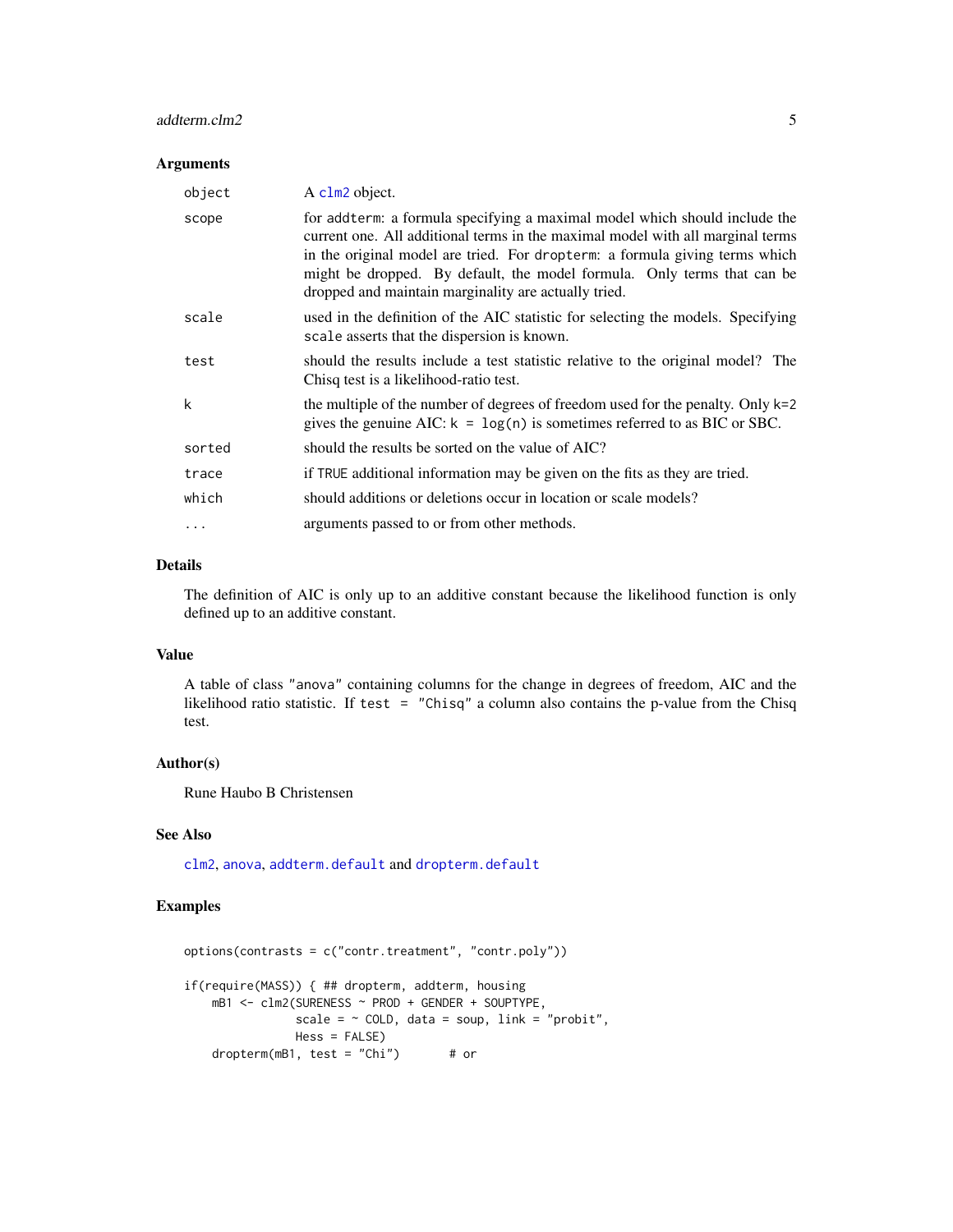```
dropterm(mB1, which = "location", test = "Chi")
dropterm(mB1, which = "scale", test = "Chi")
addterm(mB1, scope = ~.~^2, test = "Chi", which = "location")addterm(mB1, scope = ~ . + GENDER + SOUPTYPE,test = "Chi", which = "scale")
addterm(mB1, scope = ~ . + AGEGROUP + SOUPFREQ,test = "Chi", which = "location")
## Fit model from polr example:
fm1 <- clm2(Sat \sim Infl + Type + Cont, weights = Freq, data = housing)addterm(fm1, ~ Infl + Type + Cont, test= "Chisq", which = "scale")
dropterm(fm1, test = "Chisq")
```
<span id="page-5-1"></span>anova.clm2 *Likelihood ratio test of cumulative link models*

#### Description

}

Comparison of cumulative link models in likelihood ratio tests. The models may differ by terms in location, scale and nominal formulae, in link, threshold function and random effect structure.

#### Usage

```
## S3 method for class 'clm2'
anova(object, \dots, test = c("Chisq", "none"))
## S3 method for class 'clmm2'
anova(object, ..., test = c("Chisq", "none"))
```
#### Arguments

| object                  | a clm2 object.                                                              |
|-------------------------|-----------------------------------------------------------------------------|
| $\cdot$ $\cdot$ $\cdot$ | one or more additional clm2 objects.                                        |
| test                    | if test $=$ "none" the p-value for the likelihood ratio test is suppressed. |

#### Value

The method returns an object of class Anova (for printing) and data.frame with the following elements

| Model    | character description of the cumulative link models being compared. Location,<br>scale and nominal formulae are separated by "I"s in this order. |
|----------|--------------------------------------------------------------------------------------------------------------------------------------------------|
| Resid.df | the residual degrees of freedom                                                                                                                  |
| -2logLik | twice the negative log likelihood (proportional to the deviance)                                                                                 |
| Test     | indication of which models are being compared.                                                                                                   |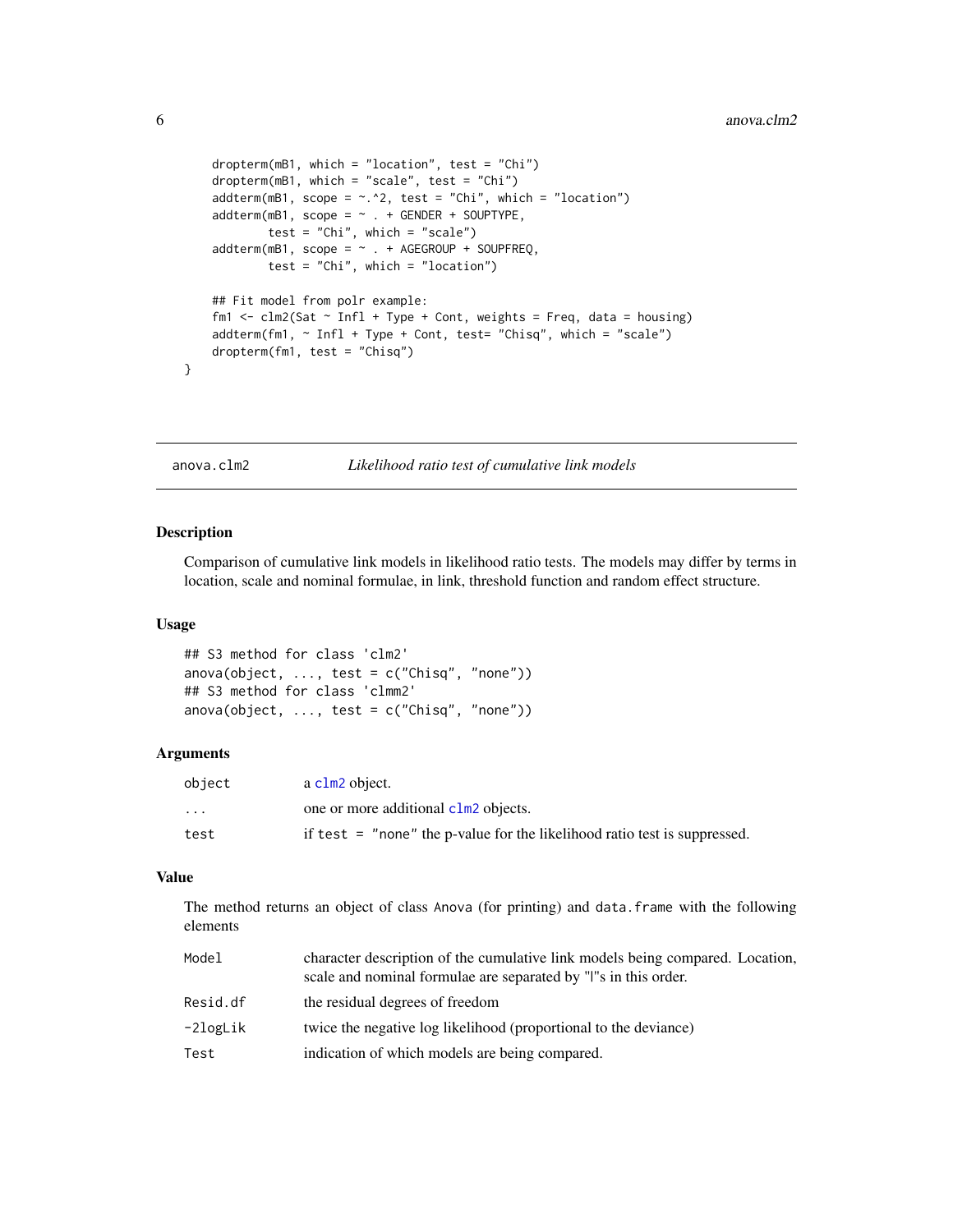<span id="page-6-0"></span>

| DF       | the difference in the degrees of freedom in the models being compared, i.e. the |
|----------|---------------------------------------------------------------------------------|
|          | degrees of freedom for the chi-squared test.                                    |
| LR stat. | the likelihood ratio statistic.                                                 |
| Pr(Chi)  | the p-value from the likelihood ratio test. Absent if test $=$ "none".          |

#### Author(s)

Rune Haubo B Christensen

#### See Also

[clm2](#page-14-1), [addterm](#page-3-1), [dropterm](#page-0-0) and [anova.default](#page-0-0)

#### Examples

```
options(contrasts = c("contr.treatment", "contr.poly"))
m1 <- clm2(SURENESS ~ PROD, scale = ~PROD, data = soup,
          link = "logistic")
## anova
anova(m1, update(m1, scale = ~.-PROD))mN1 <- clm2(SURENESS ~ 1, nominal = ~PROD, data = soup,link = "logistic")
anova(m1, mN1)
anova(m1, update(m1, scale = \sim.-PROD), mN1)
## Fit model from polr example:
if(require(MASS)) {
    fm1 <- clm2(Sat \sim Infl + Type + Cont, weights = Freq, data = housing)anova(fm1, update(fm1, scale =\sim Cont))
}
```
<span id="page-6-1"></span>clm *Cumulative Link Models*

## **Description**

Fits cumulative link models (CLMs) such as the propotional odds model. The model allows for various link functions and structured thresholds that restricts the thresholds or cut-points to be e.g., equidistant or symmetrically arranged around the central threshold(s). Nominal effects (partial proportional odds with the logit link) are also allowed. A modified Newton algorithm is used to optimize the likelihood function.

## Usage

```
clm(formula, scale, nominal, data, weights, start, subset, doFit = TRUE,
  na.action, contrasts, model = TRUE, control=list(),
  link = c("logit", "probit", "cloglog", "loglog", "cauchit"),
  threshold = c("flexible", "symmetric", "symmetric2", "equidistant"), ...)
```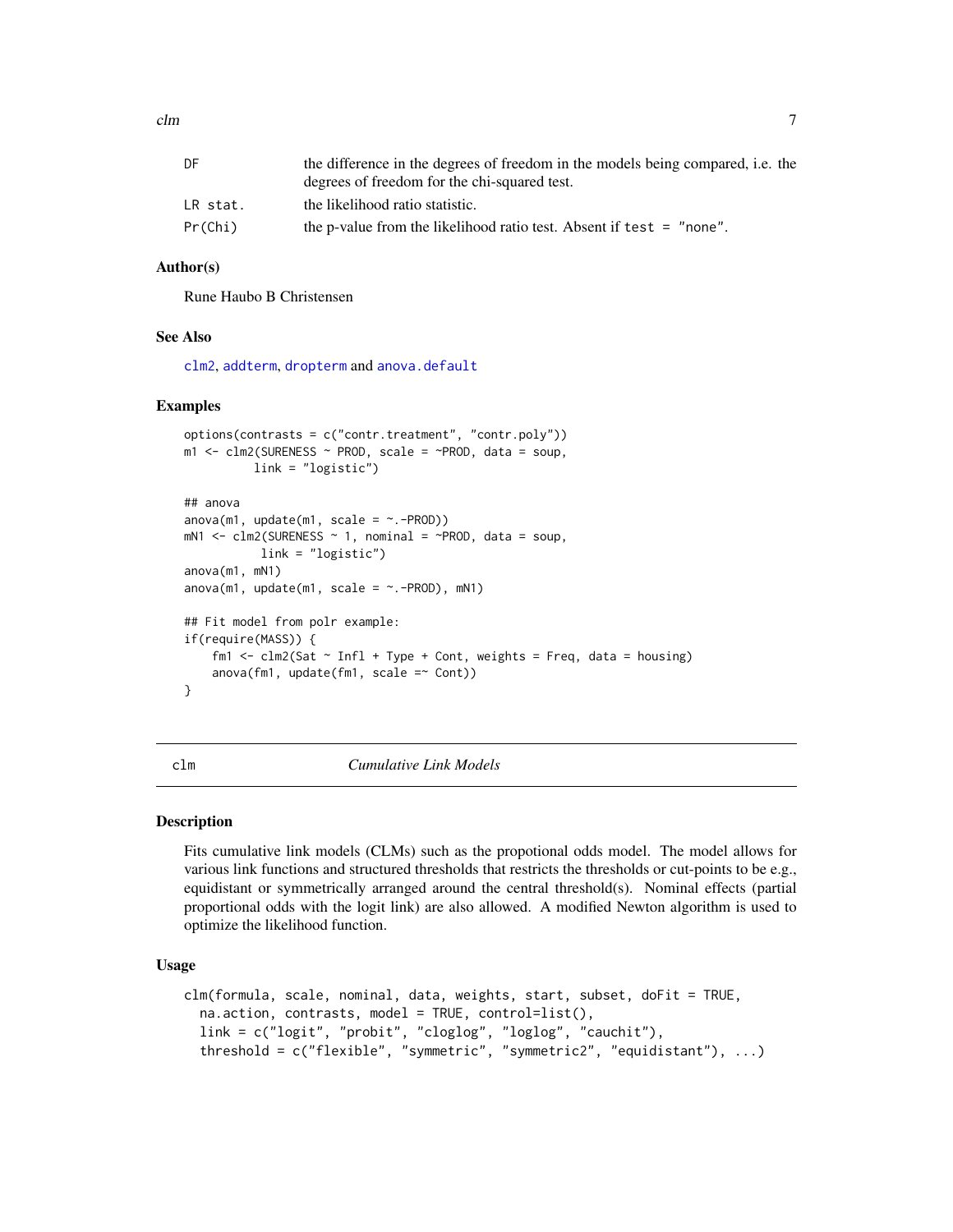<span id="page-7-0"></span>

| formula   | a formula expression as for regression models, of the form response $\sim$ predictors.<br>The response should be a factor (preferably an ordered factor), which will be in-<br>terpreted as an ordinal response with levels ordered as in the factor. The model<br>must have an intercept: attempts to remove one will lead to a warning and will<br>be ignored. An offset may be used. See the documentation of formula for other<br>details.                                                                                                                                                                                                                             |
|-----------|----------------------------------------------------------------------------------------------------------------------------------------------------------------------------------------------------------------------------------------------------------------------------------------------------------------------------------------------------------------------------------------------------------------------------------------------------------------------------------------------------------------------------------------------------------------------------------------------------------------------------------------------------------------------------|
| scale     | an optional formula expression, of the form $\sim$ predictors, i.e. with an empty<br>left hand side. An offset may be used. Variables included here will have multi-<br>plicative effects and can be interpreted as effects on the scale (or dispersion) of<br>a latent distribution.                                                                                                                                                                                                                                                                                                                                                                                      |
| nominal   | an optional formula of the form $\sim$ predictors, i.e. with an empty left hand<br>side. The effects of the predictors in this formula are assumed to be nominal<br>rather than ordinal - this corresponds to the so-called partial proportional odds<br>(with the logit link).                                                                                                                                                                                                                                                                                                                                                                                            |
| data      | an optional data frame in which to interpret the variables occurring in the for-<br>mulas.                                                                                                                                                                                                                                                                                                                                                                                                                                                                                                                                                                                 |
| weights   | optional case weights in fitting. Defaults to 1. Negative weights are not allowed.                                                                                                                                                                                                                                                                                                                                                                                                                                                                                                                                                                                         |
| start     | initial values for the parameters in the format c(alpha, beta, zeta), where<br>alpha are the threshold parameters (adjusted for potential nominal effects),<br>beta are the regression parameters and zeta are the scale parameters.                                                                                                                                                                                                                                                                                                                                                                                                                                       |
| subset    | expression saying which subset of the rows of the data should be used in the fit.<br>All observations are included by default.                                                                                                                                                                                                                                                                                                                                                                                                                                                                                                                                             |
| doFit     | logical for whether the model should be fit or the model environment should be<br>returned.                                                                                                                                                                                                                                                                                                                                                                                                                                                                                                                                                                                |
| na.action | a function to filter missing data. Applies to terms in all three formulae.                                                                                                                                                                                                                                                                                                                                                                                                                                                                                                                                                                                                 |
| contrasts | a list of contrasts to be used for some or all of the factors appearing as variables<br>in the model formula.                                                                                                                                                                                                                                                                                                                                                                                                                                                                                                                                                              |
| model     | logical for whether the model frame should be part of the returned object.                                                                                                                                                                                                                                                                                                                                                                                                                                                                                                                                                                                                 |
| control   | a list of control parameters passed on to clm. control.                                                                                                                                                                                                                                                                                                                                                                                                                                                                                                                                                                                                                    |
| link      | link function, i.e., the type of location-scale distribution assumed for the latent<br>distribution. The default "logit" link gives the proportional odds model.                                                                                                                                                                                                                                                                                                                                                                                                                                                                                                           |
| threshold | specifies a potential structure for the thresholds (cut-points). "flexible" pro-<br>vides the standard unstructured thresholds, "symmetric" restricts the distance<br>between the thresholds to be symmetric around the central one or two thresholds<br>for odd or equal numbers or thresholds respectively, "symmetric2" restricts the<br>latent mean in the reference group to zero; this means that the central threshold<br>(even no. response levels) is zero or that the two central thresholds are equal<br>apart from their sign (uneven no. response levels), and "equidistant" restricts<br>the distance between consecutive thresholds to be of the same size. |
|           | additional arguments are passed on to clm.control.                                                                                                                                                                                                                                                                                                                                                                                                                                                                                                                                                                                                                         |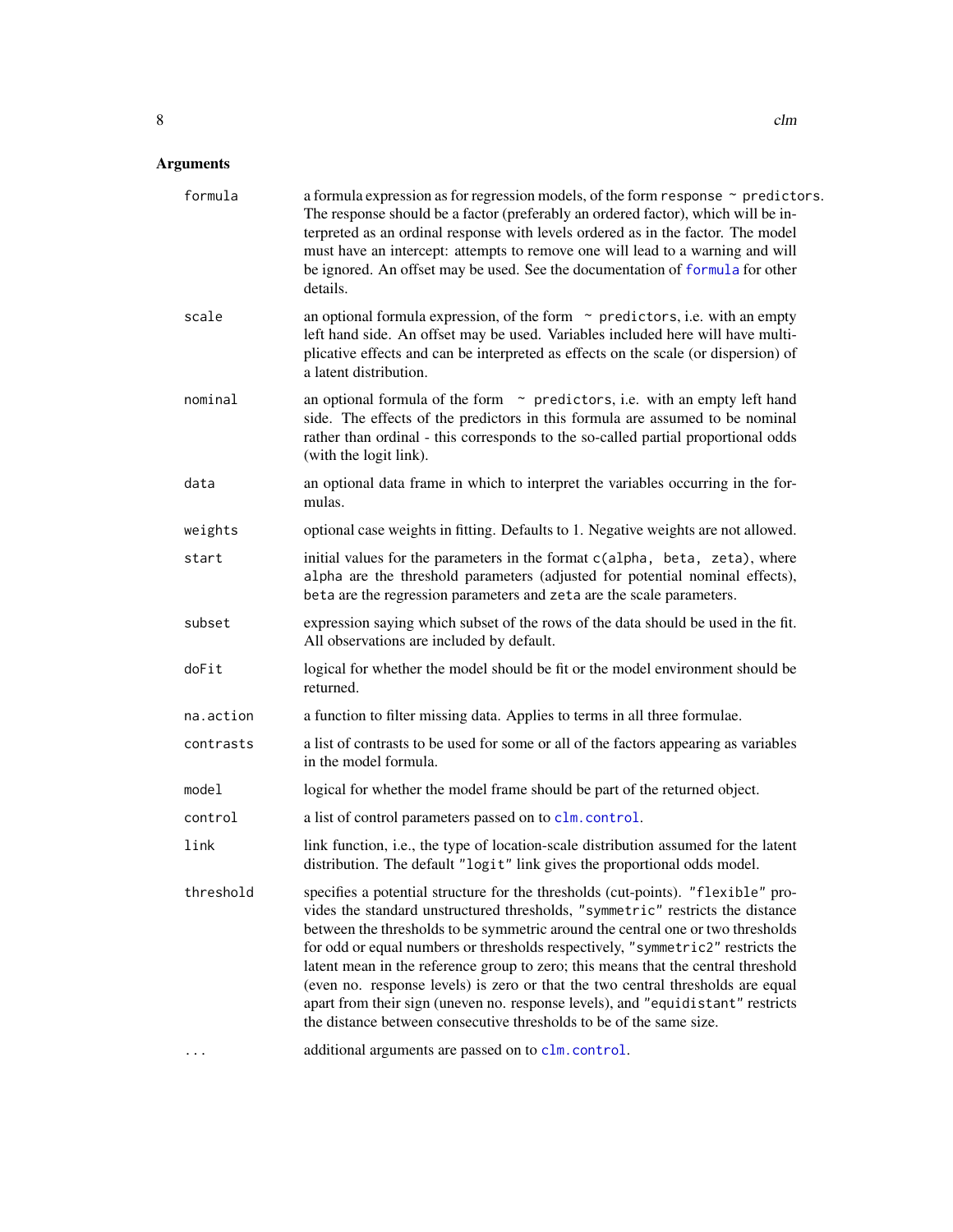## <span id="page-8-0"></span>Details

This is a new (as of August 2011) improved implementation of CLMs. The old implementation is available in [clm2](#page-14-1), but will probably be removed at some point.

There are methods for the standard model-fitting functions, including [summary](#page-0-0), [anova](#page-0-0), model. frame, [model.matrix](#page-0-0), [drop1](#page-0-0), [dropterm](#page-0-0), [step](#page-0-0), [stepAIC](#page-0-0), [extractAIC](#page-0-0), [AIC](#page-0-0), [coef](#page-0-0), [nobs](#page-0-0), [profile](#page-0-0), [confint](#page-28-1), [vcov](#page-0-0) and [slice](#page-52-1).

## Value

If doFit = FALSE the result is an environment representing the model ready to be optimized. If doFit = TRUE the result is an object of class "clm" with the components listed below.

Note that some components are only present if scale and nominal are used.

| aliased       | list of length 3 or less with components alpha, beta and zeta each being logical<br>vectors containing alias information for the parameters of the same names.                                                                                                                                                       |
|---------------|----------------------------------------------------------------------------------------------------------------------------------------------------------------------------------------------------------------------------------------------------------------------------------------------------------------------|
| alpha         | a vector of threshold parameters.                                                                                                                                                                                                                                                                                    |
| alpha.mat     | (where relevant) a table (data. frame) of threshold parameters where each row<br>corresponds to an effect in the nominal formula.                                                                                                                                                                                    |
| beta          | (where relevant) a vector of regression parameters.                                                                                                                                                                                                                                                                  |
| call          | the mathed call.                                                                                                                                                                                                                                                                                                     |
| coefficients  | a vector of coefficients of the form c(alpha, beta, zeta)                                                                                                                                                                                                                                                            |
| cond.H        | Condition number of the Hessian matrix at the optimum (i.e. the ratio of the<br>largest to the smallest eigenvalue).                                                                                                                                                                                                 |
| contrasts     | (where relevant) the contrasts used for the formula part of the model.                                                                                                                                                                                                                                               |
| control       | List of control parameters as generated by clm. control.                                                                                                                                                                                                                                                             |
| convergence   | convergence code where 0 indicates successful convergence; 1 indicates the it-<br>eration limit was reached before convergence; 2 indicates the step factor was re-<br>duced below minimum before convergence was reached; 3 indicates that thresh-<br>olds are not increasing (only possible with nominal effects). |
| edf           | the estimated degrees of freedom, i.e., the number of parameters in the model<br>fit.                                                                                                                                                                                                                                |
| fitted.values | the fitted probabilities.                                                                                                                                                                                                                                                                                            |
| gradient      | a vector of gradients for the coefficients at the estimated optimum.                                                                                                                                                                                                                                                 |
| Hessian       | the Hessian matrix for the parameters at the estimated optimum.                                                                                                                                                                                                                                                      |
| info          | a table of basic model information for printing.                                                                                                                                                                                                                                                                     |
| link          | character, the link function used.                                                                                                                                                                                                                                                                                   |
| logLik        | the value of the log-likelihood at the estimated optimum.                                                                                                                                                                                                                                                            |
| maxGradient   | the maximum absolute gradient, i.e., max (abs (gradient)).                                                                                                                                                                                                                                                           |
| model         | if requested (the default), the model. frame containing variables from formula,<br>scale and nominal parts.                                                                                                                                                                                                          |
| n             | the number of observations counted as $nrow(X)$ , where X is the design matrix.                                                                                                                                                                                                                                      |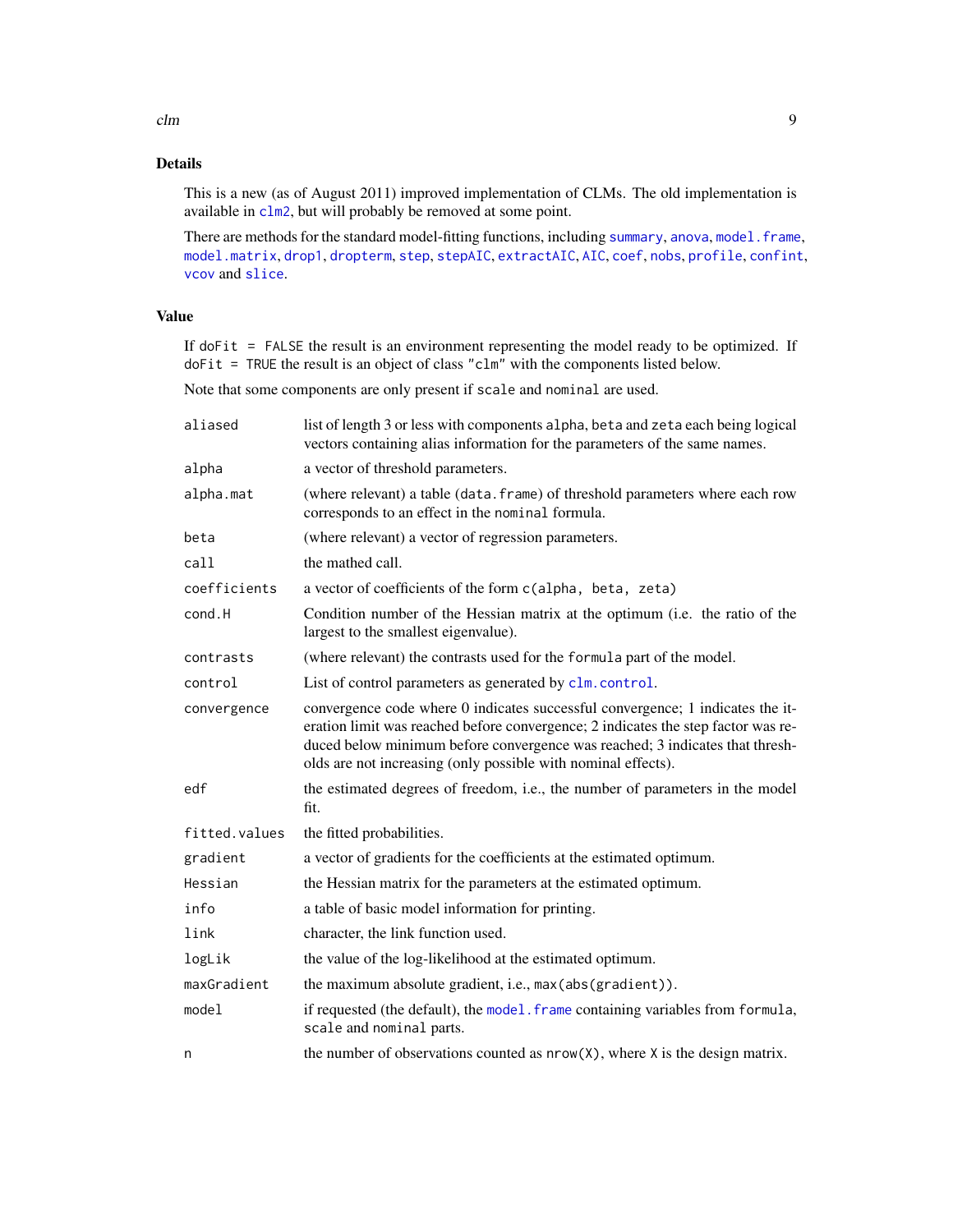<span id="page-9-0"></span>

| na.action     | (where relevant) information returned by model. frame on the special handling<br>of NAs.                                                                                                                                    |
|---------------|-----------------------------------------------------------------------------------------------------------------------------------------------------------------------------------------------------------------------------|
| nobs          | the number of observations counted as sum (weights).                                                                                                                                                                        |
| nom.contrasts | (where relevant) the contrasts used for the nominal part of the model.                                                                                                                                                      |
| nom.terms     | (where relevant) the terms object for the nominal part.                                                                                                                                                                     |
| nom.xlevels   | (where relevant) a record of the levels of the factors used in fitting for the<br>nominal part.                                                                                                                             |
| start         | the parameter values at which the optimization has started. An attribute start.iter<br>gives the number of iterations to obtain starting values for models where scale<br>is specified or where the cauchit link is chosen. |
| S.contrasts   | (where relevant) the contrasts used for the scale part of the model.                                                                                                                                                        |
| S.terms       | (where relevant) the terms object for the scale part.                                                                                                                                                                       |
| S.xlevels     | (where relevant) a record of the levels of the factors used in fitting for the scale<br>part.                                                                                                                               |
| terms         | the terms object for the formula part.                                                                                                                                                                                      |
| Theta         | (where relevant) a table (data. frame) of thresholds for all combinations of lev-<br>els of factors in the nominal formula.                                                                                                 |
| threshold     | character, the threshold structure used.                                                                                                                                                                                    |
| tJac          | the transpose of the Jacobian for the threshold structure.                                                                                                                                                                  |
| xlevels       | (where relevant) a record of the levels of the factors used in fitting for the<br>formula part.                                                                                                                             |
| y.levels      | the levels of the response variable after removing levels for which all weights<br>are zero.                                                                                                                                |
| zeta          | (where relevant) a vector of scale regression parameters.                                                                                                                                                                   |

## Author(s)

Rune Haubo B Christensen

## Examples

```
fm1 \leftarrow clm(rating \sim temp \star contact, data = wine)
fm1 ## print method
summary(fm1)
fm2 <- update(fm1, ~.-temp:contact)
anova(fm1, fm2)
drop1(fm1, test = "Chi")add1(fm1, \sim +judge, test = "Chi")
fm2 \leq step(fm1)summary(fm2)
coef(fm1)
```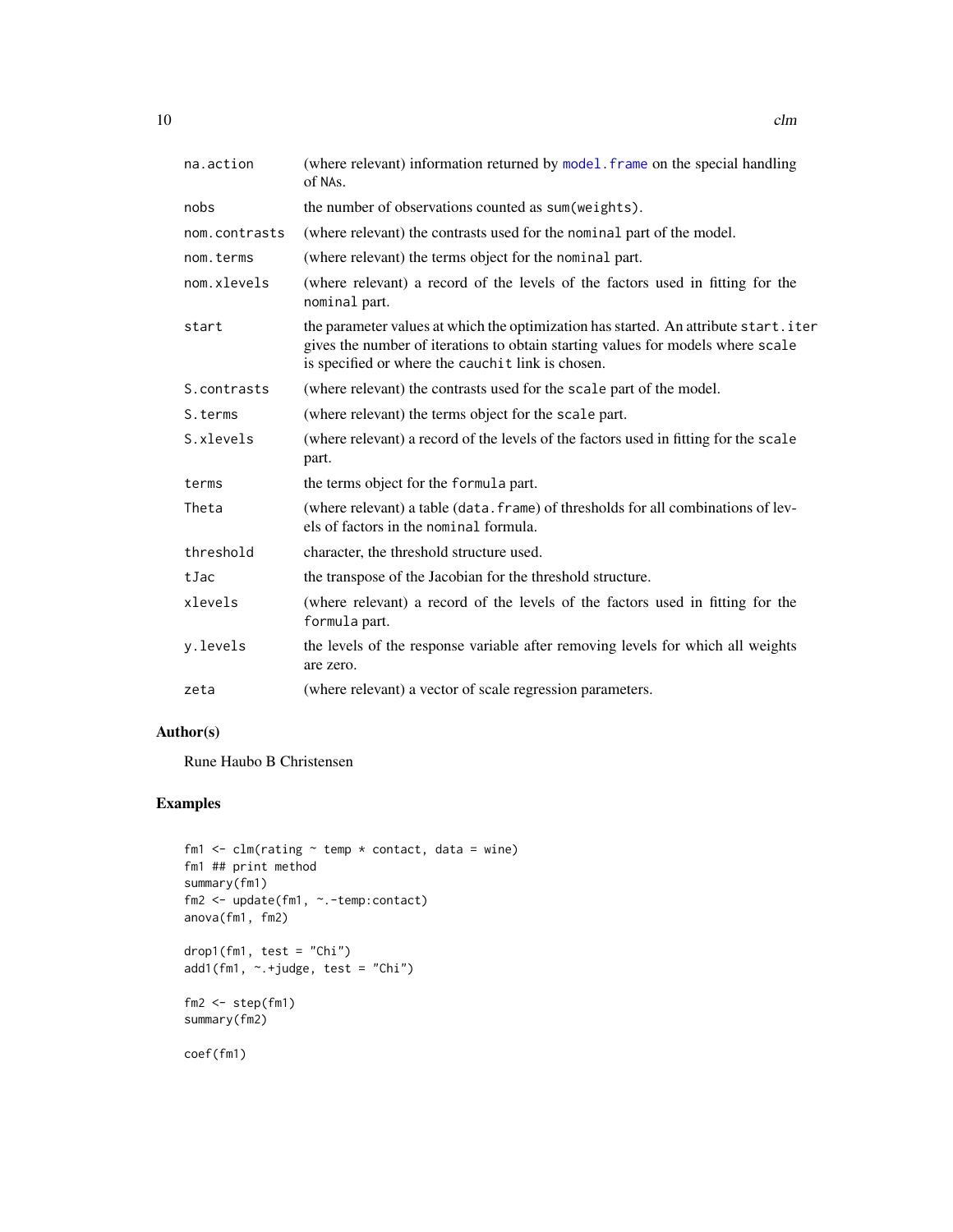```
vcov(fm1)
AIC(fm1)
extractAIC(fm1)
logLik(fm1)
fitted(fm1)
confint(fm1) ## type = "profile"
confint(fm1, type = "Wald")pr1 <- profile(fm1)
confint(pr1)
## plotting the profiles:
par(mfrow = c(2, 2))plot(pr1, root = TRUE) ## check for linearity
par(mfrow = c(2, 2))plot(pr1)
par(mfrow = c(2, 2))plot(pr1, approx = TRUE)
par(mfrow = c(2, 2))plot(pr1, Log = TRUE)
par(mfrow = c(2, 2))plot(pr1, Log = TRUE, relative = FALSE)
## other link functions:
fm4.lgt <- update(fm1, link = "logit") ## default
fm4.prt <- update(fm1, link = "probit")
fm4.ll <- update(fm1, link = "loglog")
fm4.cll <- update(fm1, link = "cloglog")
fm4.cct <- update(fm1, link = "cauchit")
anova(fm4.lgt, fm4.prt, fm4.ll, fm4.cll, fm4.cct)
## structured thresholds:
fm5 <- update(fm1, threshold = "symmetric")
fm6 <- update(fm1, threshold = "equidistant")
anova(fm1, fm5, fm6)
## the slice methods:
slice.fm1 <- slice(fm1)
par(mfrow = c(3, 3))plot(slice.fm1)
## see more at '?slice.clm'
## Another example:
fm.soup <- clm(SURENESS ~ PRODID, data = soup)
summary(fm.soup)
if(require(MASS)) { ## dropterm, addterm, stepAIC, housing
    fm1 \le - clm(rating \sim temp \star contact, data = wine)
    dropterm(fm1, test = "Chi")
    addterm(fm1, ~.+judge, test = "Chi")
    fm3 <- stepAIC(fm1)
    summary(fm3)
```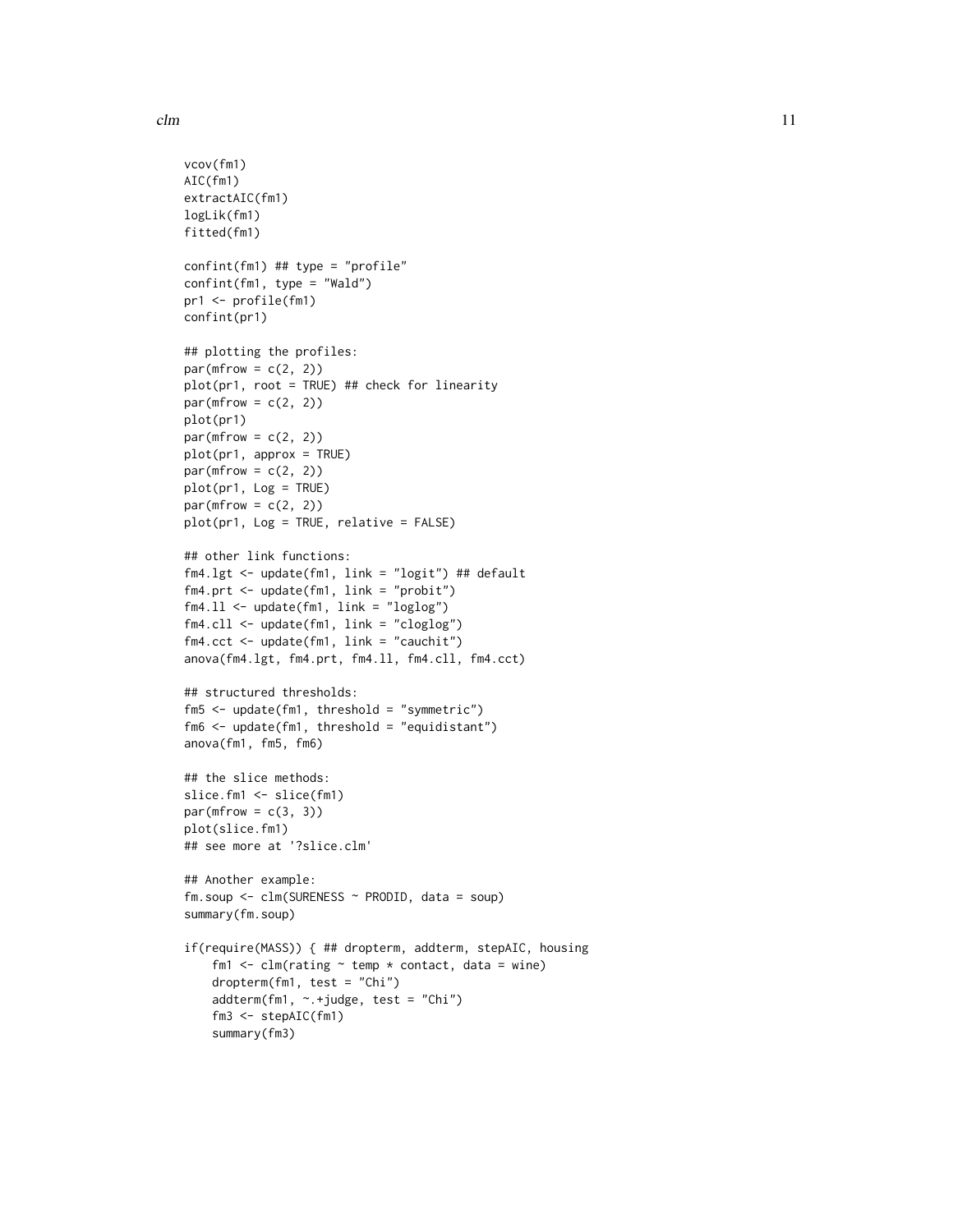#### 12 clm.control

```
## Example from MASS::polr:
    fm1 \le - clm(Sat \sim Infl + Type + Cont, weights = Freq, data = housing)
    summary(fm1)
}
```
#### <span id="page-11-1"></span>clm.control *Set control parameters for cumulative link models*

#### Description

Set control parameters for cumulative link models

## Usage

```
clm.control(method = c("Newton", "model.frame", "design", "ucminf", "nlminb",
   "optim"), ..., trace = \emptyset L,
   maxIter = 100L, gradTol = 1e-06, maxLineIter = 15L, relTol = 1e-6,
   tol = sqrt(.Machine$double.eps), maxModIter = 5L,
   convergence = c("warn", "silent", "stop", "message"))
```

| method      | "Newton" fits the model by maximum likelihood and "model.frame" cause<br>$clm$ to return the model. frame, "design" causes $clm$ to return a list of design<br>matrices etc. that can be used with clm. fit.                                                                                                                                                                                     |
|-------------|--------------------------------------------------------------------------------------------------------------------------------------------------------------------------------------------------------------------------------------------------------------------------------------------------------------------------------------------------------------------------------------------------|
| trace       | numerical, if $> 0$ information is printed about and during the optimization pro-<br>cess. Defaults to 0.                                                                                                                                                                                                                                                                                        |
| maxIter     | the maximum number of Newton-Raphson iterations. Defaults to 100.                                                                                                                                                                                                                                                                                                                                |
| gradTol     | the maximum absolute gradient; defaults to 1e-6.                                                                                                                                                                                                                                                                                                                                                 |
| maxLineIter | the maximum number of step halfings allowed if a Newton (-Raphson) step over<br>shoots. Defaults to 10.                                                                                                                                                                                                                                                                                          |
| relTol      | relative convergence tolerence: relative change in the parameter estimates be-<br>tween Newton iterations. Defaults to 1e-6.                                                                                                                                                                                                                                                                     |
| tol         | numerical tolerence on eigenvalues to determine negative-definiteness of Hes-<br>sian. If the Hessian of a model fit is negative definite, the fitting algorithm did<br>not converge. If the Hessian is singular, the fitting algorithm did converge albeit<br>not to a <i>unique</i> optimum, so one or more parameters are not uniquely determined<br>even though the log-likelihood value is. |
| maxModIter  | the maximum allowable number of consecutive iterations where the Newton step<br>needs to be modified to be a decent direction. Defaults to 5.                                                                                                                                                                                                                                                    |
| convergence | action to take if the fitting algorithm did not converge.                                                                                                                                                                                                                                                                                                                                        |
| $\cdots$    | control arguments parsed on to ucminf, nlminb or optim.                                                                                                                                                                                                                                                                                                                                          |

<span id="page-11-0"></span>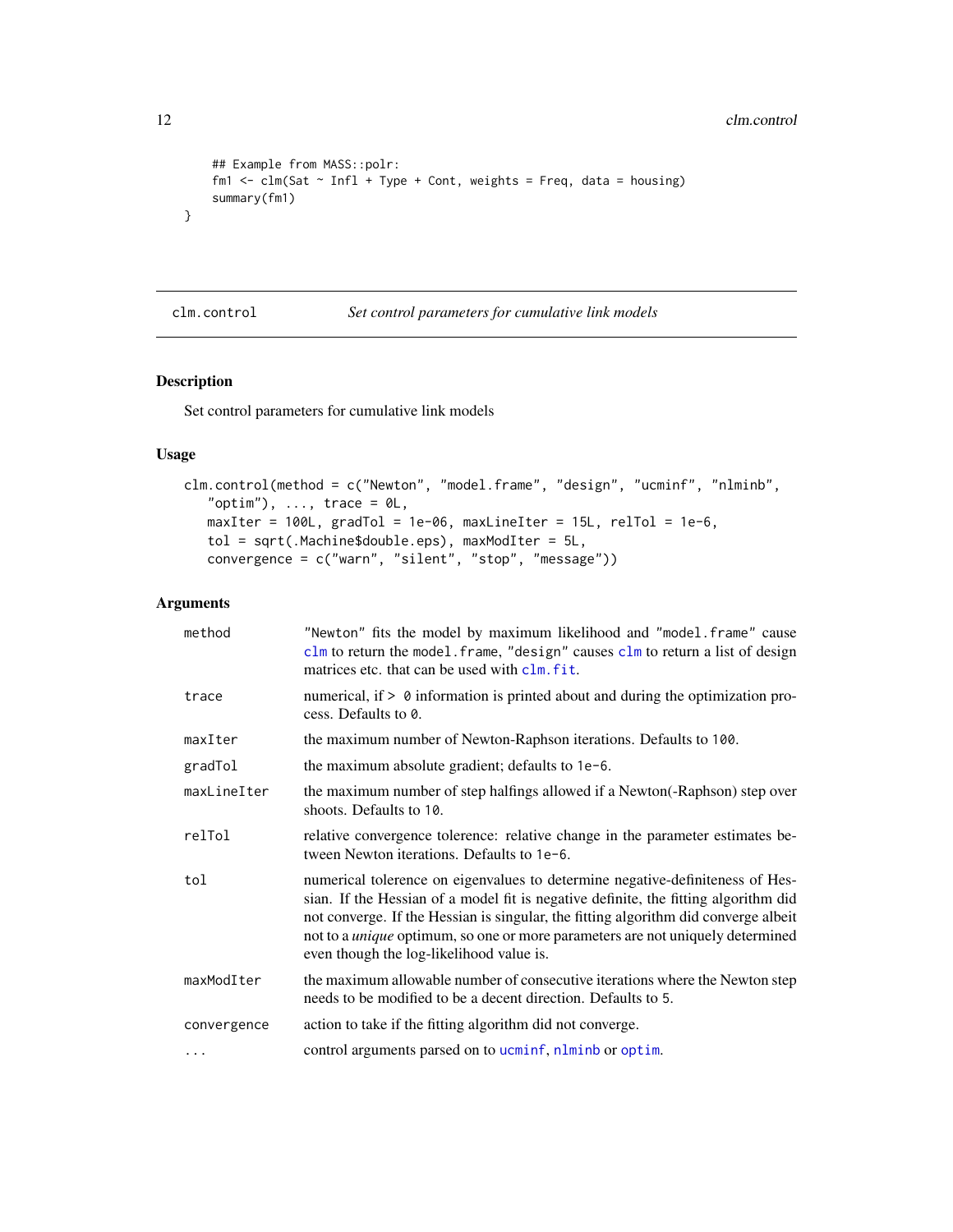#### <span id="page-12-0"></span> $clm.fit$  13

## Value

a list of control parameters.

## Author(s)

Rune Haubo B Christensen

## See Also

[clm](#page-6-1)

## <span id="page-12-1"></span>clm.fit *Fit Cumulative Link Models*

## Description

A direct fitter of cumulative link models.

## Usage

```
clm.fit(y, \ldots)## Default S3 method:
clm.fit(y, \ldots)## S3 method for class 'factor'
clm.fit(y, X, S, N, weights = rep(1, nrow(X)),offset = rep(0, nrow(X)), S.offset = rep(0, nrow(X)),control = list(), start, doFit=TRUE,
     link = c("logit", "probit", "cloglog", "loglog", "cauchit"),
     threshold = c("flexible", "symmetric", "symmetric2", "equidistant"),
     ...)
```

| <b>V</b> | for the default method a list of model components. For the factor method the<br>response variable; a factor, preferably and ordered factor. |
|----------|---------------------------------------------------------------------------------------------------------------------------------------------|
| X, S, N  | optional design matrices for the regression parameters, scale parameters and<br>nominal parameters respectively.                            |
| weights  | optional case weights.                                                                                                                      |
| offset   | an optional offset.                                                                                                                         |
| S.offset | an optional offset for the scale part of the model.                                                                                         |
| control  | a list of control parameters, optionally a call to clm. control.                                                                            |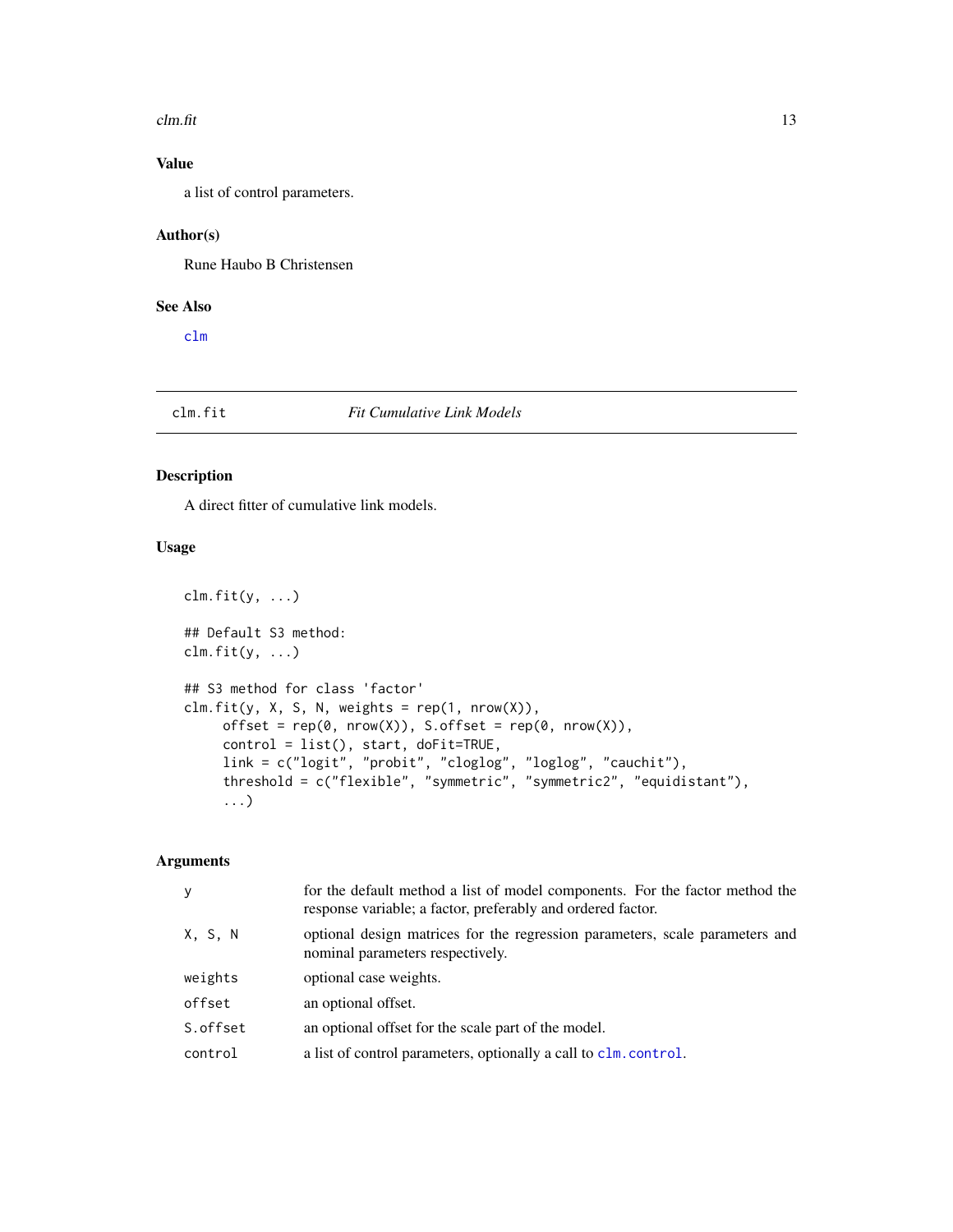| start     | an optional list of starting values of the form c(alpha, beta, zeta) for the<br>thresholds and nominal effects (alpha), regression parameters (beta) and scale<br>parameters (zeta). |
|-----------|--------------------------------------------------------------------------------------------------------------------------------------------------------------------------------------|
| doFit     | logical for whether the model should be fit or the model environment should be<br>returned.                                                                                          |
| link      | the link function.                                                                                                                                                                   |
| threshold | the threshold structure, see further at clm.                                                                                                                                         |
|           | currently not used.                                                                                                                                                                  |

## Details

This function does almost the same thing that [clm](#page-6-1) does: it fits a cumulative link model. The main differences are that clm.fit does not setup design matrices from formulae and only does minimal post processing after parameter estimation.

Compared to [clm](#page-6-1), clm.fit does little to warn the user of any problems with data or model. However, clm.fit will attempt to identify column rank defecient designs. Any unidentified parameters are indicated in the aliased component of the fit.

clm.fit.factor is not able to check if all thresholds are increasing when nominal effects are specified since it needs access to the terms object for the nominal model. If the terms object for the nominal model (nom.terms) is included in y, the default method is able to chech if all thresholds are increasing.

## Value

A list with the following components: aliased, alpha, coefficients, cond.H, convergence, df.residual, edf, and optionally beta, zeta These components are documented in [clm](#page-6-1).

#### Author(s)

Rune Haubo B Christensen

#### See Also

[clm](#page-6-1)

## Examples

```
## A simple example:
fm1 \leftarrow \text{clm}(\text{rating} \sim \text{contact} + \text{temp}, \text{ data} = \text{wire})summary(fm1)
## get the model frame containing y and X:
mf1 <- update(fm1, method="design")
names(mf1)
res <- clm.fit(mf1$y, mf1$X) ## invoking the factor method
stopifnot(all.equal(coef(res), coef(fm1)))
names(res)
```
## Fitting with the default method: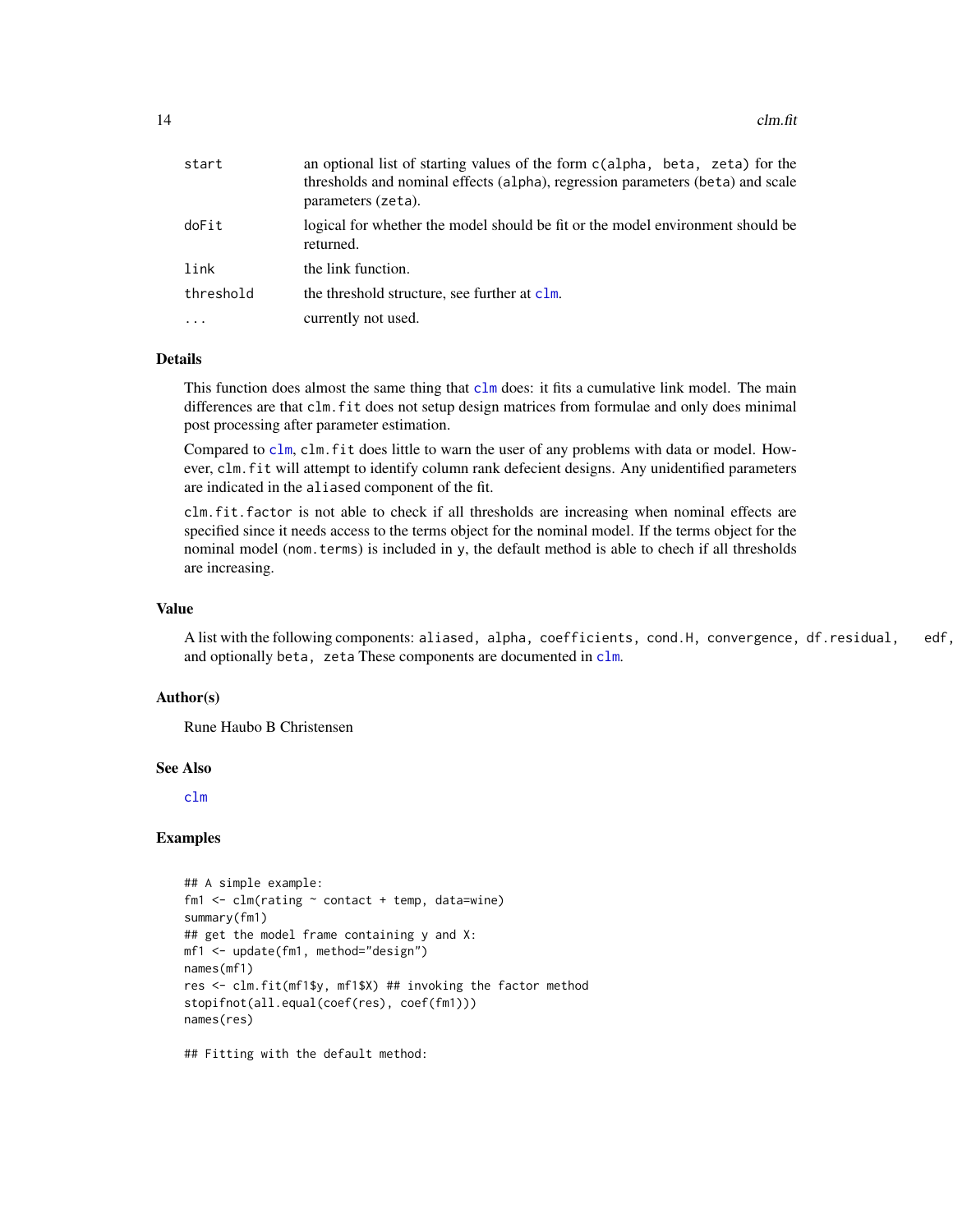```
mf1$control$method <- "Newton"
res2 <- clm.fit(mf1)
stopifnot(all.equal(coef(res2), coef(fm1)))
```
<span id="page-14-1"></span>clm2 *Cumulative link models*

#### Description

A new improved implementation of CLMs is available in [clm](#page-6-1).

Fits cumulative link models with an additive model for the location and a multiplicative model for the scale. The function allows for structured thresholds. A popular special case of a CLM is the proportional odds model. In addition to the standard link functions, two flexible link functions, "Arandar-Ordaz" and "log-gamma" are available, where an extra link function parameter provides additional flexibility. A subset of the predictors can be allowed to have nominal rather than ordinal effects. This has been termed "partial proportional odds" when the link is the logistic.

#### Usage

```
clm2(location, scale, nominal, data, weights, start, subset,
   na.action, contrasts, Hess = TRUE, model,
    link = c("logistic", "probit", "cloglog", "loglog",
    "cauchit", "Aranda-Ordaz", "log-gamma"), lambda,
    doFit = TRUE, control,
    threshold = c("flexible", "symmetric", "equidistant"), ...)
```

| location | a formula expression as for regression models, of the form response $\sim$ predictors.<br>The response should be a factor (preferably an ordered factor), which will be in-<br>terpreted as an ordinal response with levels ordered as in the factor. The model<br>must have an intercept: attempts to remove one will lead to a warning and will<br>be ignored. An offset may be used. See the documentation of formula for other<br>details. |
|----------|------------------------------------------------------------------------------------------------------------------------------------------------------------------------------------------------------------------------------------------------------------------------------------------------------------------------------------------------------------------------------------------------------------------------------------------------|
| scale    | a optional formula expression as for the location part, of the form $\sim$ predictors,<br>i.e. with an empty left hand side. An offset may be used. See the documentation<br>of formula for other details.                                                                                                                                                                                                                                     |
| nominal  | an optional formula of the form $\sim$ predictors, i.e. with an empty left hand<br>side. The effects of the predictors in this formula are assumed to nominal.                                                                                                                                                                                                                                                                                 |
| data     | an optional data frame in which to interpret the variables occurring in the for-<br>mulas.                                                                                                                                                                                                                                                                                                                                                     |
| weights  | optional case weights in fitting. Defaults to 1.                                                                                                                                                                                                                                                                                                                                                                                               |
| start    | initial values for the parameters in the format c(alpha, beta, log(zeta), lambda).                                                                                                                                                                                                                                                                                                                                                             |
| subset   | expression saying which subset of the rows of the data should be used in the fit.<br>All observations are included by default.                                                                                                                                                                                                                                                                                                                 |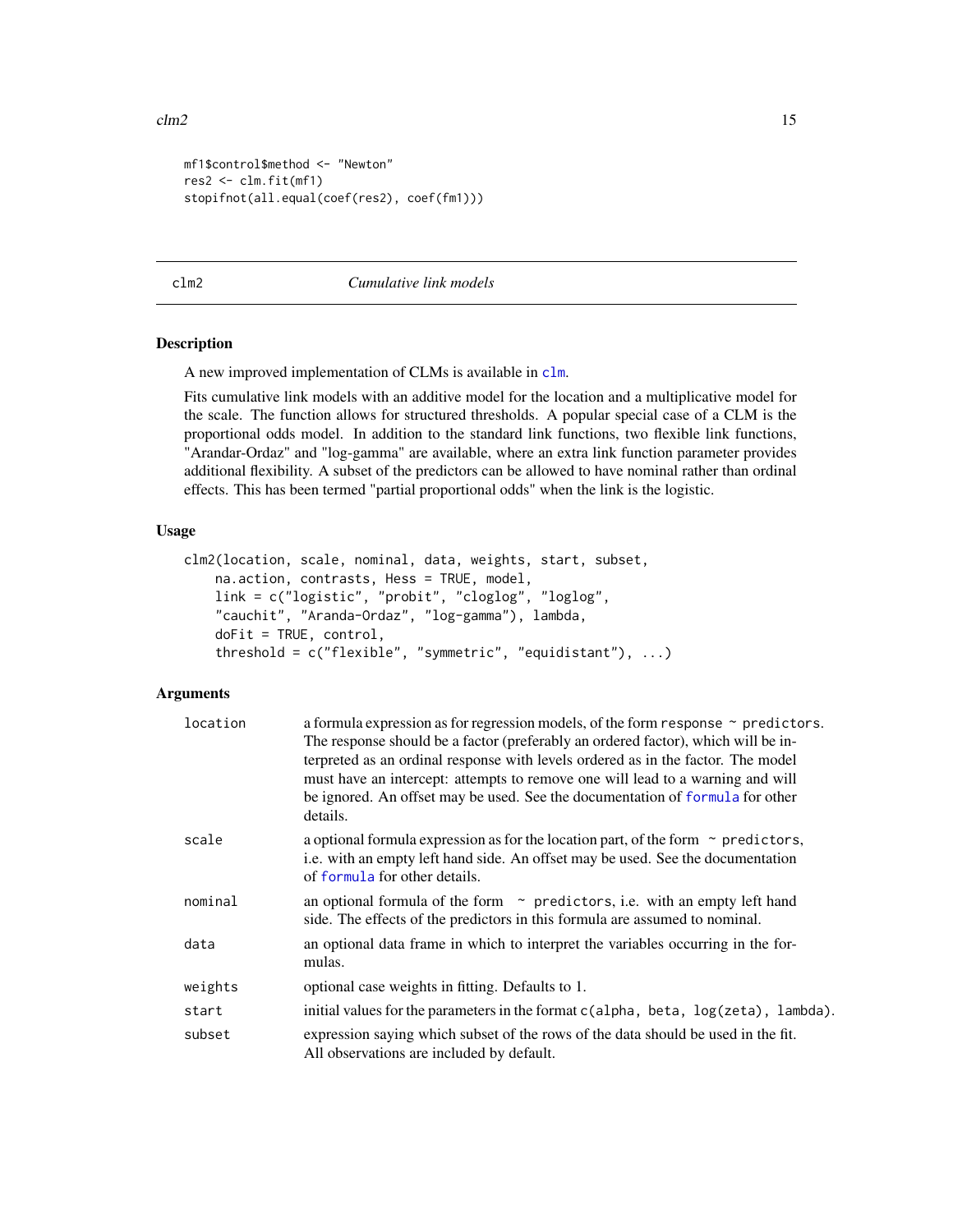<span id="page-15-0"></span>

| na.action | a function to filter missing data. Applies to terms in all three formulae.                                                                                                                                                                                                                                                                                                                                                                                                                                                                                  |
|-----------|-------------------------------------------------------------------------------------------------------------------------------------------------------------------------------------------------------------------------------------------------------------------------------------------------------------------------------------------------------------------------------------------------------------------------------------------------------------------------------------------------------------------------------------------------------------|
| contrasts | a list of contrasts to be used for some or all of the factors appearing as variables<br>in the model formula.                                                                                                                                                                                                                                                                                                                                                                                                                                               |
| Hess      | logical for whether the Hessian (the inverse of the observed information matrix)<br>should be computed. Use Hess = TRUE if you intend to call summary or vcov<br>on the fit and Hess = FALSE in all other instances to save computing time.<br>The argument is ignored if method $=$ "Newton" where the Hessian is always<br>computed and returned. Defaults to TRUE.                                                                                                                                                                                       |
| model     | logical for whether the model frames should be part of the returned object.                                                                                                                                                                                                                                                                                                                                                                                                                                                                                 |
| link      | link function, i.e. the type of location-scale distribution assumed for the latent<br>distribution. The Aranda-Ordaz and log-gamma links add additional flexibil-<br>ity with a link function parameter, lambda. The Aranda-Ordaz link (Aranda-<br>Ordaz, 1983) equals the logistic link, when $l$ ambda = 1 and approaches the<br>loglog link when lambda approaches zero. The log-gamma link (Genter and<br>Farewell, 1985) equals the loglog link when lambda = 1, the probit link<br>when lambda = $\theta$ and the cloglog link when lambda =<br>$-1.$ |
| lambda    | numerical scalar: the link function parameter. Used in combination with link<br>Aranda-Ordaz or log-gamma and otherwise ignored. If lambda is specified,<br>the model is estimated with lambda fixed at this value and otherwise lambda<br>is estimated by ML. For Aranda-Ordaz lambda has to be positive; $> 1e-5$ for<br>numerical reasons.                                                                                                                                                                                                               |
| doFit     | logical for whether the model should be fit or the model environment should be<br>returned.                                                                                                                                                                                                                                                                                                                                                                                                                                                                 |
| control   | a call to clm2. control.                                                                                                                                                                                                                                                                                                                                                                                                                                                                                                                                    |
| threshold | specifies a potential structure for the thresholds (cut-points). "flexible" pro-<br>vides the standard unstructured thresholds, "symmetric" restricts the distance<br>between the thresholds to be symmetric around the central one or two thresh-<br>olds for odd or equal numbers or thresholds respectively, and "equidistant"<br>restricts the distance between consecutive thresholds to the same value.                                                                                                                                               |
| $\cdots$  | additional arguments are passed on to clm2. control and possibly further on<br>to the optimizer, which can lead to surprising error or warning messages when<br>mistyping arguments etc.                                                                                                                                                                                                                                                                                                                                                                    |

## Details

There are methods for the standard model-fitting functions, including [summary](#page-0-0), [vcov](#page-0-0), [predict](#page-0-0), [anova](#page-5-1), [logLik](#page-0-0), [profile](#page-31-1), [plot.profile](#page-31-1), [confint](#page-31-2), [update](#page-54-1), [dropterm](#page-3-1), [addterm](#page-3-1), and an extractAIC method.

The design of the implementation is inspired by an idea proposed by Douglas Bates in the talk "Exploiting sparsity in model matrices" presented at the DSC conference in Copenhagen, July 14 2009. Basically an environment is set up with all the information needed to optimize the likelihood function. Extractor functions are then used to get the value of likelihood at current or given parameter values and to extract current values of the parameters. All computations are performed inside the environment and relevant variables are updated during the fitting process. After optimizer termination relevant variables are extracted from the environment and the remaining are discarded.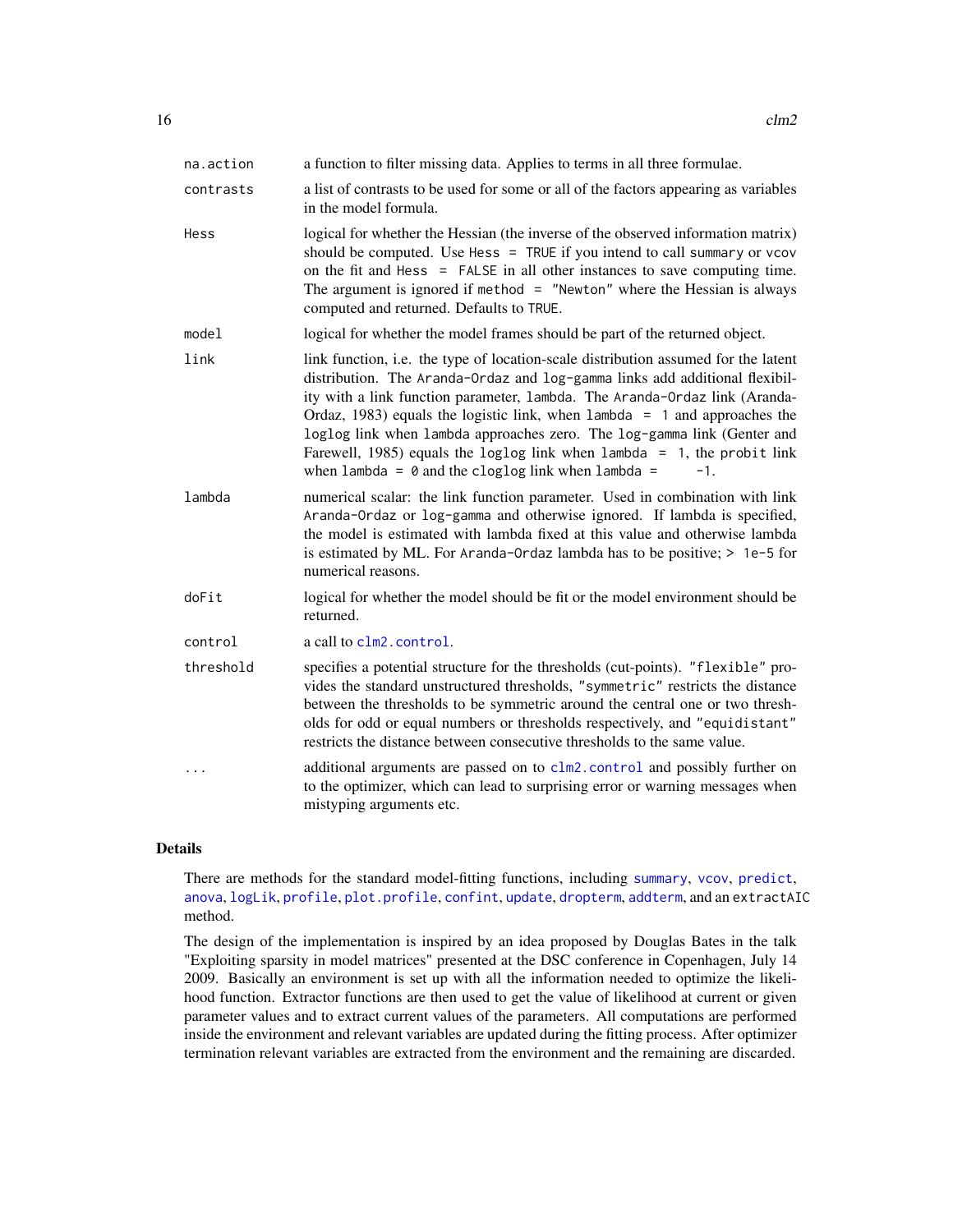#### <span id="page-16-0"></span> $\text{clm2}$  and  $\text{clm2}$  17

Some aspects of clm2, for instance, how starting values are obtained, and of the associated methods are inspired by [polr](#page-0-0) from package MASS.

## Value

If doFit = FALSE the result is an environment representing the model ready to be optimized. If doFit = TRUE the result is an object of class "clm2" with the following components:

| beta          | the parameter estimates of the location part.                                                                                                               |
|---------------|-------------------------------------------------------------------------------------------------------------------------------------------------------------|
| zeta          | the parameter estimates of the scale part on the log scale; the scale parameter<br>estimates on the original scale are given by exp(zeta).                  |
| Alpha         | vector or matrix of the threshold parameters.                                                                                                               |
| Theta         | vector or matrix of the thresholds.                                                                                                                         |
| хi            | vector of threshold parameters, which, given a threshold function (e.g. "equidistant"),<br>and possible nominal effects define the class boundaries, Theta. |
| lambda        | the value of lambda if lambda is supplied or estimated, otherwise missing.                                                                                  |
| coefficients  | the coefficients of the intercepts (theta), the location (beta), the scale (zeta),<br>and the link function parameter (lambda).                             |
| df.residual   | the number of residual degrees of freedoms, calculated using the weights.                                                                                   |
| fitted.values | vector of fitted values for each observation. An observation here is each of the<br>scalar elements of the multinomial table and not a multinomial vector.  |
| convergence   | TRUE if the gradient based convergence criterion is met and FALSE otherwise.                                                                                |
| gradient      | vector of gradients for all the parameters at termination of the optimizer.                                                                                 |
| optRes        | list with results from the optimizer. The contents of the list depends on the<br>choice of optimizer.                                                       |
| logLik        | the log likelihood of the model at optimizer termination.                                                                                                   |
| Hessian       | if the model was fitted with Hess = TRUE, this is the Hessian matrix of the<br>parameters at the optimum.                                                   |
| scale         | model. frame for the scale model.                                                                                                                           |
| location      | model. frame for the location model.                                                                                                                        |
| nominal       | model. frame for the nominal model.                                                                                                                         |
| edf           | the (effective) number of degrees of freedom used by the model.                                                                                             |
| start         | the starting values.                                                                                                                                        |
| convTol       | convergence tolerance for the maximum absolute gradient of the parameters at<br>termination of the optimizer.                                               |
| method        | character, the optimizer.                                                                                                                                   |
| у             | the response variable.                                                                                                                                      |
| lev           | the names of the levels of the response variable.                                                                                                           |
| nobs          | the (effective) number of observations, calculated as the sum of the weights.                                                                               |
| threshold     | character, the threshold function used in the model.                                                                                                        |
| estimLambda   | 1 if lambda is estimated in one of the flexible link functions and 0 otherwise.                                                                             |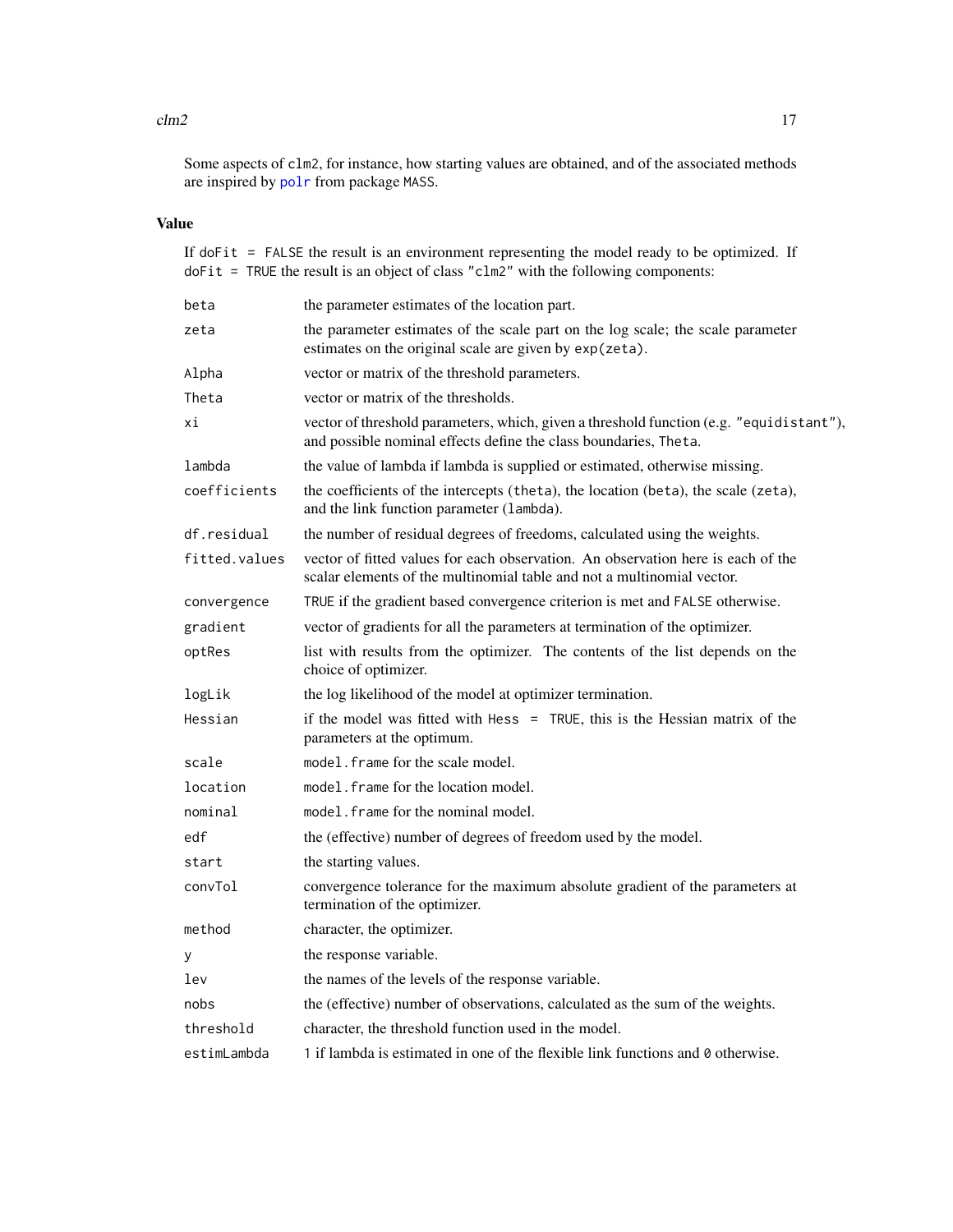$18$  clm2

| link      | character, the link function used in the model.          |
|-----------|----------------------------------------------------------|
| call      | the matched call.                                        |
| contrasts | contrasts applied to terms in location and scale models. |
| na.action | the function used to filter missing data.                |

#### Author(s)

Rune Haubo B Christensen

#### References

Agresti, A. (2002) *Categorical Data Analysis.* Second edition. Wiley.

Aranda-Ordaz, F. J. (1983) An Extension of the Proportional-Hazards Model for Grouped Data. *Biometrics*, 39, 109-117.

Genter, F. C. and Farewell, V. T. (1985) Goodness-of-link testing in ordinal regression models. *The Canadian Journal of Statistics*, 13(1), 37-44.

Christensen, R. H. B., Cleaver, G. and Brockhoff, P. B. (2011) Statistical and Thurstonian models for the A-not A protocol with and without sureness. *Food Quality and Preference, 22*, pp. 542-549.

#### Examples

```
options(contrasts = c("contr.treatment", "contr.poly"))
## A tabular data set:
(tab26 <- with(soup, table("Product" = PROD, "Response" = SURENESS)))
dimnames(tab26)[[2]] <- c("Sure", "Not Sure", "Guess", "Guess", "Not Sure", "Sure")
dat26 \leq expand.grid(sureness = as.factor(1:6), prod = c("Ref", "Test"))
dat26$wghts <- c(t(tab26))
m1 \leq -c1m2(sureness \sim prod, scale = \simprod, data = dat26,
          weights = wghts, link = "logistic")
## print, summary, vcov, logLik, AIC:
m1
summary(m1)
vcov(m1)
logLik(m1)
AIC(m1)
coef(m1)
coef(summary(m1))
## link functions:
m2 \leq update(m1, link = "probit")
m3 <- update(m1, link = "cloglog")
m4 <- update(m1, link = "loglog")
m5 <- update(m1, link = "cauchit", start = coef(m1))
m6 <- update(m1, link = "Aranda-Ordaz", lambda = 1)
m7 <- update(m1, link = "Aranda-Ordaz")
m8 \leq update(m1, link = "log-gamma", lambda = 1)
m9 <- update(m1, link = "log-gamma")
```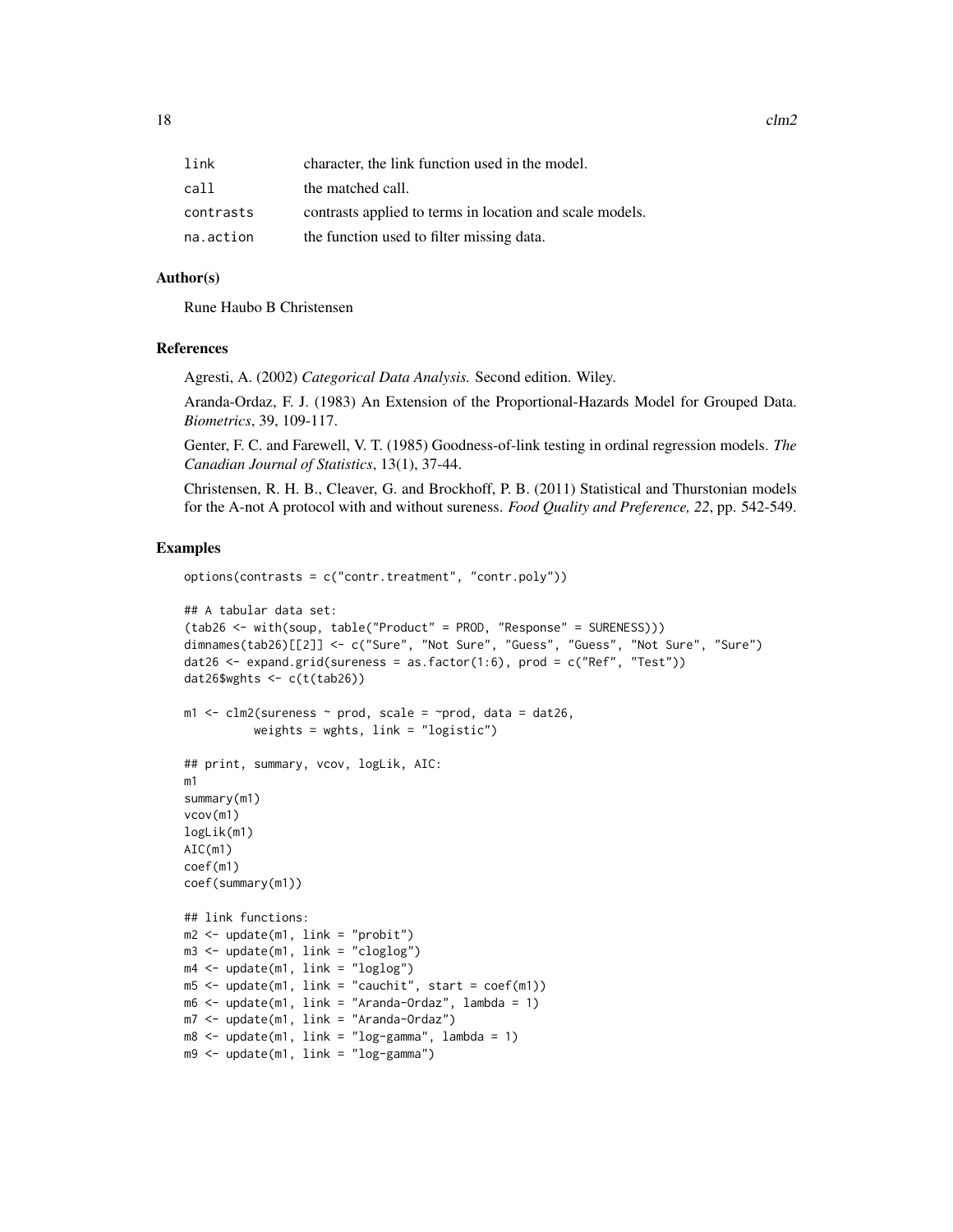```
## nominal effects:
mN1 < - \text{clm2}(sureness \sim 1, nominal = \sim prod, data = dat26,
            weights = wghts, link = "logistic")
anova(m1, mN1)
## optimizer / method:
update(m1, scale = \sim 1, method = "Newton")
update(m1, scale = \sim 1, method = "nlminb")
update(m1, scale = \sim 1, method = "optim")
## threshold functions
mT1 <- update(m1, threshold = "symmetric")
mT2 < - update(m1, threshold = "equidistant")
anova(m1, mT1, mT2)
## Extend example from polr in package MASS:
## Fit model from polr example:
if(require(MASS)) {
    fm1 <- clm2(Sat \sim Infl + Type + Cont, weights = Freq, data = housing)
    fm1
   summary(fm1)
    ## With probit link:
    summary(update(fm1, link = "probit"))
    ## Allow scale to depend on Cont-variable
    summary(fm2 <- update(fm1, scale =~ Cont))
   anova(fm1, fm2)
   ## which seems to improve the fit
}
#################################
## It is possible to fit multinomial models (i.e. with nominal
## effects) as the following example shows:
if(require(nnet)) {
    (hous1.mu \leq multinom(Sat \sim 1, weights = Freq, data = housing))
    (hous1.clm <- clm2(Sat \sim 1, weights = Freq, data = housing))
    ## It is the same likelihood:
   all.equal(logLik(hous1.mu), logLik(hous1.clm))
    ## and the same fitted values:
    fitHous.mu <-
        t(fitted(hous1.mu))[t(col(fitted(hous1.mu)) == unclass(housing$Sat))]
    all.equal(fitted(hous1.clm), fitHous.mu)
    ## The coefficients of multinom can be retrieved from the clm2-object
    ## by:
   Pi <- diff(c(0, plogis(hous1.clm$xi), 1))
   log(Pi[2:3]/Pi[1])
    ## A larger model with explanatory variables:
    (hous.mu <- multinom(Sat ~ Infl + Type + Cont, weights = Freq, data = housing))
```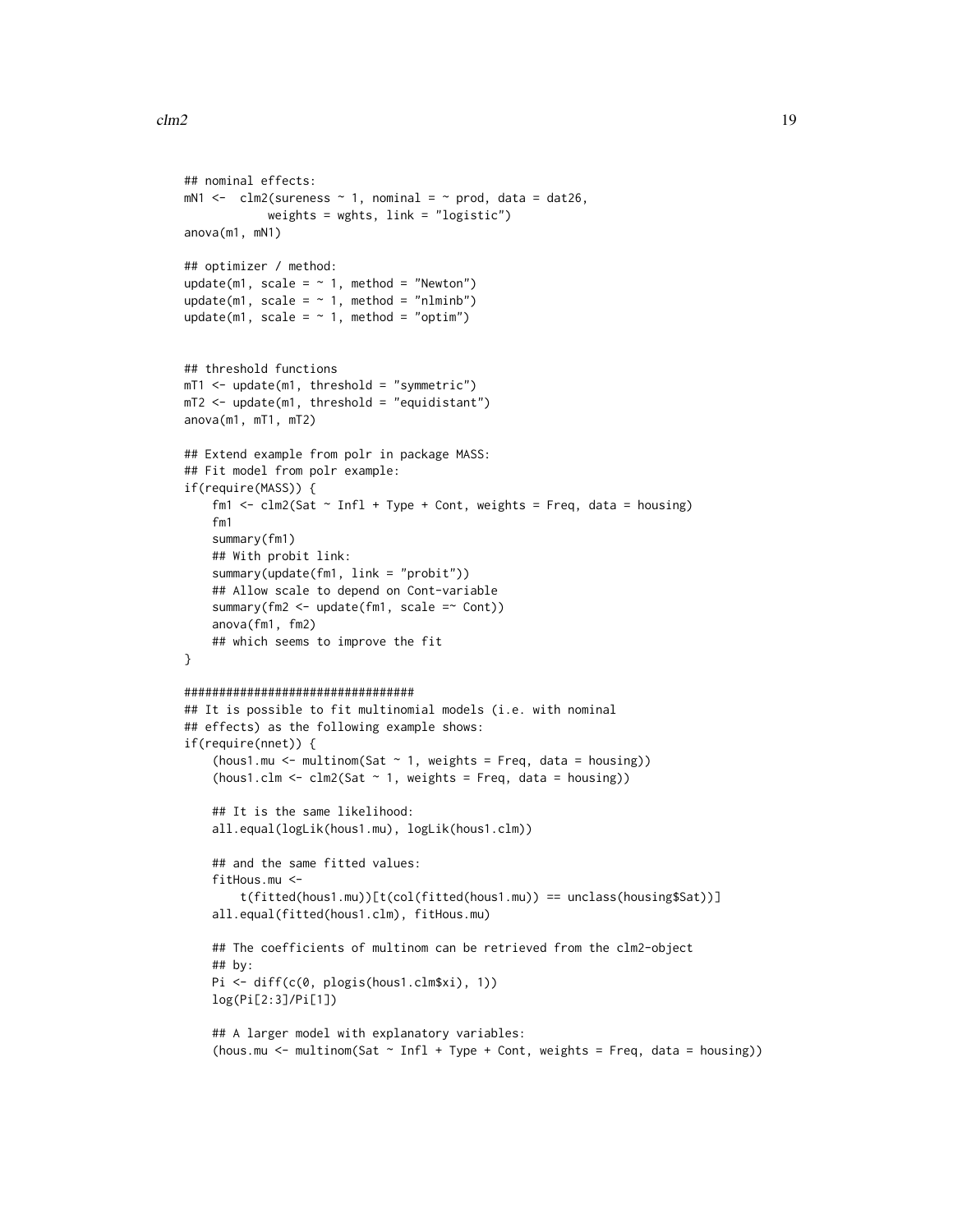```
(hous.clm <- clm2(Sat \sim 1, nominal = \sim Infl + Type + Cont, weights = Freq,
                  data = housing))
## Almost the same likelihood:
all.equal(logLik(hous.mu), logLik(hous.clm))
## And almost the same fitted values:
fitHous.mu <-
    t(fitted(hous.mu))[t(col(fitted(hous.mu)) == unclass(housing$Sat))]
all.equal(fitted(hous.clm), fitHous.mu)
all.equal(round(fitted(hous.clm), 5), round(fitHous.mu), 5)
```
<span id="page-19-1"></span>clm2.control *Set control parameters for cumulative link models*

## Description

}

Set control parameters for cumulative link models

## Usage

```
clm2.control(method = c("ucminf", "Newton", "nlminb", "optim",
            "model.frame"), \ldots, conv\text{tol} = 1e-4,
            trace = 0, maxIter = 100, gradTol = 1e-5,
            maxLineIter = 10
```

| method      | the optimizer used to maximize the likelihood function. "Newton" only works<br>for models without scale, structured thresholds and flexible link functions, but<br>is considerably faster than the other optimizers when applicable. model. frame<br>simply returns a list of model frames with the location, scale and nominal model<br>frames. "optim" uses the "BFGS" method. |
|-------------|----------------------------------------------------------------------------------------------------------------------------------------------------------------------------------------------------------------------------------------------------------------------------------------------------------------------------------------------------------------------------------|
|             | control arguments passed on to the chosen optimizer; see ucminf, optim, and<br>nlminb for details.                                                                                                                                                                                                                                                                               |
| convTol     | convergence criterion on the size of the maximum absolute gradient.                                                                                                                                                                                                                                                                                                              |
| trace       | numerical, if $> 0$ information is printed about and during the optimization pro-<br>cess. Defaults to 0.                                                                                                                                                                                                                                                                        |
| maxIter     | the maximum number of Newton-Raphson iterations. Defaults to 100.                                                                                                                                                                                                                                                                                                                |
| gradTol     | the maximum absolute gradient. This is the termination criterion and defaults to<br>$1e-5.$                                                                                                                                                                                                                                                                                      |
| maxLineIter | the maximum number of step halfings allowed if a Newton (-Raphson) step over<br>shoots. Defaults to 10.                                                                                                                                                                                                                                                                          |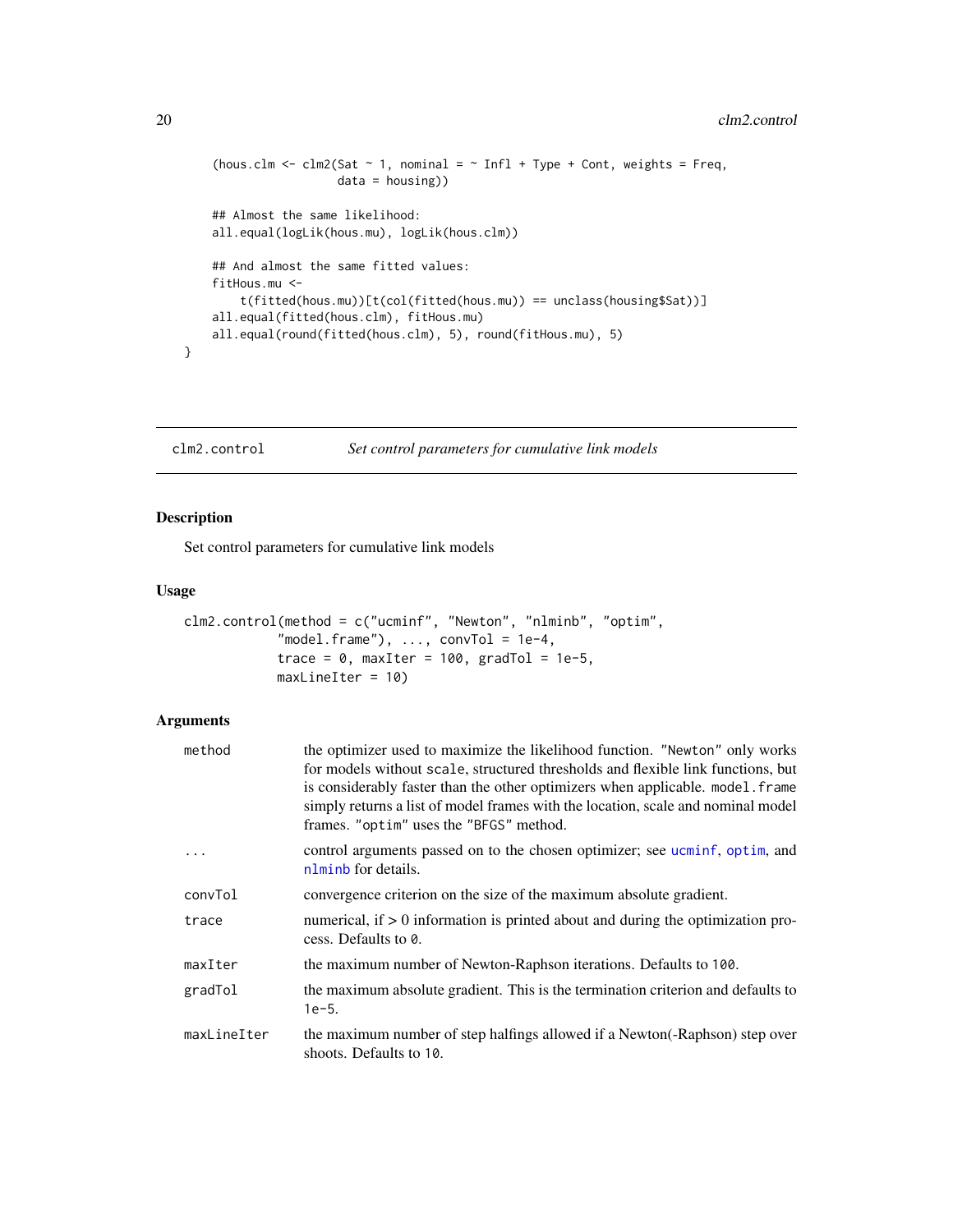#### <span id="page-20-0"></span> $clmm$  21

## Value

a list of control parameters.

#### Author(s)

Rune Haubo B Christensen

## See Also

[clm2](#page-14-1)

<span id="page-20-1"></span>clmm *Cumulative Link Mixed Models*

## Description

Fits Cumulative Link Mixed Models with one or more random effects via the Laplace approximation or quadrature methods

#### Usage

```
clmm(formula, data, weights, start, subset, na.action, contrasts, Hess =
TRUE, model = TRUE, link = c("logit", "probit", "cloglog", "loglog",
"cauchit"), doFit = TRUE, control = list(), nAGQ = 1L,
threshold = c("flexible", "symmetric", "symmetric2", "equidistant"), ...)
```

| formula   | a two-sided linear formula object describing the fixed-effects part of the model,<br>with the response on the left of $a \sim$ operator and the terms, separated by + op-<br>erators, on the right. The vertical bar character "I" separates an expression for a<br>model matrix and a grouping factor. |
|-----------|---------------------------------------------------------------------------------------------------------------------------------------------------------------------------------------------------------------------------------------------------------------------------------------------------------|
| data      | an optional data frame in which to interpret the variables occurring in the for-<br>mula.                                                                                                                                                                                                               |
| weights   | optional case weights in fitting. Defaults to 1.                                                                                                                                                                                                                                                        |
| start     | optional initial values for the parameters in the format c(alpha, beta, tau),<br>where alpha are the threshold parameters, beta are the fixed regression param-<br>eters and tau are variance parameters for the random effects on the log scale.                                                       |
| subset    | expression saying which subset of the rows of the data should be used in the fit.<br>All observations are included by default.                                                                                                                                                                          |
| na.action | a function to filter missing data.                                                                                                                                                                                                                                                                      |
| contrasts | a list of contrasts to be used for some or all of the factors appearing as variables<br>in the model formula.                                                                                                                                                                                           |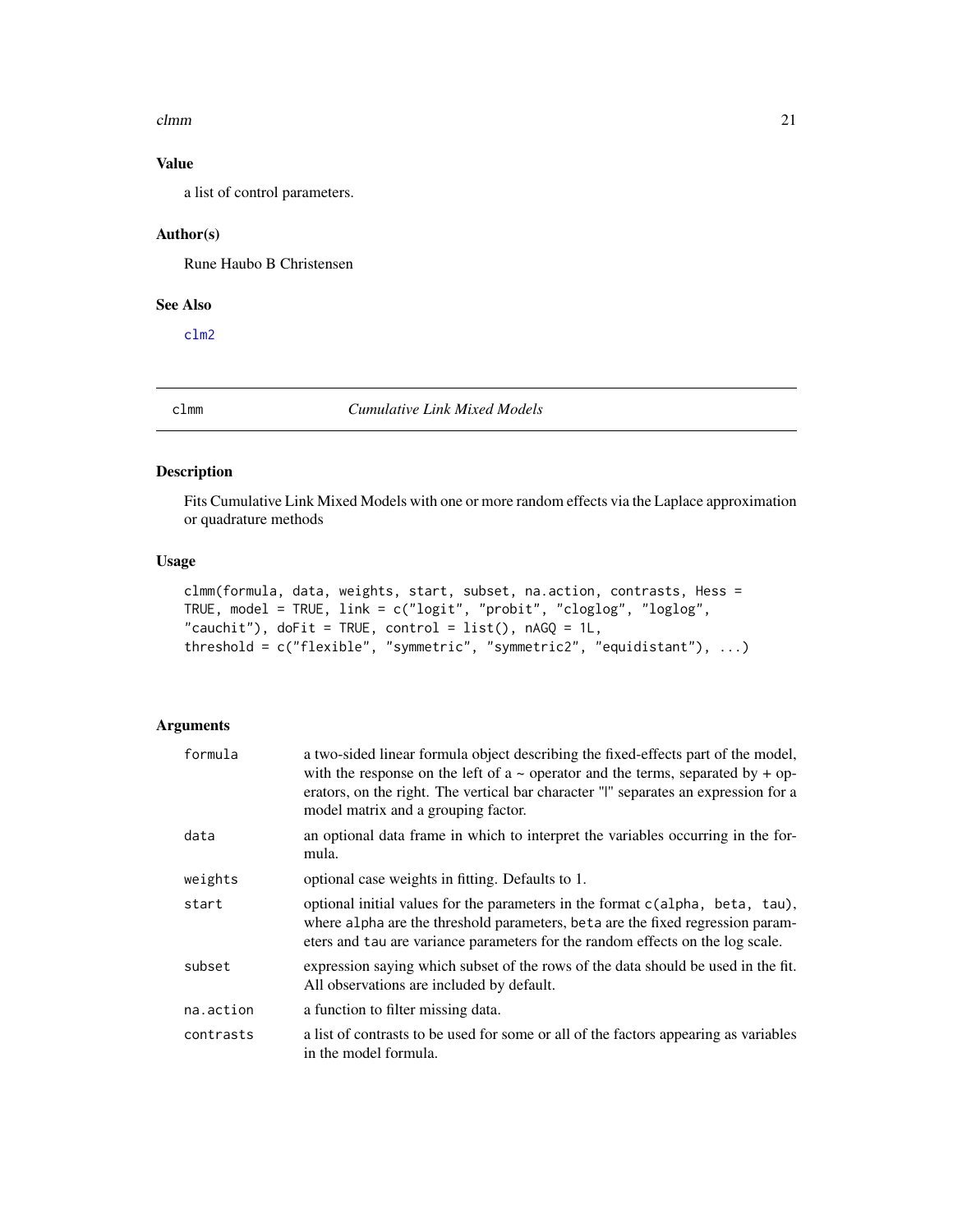<span id="page-21-0"></span>

| Hess      | logical for whether the Hessian (the inverse of the observed information matrix)<br>should be computed. Use Hess = TRUE if you intend to call summary or vcov<br>on the fit and Hess = FALSE in all other instances to save computing time.                                                                                                                                                                                                                                                                                                                                                                                                                                                                         |
|-----------|---------------------------------------------------------------------------------------------------------------------------------------------------------------------------------------------------------------------------------------------------------------------------------------------------------------------------------------------------------------------------------------------------------------------------------------------------------------------------------------------------------------------------------------------------------------------------------------------------------------------------------------------------------------------------------------------------------------------|
| model     | logical for whether the model frames should be part of the returned object.                                                                                                                                                                                                                                                                                                                                                                                                                                                                                                                                                                                                                                         |
| link      | link function, i.e. the type of location-scale distribution assumed for the latent<br>distribution. The default "logit" link gives the proportional odds mixed model.                                                                                                                                                                                                                                                                                                                                                                                                                                                                                                                                               |
| doFit     | logical for whether the model should be fit or the model environment should be<br>returned.                                                                                                                                                                                                                                                                                                                                                                                                                                                                                                                                                                                                                         |
| control   | a call to clmm. control                                                                                                                                                                                                                                                                                                                                                                                                                                                                                                                                                                                                                                                                                             |
| nAGO      | integer; the number of quadrature points to use in the adaptive Gauss-Hermite<br>quadrature approximation to the likelihood function. The default (1) gives the<br>Laplace approximation. Higher values generally provide higher precision at the<br>expense of longer computation times, and values between 5 and 10 generally<br>provide accurate maximum likelihood estimates. Negative values give the non-<br>adaptive Gauss-Hermite quadrature approximation, which is generally faster but<br>less accurate than the adaptive version. See the references for further details.<br>Quadrature methods are only available with a single random effects term; the<br>Laplace approximation is always available. |
| threshold | specifies a potential structure for the thresholds (cut-points). "flexible" pro-<br>vides the standard unstructured thresholds, "symmetric" restricts the distance<br>between the thresholds to be symmetric around the central one or two thresh-<br>olds for odd or equal numbers or thresholds respectively, and "equidistant"<br>restricts the distance between consecutive thresholds to the same value.                                                                                                                                                                                                                                                                                                       |
|           | additional arguments are passed on to clm. control.                                                                                                                                                                                                                                                                                                                                                                                                                                                                                                                                                                                                                                                                 |

## Details

This is a new (as of August 2011) improved implementation of CLMMs. The old implementation is available in [clmm2](#page-23-1). Some features are not yet available in clmm; for instance scale effects, nominal effects and flexible link functions are currently only available in clmm2. clmm is expected to take over clmm2 at some point.

There are standard print, summary and anova methods implemented for "clmm" objects.

## Value

a list containing

| alpha        | threshold parameters.                                                      |
|--------------|----------------------------------------------------------------------------|
| beta         | fixed effect regression parameters.                                        |
| stDev        | standard deviation of the random effect terms.                             |
| tau          | log(stDev) - the scale at which the log-likelihood function is optimized.  |
| coefficients | the estimated model parameters $= c$ (alpha,<br>beta, tau).                |
| control      | List of control parameters as generated by clm. control.                   |
| Hessian      | Hessian of the model coefficients.                                         |
| edf          | the estimated degrees of freedom used by the model = length(coefficients). |
|              |                                                                            |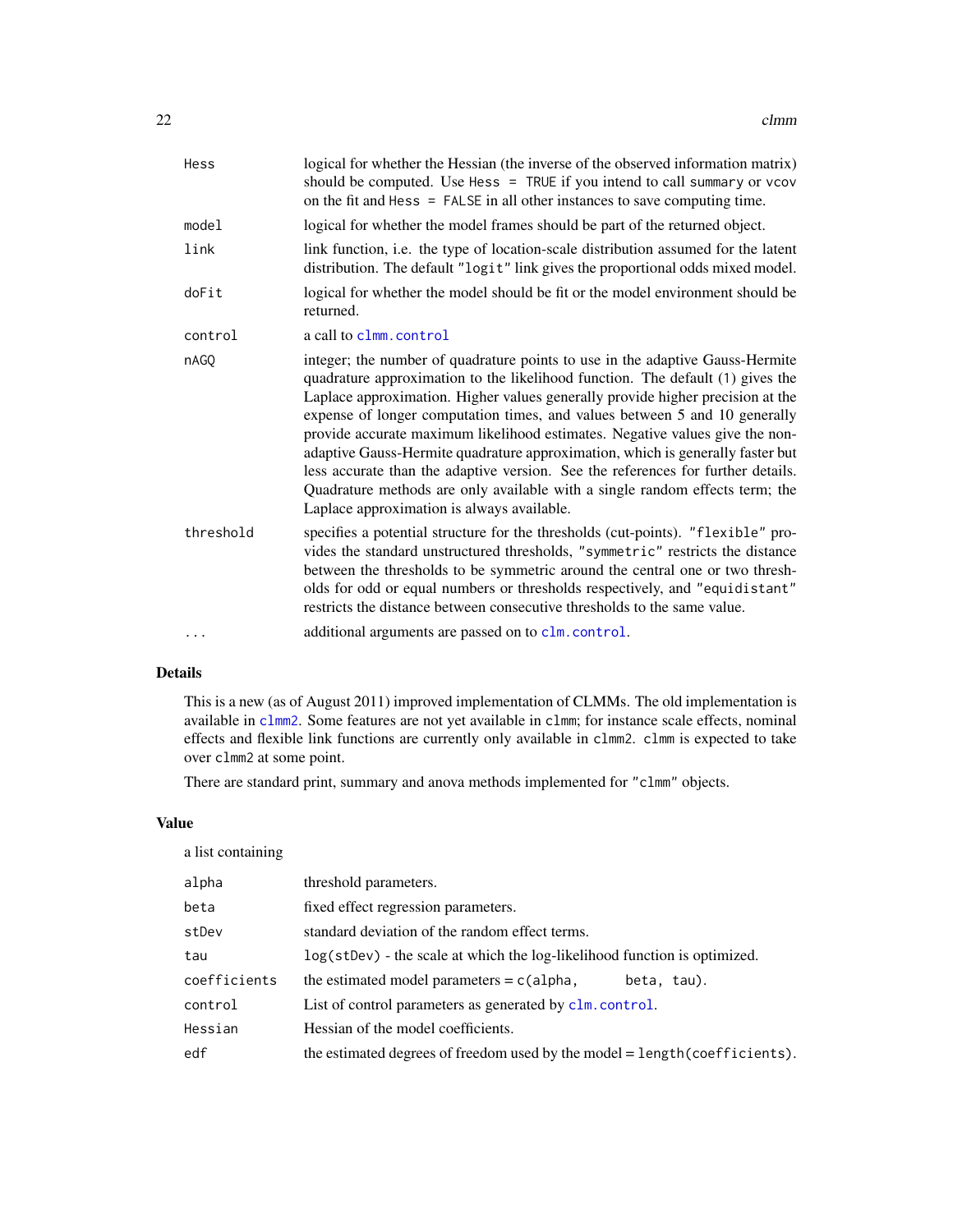<span id="page-22-0"></span>

| nobs          | sum(weights).                                                                                                                    |
|---------------|----------------------------------------------------------------------------------------------------------------------------------|
| n             | $length(y)$ .                                                                                                                    |
| fitted.values | fitted values evaluated with the random effects at their conditional modes.                                                      |
| df.residual   | residual degrees of freedom; length(y) -<br>sum(weights)                                                                         |
| tJac          | Jacobian of the threshold function corresponding to the mapping from standard<br>flexible thresholds to those used in the model. |
| terms         | the terms object for the fixed effects.                                                                                          |
| contrasts     | contrasts applied to the fixed model terms.                                                                                      |
| na.action     | the function used to filter missing data.                                                                                        |
| call          | the matched call.                                                                                                                |
| logLik        | value of the log-likelihood function for the model at the optimum.                                                               |
| Niter         | number of Newton iterations in the inner loop update of the conditional modes<br>of the random effects.                          |
| optRes        | list of results from the optimizer.                                                                                              |
| ranef         | list of the conditional modes of the random effects.                                                                             |
| condVar       | list of the conditional variance of the random effects at their conditional modes.                                               |

## Author(s)

Rune Haubo B Christensen

## Examples

```
## Cumulative link mixed model with two random terms:
mm1 <- clmm(SURENESS ~ PROD + (1|RESP) + (1|RESP:PROD), data = soup,
            link = "probit", threshold = "equidistant")
mm1
summary(mm1)
## test random effect:
mm2 <- clmm(SURENESS ~ PROD + (1|RESP), data = soup,
            link = "probit", threshold = "equidistant")
anova(mm1, mm2)
```
<span id="page-22-1"></span>clmm.control *Set control parameters for cumulative link mixed models*

## Description

Set control parameters for cumulative link mixed models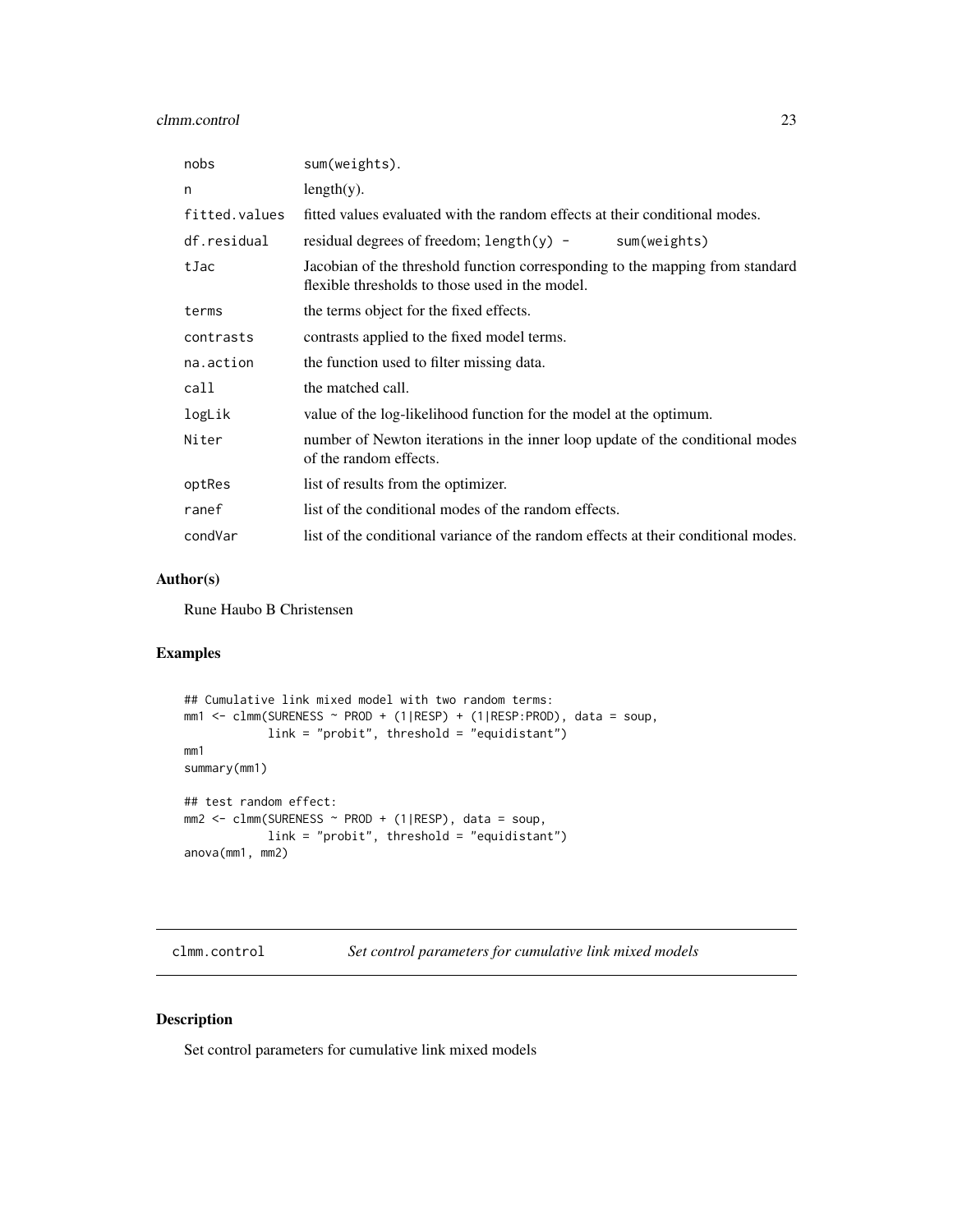## <span id="page-23-0"></span>Usage

```
clmm.control(method = c("nlminb", "uccminf", "model-frame"), ..., trace = 0,maxIter = 50, gradTol = 1e-4, maxLineIter = 50, useMatrix = FALSE,
innerCtrl = c("warnOnly", "noWarn", "giveError"))
```
#### Arguments

| method      | the optimizer used to maximize the marginal likelihood function.                                                                                                                                                                                                                                                                |
|-------------|---------------------------------------------------------------------------------------------------------------------------------------------------------------------------------------------------------------------------------------------------------------------------------------------------------------------------------|
| $\ddots$    | control arguments passed on to the optimizer; see <i>ucminf</i> for details. ucminf<br>for details.                                                                                                                                                                                                                             |
| trace       | numerical, if $> 0$ information is printed about and during the outer optimization<br>process, if $\lt 0$ information is also printed about the inner optimization process.<br>Defaults to 0.                                                                                                                                   |
| maxIter     | the maximum number of Newton updates of the inner optimization. 50.                                                                                                                                                                                                                                                             |
| gradTol     | the maximum absolute gradient of the inner optimization.                                                                                                                                                                                                                                                                        |
| maxLineIter | the maximum number of step halfings allowed if a Newton(-Raphson) step over<br>shoots during the inner optimization.                                                                                                                                                                                                            |
| useMatrix   | if TRUE, a general implementation of the Laplace approximation using the Matrix<br>package is used, while if FALSE (default), a C implementation of the Laplace<br>approximation valid only for models with a single random effects term is used<br>when possible. TRUE is not valid for models fitted with quadrature methods. |
| innerCtrl   | the use of warnings/errors if the inner optimization fails to converge.                                                                                                                                                                                                                                                         |
|             |                                                                                                                                                                                                                                                                                                                                 |

#### Value

a list of control parameters

## Author(s)

Rune Haubo B Christensen

#### See Also

[clmm](#page-20-1)

<span id="page-23-1"></span>clmm2 *Cumulative link mixed models*

## Description

Fits cumulative link mixed models, i.e. cumulative link models with random effects via the Laplace approximation or the standard and the adaptive Gauss-Hermite quadrature approximation. The functionality in [clm2](#page-14-1) is also implemented here. Currently only a single random term is allowed in the location-part of the model.

A new implementation is available in [clmm](#page-20-1) that allows for more than one random effect.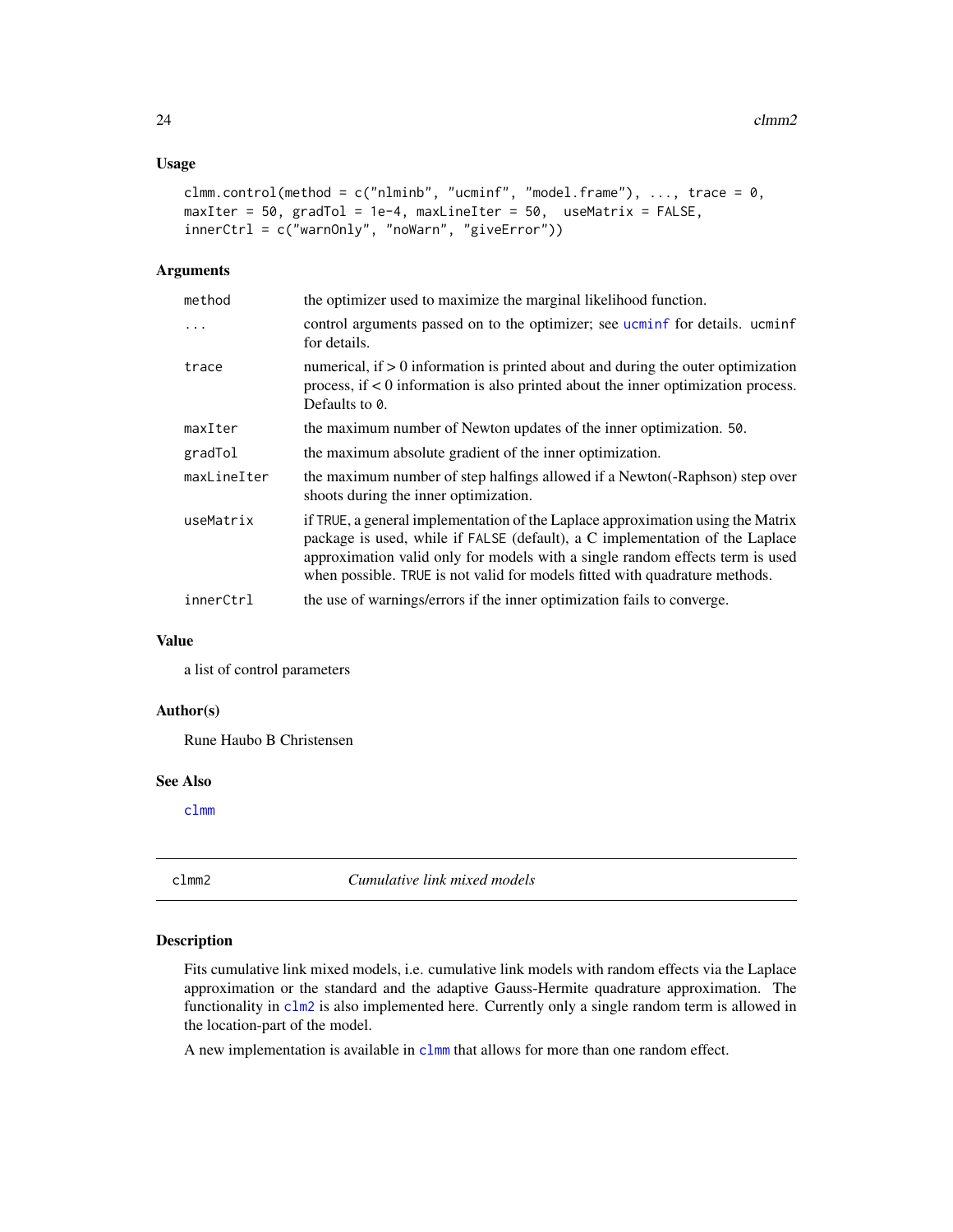#### <span id="page-24-0"></span> $clmm2$  25

## Usage

```
clmm2(location, scale, nominal, random, data, weights, start, subset,
     na.action, contrasts, Hess = FALSE, model = TRUE, sdFixed,
     link = c("logistic", "probit", "cloglog", "loglog",
     "cauchit", "Aranda-Ordaz", "log-gamma"), lambda,
     doFit = TRUE, control, nAGQ = 1,
     threshold = c("flexible", "symmetric", "equidistant"), ...)
```

| location  | as in clm2.                                                                                                                                                                                                                                                                                                                                                                                    |
|-----------|------------------------------------------------------------------------------------------------------------------------------------------------------------------------------------------------------------------------------------------------------------------------------------------------------------------------------------------------------------------------------------------------|
| scale     | as in clm2.                                                                                                                                                                                                                                                                                                                                                                                    |
| nominal   | as in clm2.                                                                                                                                                                                                                                                                                                                                                                                    |
| random    | a factor for the random effects in the location-part of the model.                                                                                                                                                                                                                                                                                                                             |
| data      | as in clm2.                                                                                                                                                                                                                                                                                                                                                                                    |
| weights   | as in clm2.                                                                                                                                                                                                                                                                                                                                                                                    |
| start     | initial values for the parameters in the format c(alpha, beta, log(zeta), lambda, log(stDev))<br>where stDev is the standard deviation of the random effects.                                                                                                                                                                                                                                  |
| subset    | as in clm2.                                                                                                                                                                                                                                                                                                                                                                                    |
| na.action | as in clm2.                                                                                                                                                                                                                                                                                                                                                                                    |
| contrasts | as in $c1m2$ .                                                                                                                                                                                                                                                                                                                                                                                 |
| Hess      | logical for whether the Hessian (the inverse of the observed information matrix)<br>should be computed. Use Hess = TRUE if you intend to call summary or vcov<br>on the fit and $Hess = FALSE$ in all other instances to save computing time.                                                                                                                                                  |
| model     | as in $clm2$ .                                                                                                                                                                                                                                                                                                                                                                                 |
| sdFixed   | If sdFixed is specified (a positive scalar), a model is fitted where the standard<br>deviation for the random term is fixed at the value of sdFixed. If sdFixed is left<br>unspecified, the standard deviation of the random term is estimated from data.                                                                                                                                      |
| link      | as in $c1m2$ .                                                                                                                                                                                                                                                                                                                                                                                 |
| lambda    | as in clm2.                                                                                                                                                                                                                                                                                                                                                                                    |
| doFit     | " $R''$ " $C''$ ), where " $R''$ use<br>as in $c1m2$ although it can also be one of $c$ ("no",<br>the R-implementation for fitting, "C" (default) use C-implementation for fitting<br>and "no" behaves as FALSE and returns the environment.                                                                                                                                                   |
| control   | a call to clmm2. control.                                                                                                                                                                                                                                                                                                                                                                      |
| threshold | as in clm2.                                                                                                                                                                                                                                                                                                                                                                                    |
| nAGQ      | the number of quadrature points to be used in the adaptive Gauss-Hermite quadra-<br>ture approximation to the marginal likelihood. Defaults to 1 which leads to the<br>Laplace approximation. An odd number of quadrature points is encouraged and<br>3, 5 or 7 are usually enough to achive high precision. Negative values give the<br>standard, i.e. non-adaptive Gauss-Hermite quadrature. |
| .         | additional arguments are passed on to clm2. control and possibly further on<br>to the optimizer, which can lead to surprising error or warning messages when<br>mistyping arguments etc.                                                                                                                                                                                                       |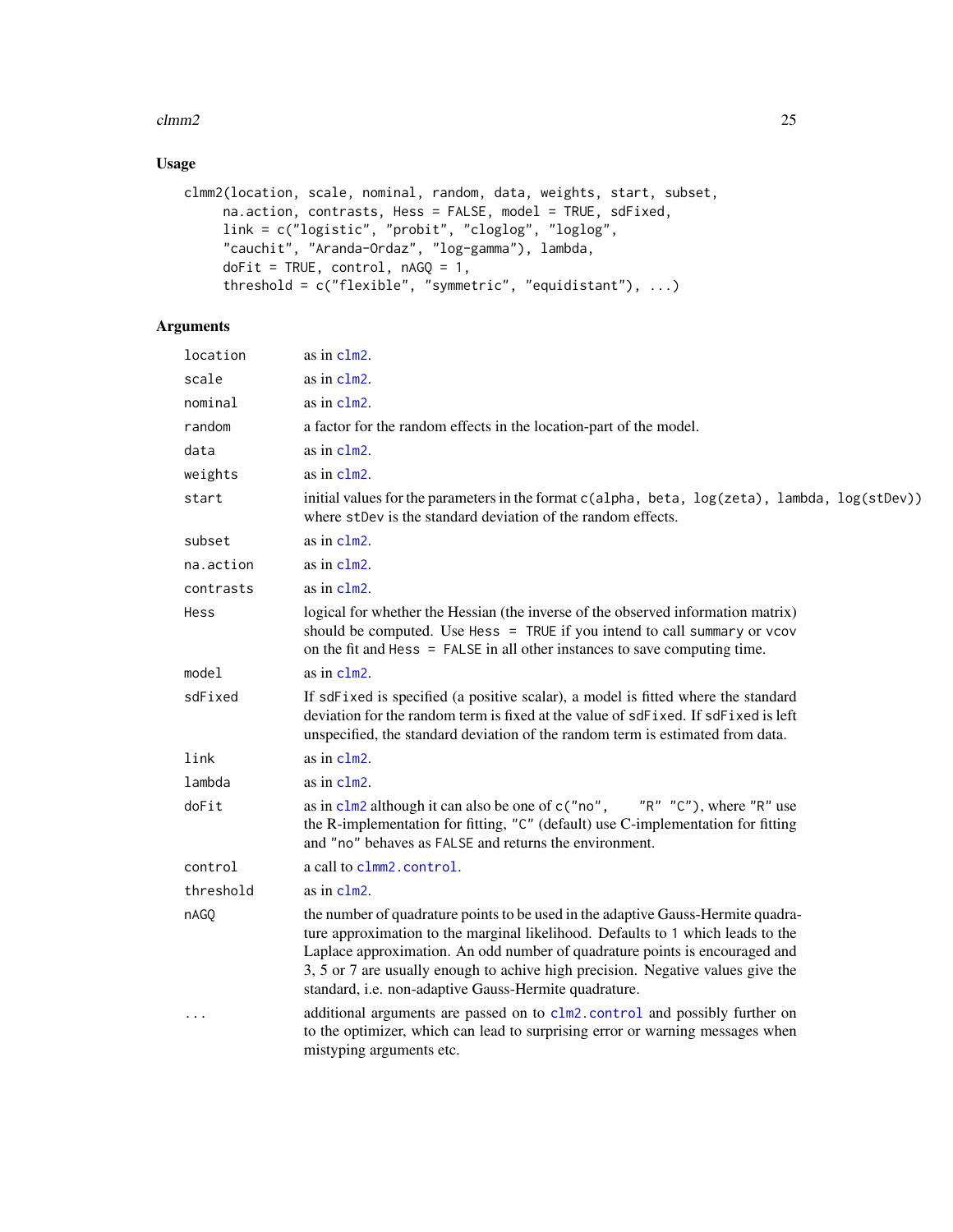## <span id="page-25-0"></span>Details

There are methods for the standard model-fitting functions, including [summary](#page-0-0), [vcov](#page-0-0), [profile](#page-48-1), [plot.profile](#page-48-1), [confint](#page-48-2), [anova](#page-5-1), [logLik](#page-0-0), [predict](#page-46-1) and an extractAIC method.

A Newton scheme is used to obtain the conditional modes of the random effects for Laplace and AGQ approximations, and a non-linear optimization is performed over the fixed parameter set to get the maximum likelihood estimates. The Newton scheme uses the observed Hessian rather than the expected as is done in e.g. [glmer](#page-0-0), so results from the Laplace approximation for binomial fits should in general be more precise - particularly for other links than the "logistic".

Core parts of the function are implemented in C-code for speed.

The function calls  $c \ln 2$  to up an environment and to get starting values.

## Value

If doFit = FALSE the result is an environment representing the model ready to be optimized. If doFit = TRUE the result is an object of class "clmm2" with the following components:

| stDev         | the standard deviation of the random effects.                                                                                                                                                                                                                             |
|---------------|---------------------------------------------------------------------------------------------------------------------------------------------------------------------------------------------------------------------------------------------------------------------------|
| Niter         | the total number of iterations in the Newton updates of the conditional modes of<br>the random effects.                                                                                                                                                                   |
| grFac         | the grouping factor defining the random effects.                                                                                                                                                                                                                          |
| nAGQ          | the number of quadrature points used in the adaptive Gauss-Hermite Quadrature<br>approximation to the marginal likelihood.                                                                                                                                                |
| ranef         | the conditional modes of the random effects, sometimes referred to as "random<br>effect estimates".                                                                                                                                                                       |
| condVar       | the conditional variances of the random effects at their conditional modes.                                                                                                                                                                                               |
| beta          | the parameter estimates of the location part.                                                                                                                                                                                                                             |
| zeta          | the parameter estimates of the scale part on the log scale; the scale parameter<br>estimates on the original scale are given by exp(zeta).                                                                                                                                |
| Alpha         | vector or matrix of the threshold parameters.                                                                                                                                                                                                                             |
| Theta         | vector or matrix of the thresholds.                                                                                                                                                                                                                                       |
| хi            | vector of threshold parameters, which, given a threshold function (e.g. "equidistant"),<br>and possible nominal effects define the class boundaries, Theta.                                                                                                               |
| lambda        | the value of lambda if lambda is supplied or estimated, otherwise missing.                                                                                                                                                                                                |
| coefficients  | the coefficients of the intercepts (theta), the location (beta), the scale (zeta),<br>and the link function parameter (lambda).                                                                                                                                           |
| df.residual   | the number of residual degrees of freedoms, calculated using the weights.                                                                                                                                                                                                 |
| fitted.values | vector of fitted values conditional on the values of the random effects. Use<br>predict to get the fitted values for a random effect of zero. An observation<br>here is taken to be each of the scalar elements of the multinomial table and not<br>a multinomial vector. |
| convergence   | TRUE if the optimizer terminates wihtout error and FALSE otherwise.                                                                                                                                                                                                       |
| gradient      | vector of gradients for the unit-variance random effects at their conditional modes.                                                                                                                                                                                      |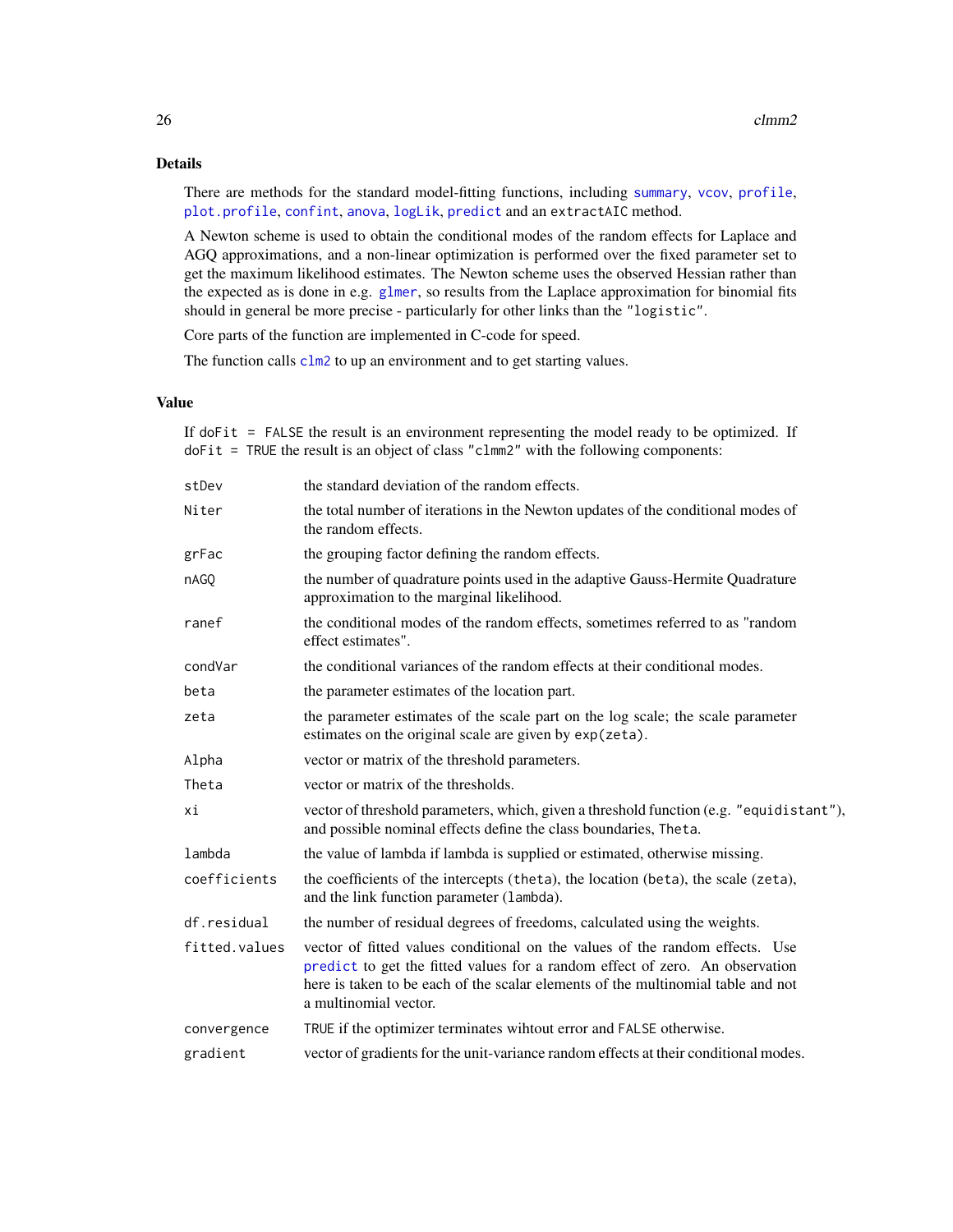$clmm2$  27

| optRes      | list with results from the optimizer. The contents of the list depends on the<br>choice of optimizer.       |
|-------------|-------------------------------------------------------------------------------------------------------------|
| logLik      | the log likelihood of the model at optimizer termination.                                                   |
| Hessian     | if the model was fitted with Hess $=$ TRUE, this is the Hessian matrix of the<br>parameters at the optimum. |
| scale       | model. frame for the scale model.                                                                           |
| location    | model. frame for the location model.                                                                        |
| nominal     | model. frame for the nominal model.                                                                         |
| edf         | the (effective) number of degrees of freedom used by the model.                                             |
| start       | the starting values.                                                                                        |
| method      | character, the optimizer.                                                                                   |
| У           | the response variable.                                                                                      |
| lev         | the names of the levels of the response variable.                                                           |
| nobs        | the (effective) number of observations, calculated as the sum of the weights.                               |
| threshold   | character, the threshold function used in the model.                                                        |
| estimLambda | 1 if lambda is estimated in one of the flexible link functions and 0 otherwise.                             |
| link        | character, the link function used in the model.                                                             |
| call        | the matched call.                                                                                           |
| contrasts   | contrasts applied to terms in location and scale models.                                                    |
| na.action   | the function used to filter missing data.                                                                   |

#### Author(s)

Rune Haubo B Christensen

## References

Agresti, A. (2002) *Categorical Data Analysis.* Second edition. Wiley.

## Examples

```
options(contrasts = c("contr.treatment", "contr.poly"))
## More manageable data set:
dat <- subset(soup, as.numeric(as.character(RESP)) <= 24)
dat$RESP <- dat$RESP[drop=TRUE]
m1 <- clmm2(SURENESS ~ PROD, random = RESP, data = dat, link="probit",
          Hess = TRUE, method="ucminf", threshold = "symmetric")
m1
summary(m1)
logLik(m1)
vcov(m1)
extractAIC(m1)
```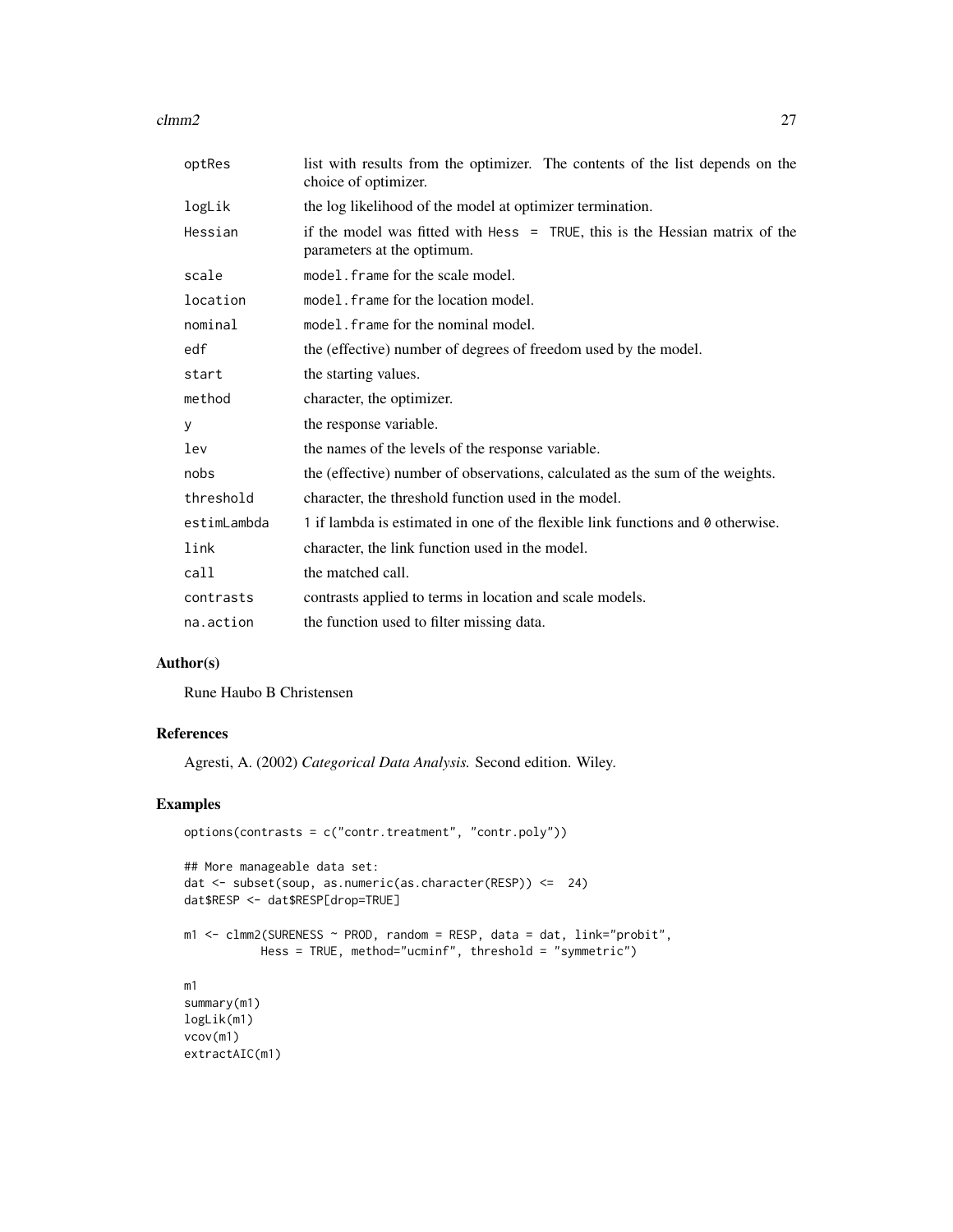```
anova(m1, update(m1, location = SURENESS ~ 1, Hess = FALSE))anova(m1, update(m1, random = NULL))
## Use adaptive Gauss-Hermite quadrature rather than the Laplace
## approximation:
update(m1, Hess = FALSE, nAGQ = 3)
## Use standard Gauss-Hermite quadrature:
update(m1, Hess = FALSE, nAGQ = -7)
##################################################################
## Binomial example with the cbpp data from the lme4-package:
if(require(lme4)) {
    cbpp2 \leq -rbind(cbpp[, -(2:3)], cbpp[, -(2:3)]cbpp2 <- within(cbpp2, {
        incidence <- as.factor(rep(0:1, each=nrow(cbpp)))
        freq <- with(cbpp, c(incidence, size - incidence))
    })
    ## Fit with Laplace approximation:
    fm1 \le - clmm2(incidence \sim period, random = herd, weights = freq,
                 data = cbpp2, Hess = 1)
    summary(fm1)
    ## Fit with the adaptive Gauss-Hermite quadrature approximation:
    fm2 \leq clmm2(incidence \sim period, random = herd, weights = freq,data = cbpp2, Hess = 1, nAGQ = 7)
    summary(fm2)
}
```
<span id="page-27-1"></span>clmm2.control *Set control parameters for cumulative link mixed models*

#### Description

Set control parameters for cumulative link mixed models

## Usage

```
clmm2.control(method = c("ucminf", "nlminb", "model.frame"), ...,
             trace = 0, maxIter = 50, gradTol = 1e-4,
             maxLineIter = 50,
             innerCtrl = c("warnOnly", "noWarn", "giveError"))
```

| method   | the optimizer used to maximize the marginal likelihood function.                                   |
|----------|----------------------------------------------------------------------------------------------------|
| $\cdots$ | control arguments passed on to the chosen optimizer; see ucminf, optim, and<br>nlminb for details. |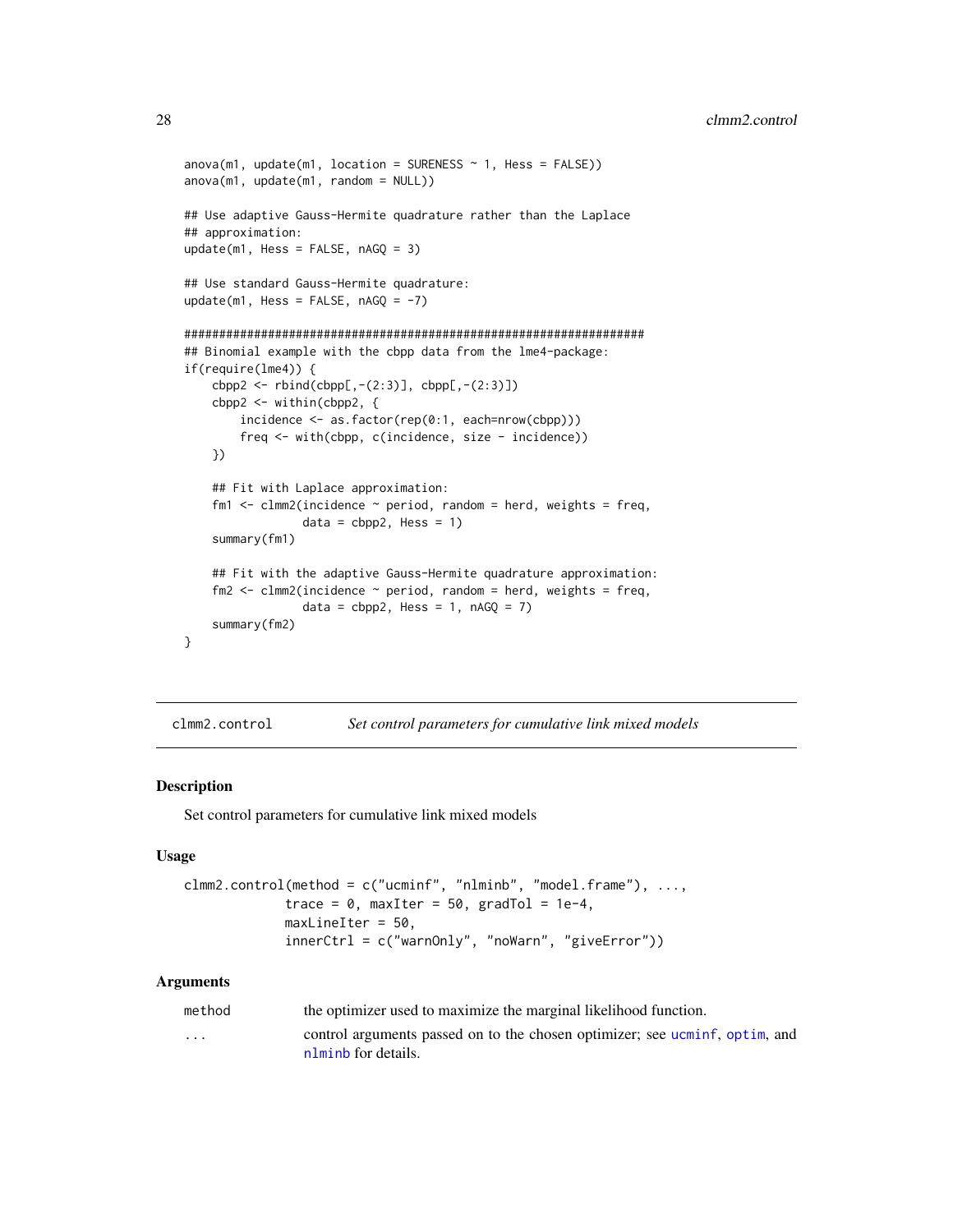#### <span id="page-28-0"></span>confint 29

| trace       | numerical, if $> 0$ information is printed about and during the outer optimization<br>process, if $\lt 0$ information is also printed about the inner optimization process.<br>Defaults to 0. |
|-------------|-----------------------------------------------------------------------------------------------------------------------------------------------------------------------------------------------|
| maxIter     | the maximum number of Newton updates of the inner optimization. 50.                                                                                                                           |
| gradTol     | the maximum absolute gradient of the inner optimization.                                                                                                                                      |
| maxLineIter | the maximum number of step halfings allowed if a Newton (-Raphson) step over<br>shoots during the inner optimization.                                                                         |
| innerCtrl   | the use of warnings/errors if the inner optimization fails to converge.                                                                                                                       |

## Details

When the default optimizer, ucminf is used, the default values of that optimizers control options are changed to  $grtol = 1e-5$  and  $grad = "central".$ 

#### Value

a list of control parameters.

#### Author(s)

Rune Haubo B Christensen

#### See Also

[clmm2](#page-23-1)

<span id="page-28-1"></span>confint *Confidence intervals and profile likelihoods for parameters in cumulative link models*

## Description

Computes confidence intervals from the profiled likelihood for one or more parameters in a cumulative link model, or plots the profile likelihood.

#### Usage

```
## S3 method for class 'clm'
confint(object, parm, level = 0.95,type = c("profile", "Wald"), trace = FALSE, ...)## S3 method for class 'profile.clm'
confint(object, parm = seq_len(nprofiles),
       level = 0.95, ...## S3 method for class 'clm'
```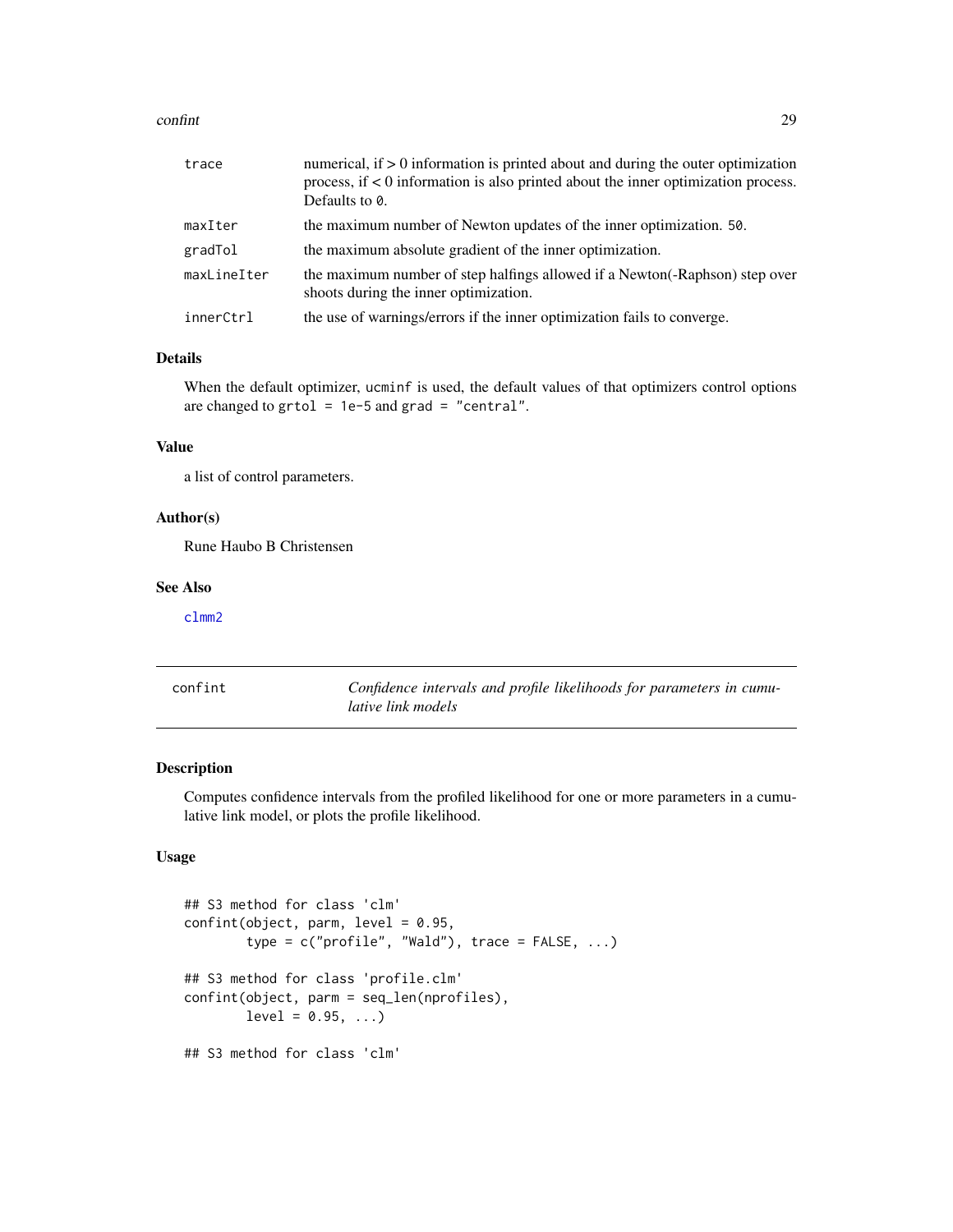```
profile(fitted, which.beta = seq_len(nbeta),
        which.zeta = seq\_len(nzeta), alpha = 0.001,
        max. steps = 50, nsteps = 8, trace = FALSE, step. warm = 5,
        control = list(), ...)## S3 method for class 'profile.clm'
plot(x, which.par = seq_len(nprofiles),
        level = c(0.95, 0.99), Log = FALSE, relative = TRUE, root =FALSE, fig = TRUE, approx = root, n = 1e3,
        ask = prod(par("mfcol")) < length(which.par) && dev.interactive(),
        \ldots, ylim = NULL)
```

| object, fitted, x |                                                                                                                                                                                                                                                                                                                                                    |
|-------------------|----------------------------------------------------------------------------------------------------------------------------------------------------------------------------------------------------------------------------------------------------------------------------------------------------------------------------------------------------|
|                   | a fitted clm object or a profile. clm object.                                                                                                                                                                                                                                                                                                      |
|                   | parm, which.par, which.beta, which.zeta                                                                                                                                                                                                                                                                                                            |
|                   | a numeric or character vector indicating which regression coefficients should<br>be profiled. By default all coefficients are profiled. Ignored for confint.clm<br>where all parameters are considered.                                                                                                                                            |
| level             | the confidence level. For the plot method a vector of levels for which horizontal<br>lines should be drawn.                                                                                                                                                                                                                                        |
| type              | the type of confidence interval.                                                                                                                                                                                                                                                                                                                   |
| trace             | if trace is TRUE or positive, information about progress is printed.                                                                                                                                                                                                                                                                               |
| Log               | should the profile likelihood be plotted on the log-scale?                                                                                                                                                                                                                                                                                         |
| relative          | should the relative or the absolute likelihood be plotted?                                                                                                                                                                                                                                                                                         |
| root              | should the (approximately linear) likelihood root statistic be plotted?                                                                                                                                                                                                                                                                            |
| approx            | should the Gaussian or quadratic approximation to the (log) likelihood be in-<br>cluded?                                                                                                                                                                                                                                                           |
| fig               | should the profile likelihood be plotted?                                                                                                                                                                                                                                                                                                          |
| ask               | logical; if TRUE, the user is asked before each plot, see par (ask=.).                                                                                                                                                                                                                                                                             |
| n                 | the no. points used in the spline interpolation of the profile likelihood.                                                                                                                                                                                                                                                                         |
| ylim              | overrules default y-limits on the plot of the profile likelihood.                                                                                                                                                                                                                                                                                  |
| alpha             | The likelihood is profiled in the $100*(1\text{-alpha})\%$ confidence region as deter-<br>mined by the profile likelihood.                                                                                                                                                                                                                         |
| control           | a list of control parameters for clm. Possibly use clm. control to set these.                                                                                                                                                                                                                                                                      |
| max.steps         | the maximum number of profiling steps in each direction for each parameter.                                                                                                                                                                                                                                                                        |
| nsteps            | the (approximate) number of steps to take in each direction of the profile for<br>each parameter. The step length is determined accordingly assuming a quadratic<br>approximation to the log-likelihood function. The actual number of steps will<br>often be close to nsteps, but will deviate when the log-likelihood functions is<br>irregular. |
| step.warn         | a warning is issued if the number of steps in each direction (up or down) for<br>a parameter is less than step. warn. If few steps are taken, the profile will be<br>unreliable and derived confidence intervals will be inaccurate.                                                                                                               |
| $\cdots$          | additional arguments to be parsed on to methods.                                                                                                                                                                                                                                                                                                   |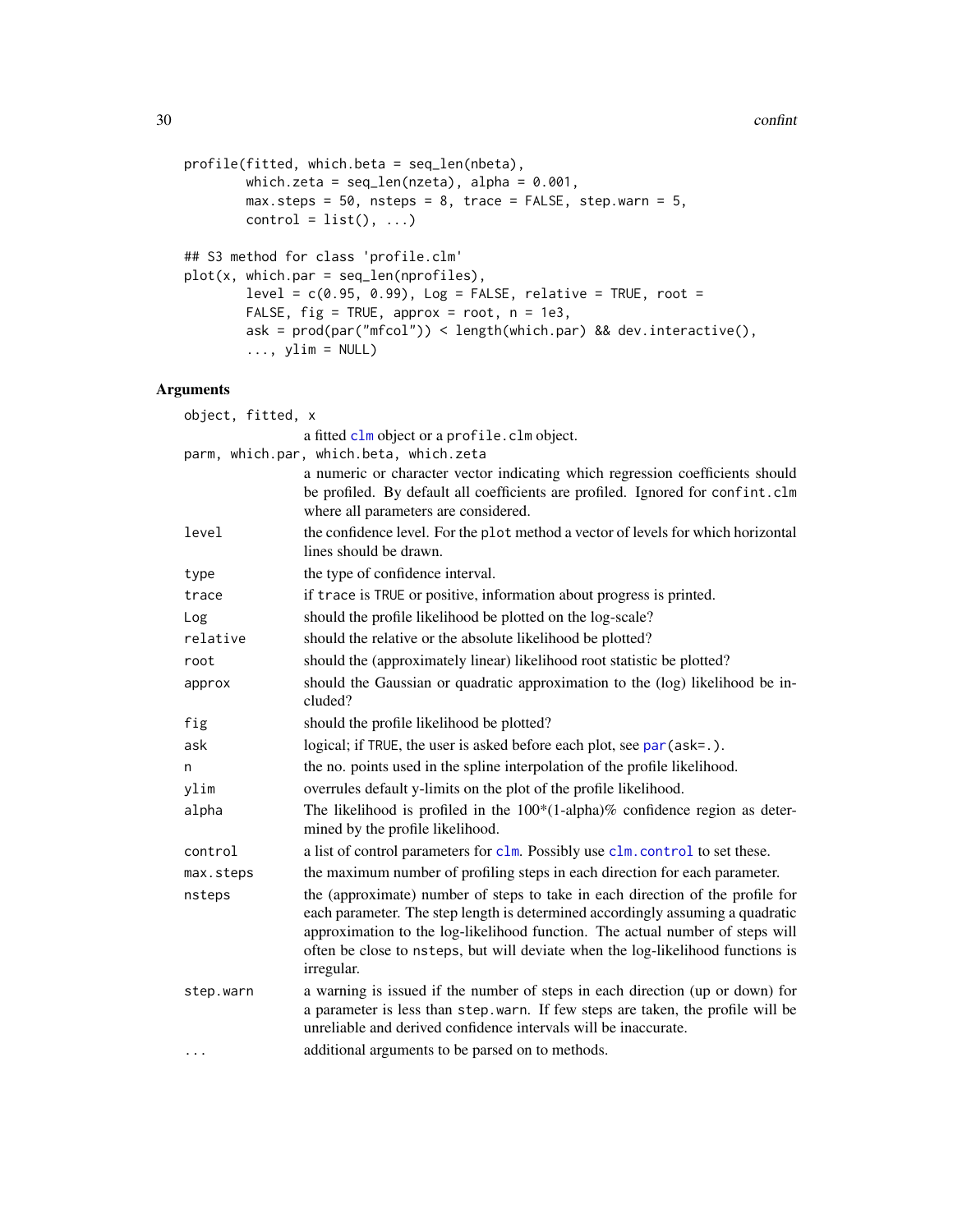#### <span id="page-30-0"></span>confint 31

## Details

These confint methods call the appropriate profile method, then finds the confidence intervals by interpolation of the profile traces. If the profile object is already available, this should be used as the main argument rather than the fitted model object itself.

#### Value

confint: A matrix with columns giving lower and upper confidence limits for each parameter. These will be labelled as  $(1$ -level)/2 and  $1 - (1$ -level)/2 in % (by default 2.5% and 97.5%).

plot.profile.clm invisibly returns the profile object, i.e., a list of [data.frame](#page-0-0)s with an lroot component for the likelihood root statistic and a matrix par.vals with values of the parameters.

#### Author(s)

Rune Haubo B Christensen

#### See Also

[profile](#page-0-0) and [confint](#page-28-1)

#### Examples

```
## Accurate profile likelihood confidence intervals compared to the
## conventional Wald intervals:
fm1 \le - clm(rating \sim temp \star contact, data = wine)
confint(fm1) ## type = "profile"
confint(fm1, type = "Wald")pr1 <- profile(fm1)
confint(pr1)
## plotting the profiles:
par(mfrow = c(2, 2))plot(pr1, root = TRUE) ## check for linearity
par(mfrow = c(2, 2))plot(pr1)
par(mfrow = c(2, 2))plot(pr1, approx = TRUE)
par(mfrow = c(2, 2))plot(pr1, Log = TRUE)
par(mfrow = c(2, 2))plot(pr1, Log = TRUE, relative = FALSE)
## Not likely to be useful but allowed for completeness:
par(mfrow = c(2, 2))plot(pr1, Log = FALSE, relative = FALSE)
## Example from polr in package MASS:
## Fit model from polr example:
if(require(MASS)) {
    fm1 <- clm(Sat \sim Infl + Type + Cont, weights = Freq,data = housing)
```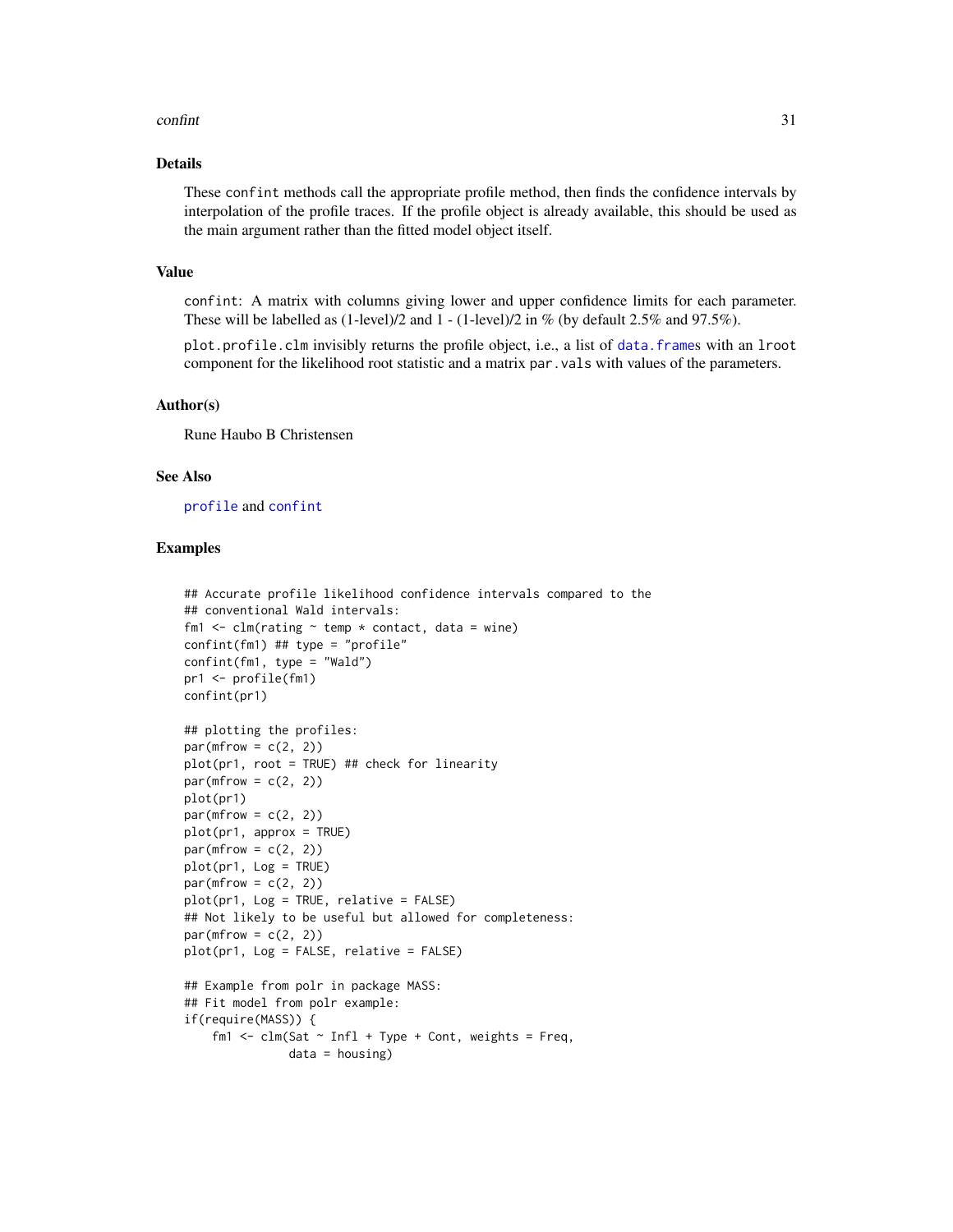```
pr1 <- profile(fm1)
confint(pr1)
par(mfrow=c(2,2))
plot(pr1)
```
<span id="page-31-2"></span>

confint.clm2 *Confidence intervals and profile likelihoods for parameters in cumulative link models*

#### <span id="page-31-1"></span>Description

}

Computes confidence intervals from the profiled likelihood for one or more parameters in a fitted cumulative link model, or plots the profile likelihood function.

#### Usage

```
## S3 method for class 'clm2'
confint(object, parm, level = 0.95, which = seq_length(p),whichS = seq\_len(k), lambda = TRUE, trace = 0, ...)
## S3 method for class 'profile.clm2'
confint(object, parm = seq_along(Parameters), level = 0.95, ...)## S3 method for class 'clm2'
profile(fitted, whichL = seq_length(p), whichS = seq_length(k),lambda = TRUE, alpha = 0.01, maxSteps = 50, delta = LrootMax/10,
        trace = 0, stepWarn = 8, ...)
## S3 method for class 'profile.clm2'
plot(x, parm = seq_along(Parameters), level = c(0.95, 0.99),Log = FALSE, relative = TRUE, fig = TRUE, n = 1e3, ..., ylim = NULL)
```

| object | a fitted clm2 object or a profile. clm2 object.                                                                                                                                                                                      |
|--------|--------------------------------------------------------------------------------------------------------------------------------------------------------------------------------------------------------------------------------------|
| fitted | a fitted clm2 object.                                                                                                                                                                                                                |
| X      | a profile.clm2 object.                                                                                                                                                                                                               |
| parm   | not used in confint.clm2.<br>For confint. profile. clm2: a specification of which parameters are to be<br>given confidence intervals, either a vector of numbers or a vector of names.<br>If missing, all parameters are considered. |
|        | For plot. profile. clm2: a specification of which parameters the profile like-<br>lihood are to be plotted for, either a vector of numbers or a vector of names. If<br>missing, all parameters are considered.                       |

<span id="page-31-0"></span>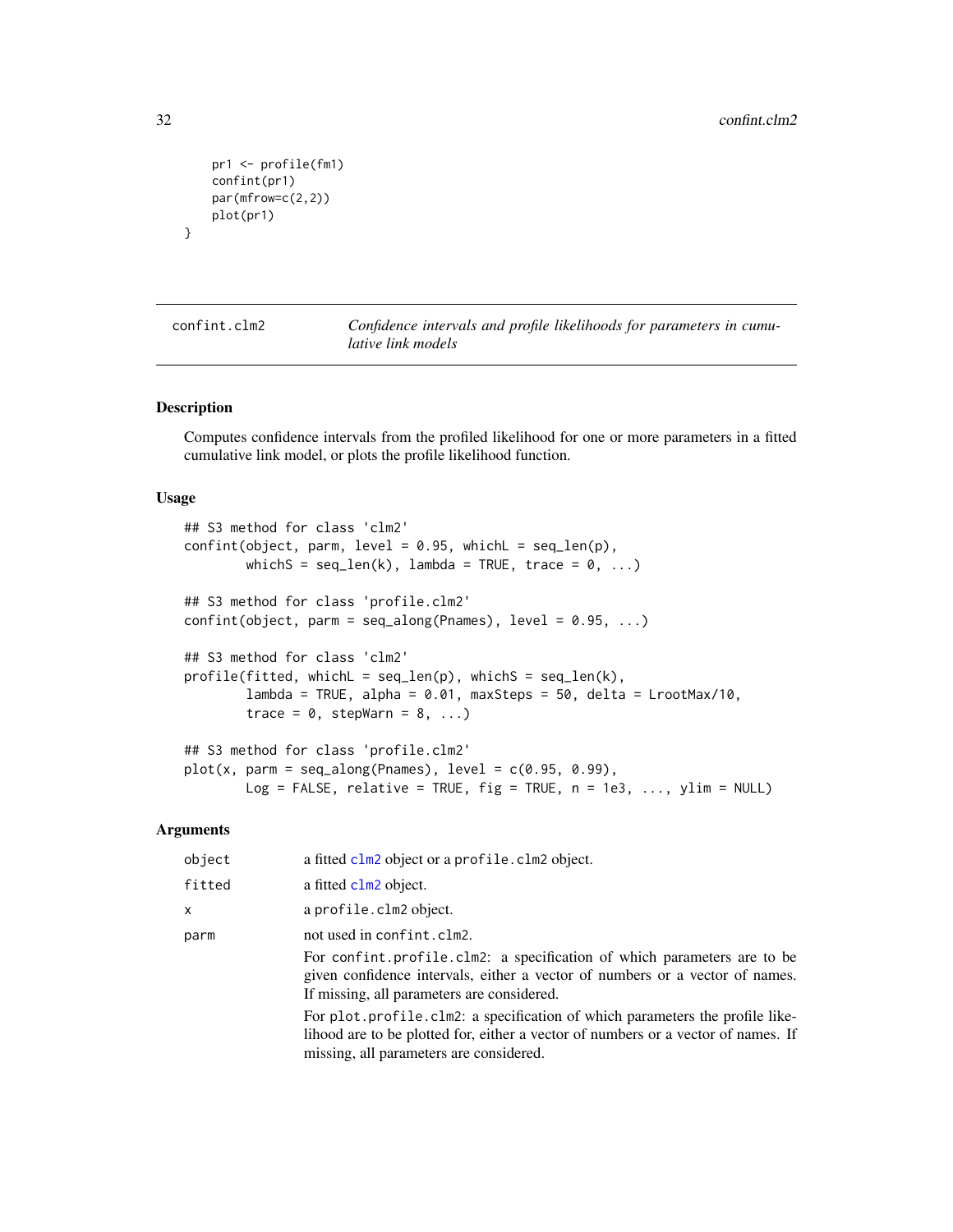<span id="page-32-0"></span>

| level    | the confidence level required.                                                                                                                                                                                                                                                                                                                  |
|----------|-------------------------------------------------------------------------------------------------------------------------------------------------------------------------------------------------------------------------------------------------------------------------------------------------------------------------------------------------|
| whichL   | a specification of which location parameters are to be given confidence inter-<br>vals, either a vector of numbers or a vector of names. If missing, all location<br>parameters are considered.                                                                                                                                                 |
| whichS   | a specification of which <i>scale</i> parameters are to be given confidence intervals,<br>either a vector of numbers or a vector of names. If missing, all scale parameters<br>are considered.                                                                                                                                                  |
| lambda   | logical. Should profile or confidence intervals be computed for the link function<br>parameter? Only used when one of the flexible link functions are used; see the<br>link-argument in clm2.                                                                                                                                                   |
| trace    | logical. Should profiling be traced?                                                                                                                                                                                                                                                                                                            |
| alpha    | Determines the range of profiling. By default the likelihood is profiled in the<br>99% confidence interval region as determined by the profile likelihood.                                                                                                                                                                                      |
| maxSteps | the maximum number of profiling steps in each direction (up and down) for each<br>parameter.                                                                                                                                                                                                                                                    |
| delta    | the length of profiling steps. To some extent this parameter determines the de-<br>gree of accuracy of the profile likelihood in that smaller values, i.e. smaller steps<br>gives a higher accuracy. Note however that a spline interpolation is used when<br>constructing confidence intervals so fairly long steps can provide high accuracy. |
| stepWarn | a warning is issued if the no. steps in each direction (up or down) for a parameter<br>is less than stepWarn (defaults to 8 steps) because this indicates an unreliable<br>profile.                                                                                                                                                             |
| Log      | should the profile likelihood be plotted on the log-scale?                                                                                                                                                                                                                                                                                      |
| relative | should the relative or the absolute likelihood be plotted?                                                                                                                                                                                                                                                                                      |
| fig      | should the profile likelihood be plotted?                                                                                                                                                                                                                                                                                                       |
| n        | the no. points used in the spline interpolation of the profile likelihood.                                                                                                                                                                                                                                                                      |
| ylim     | overrules default y-limits on the plot of the profile likelihood.                                                                                                                                                                                                                                                                               |
| .        | additional argument(s) for methods including range (for the hidden function<br>profileLambda) that sets the range of values of lambda at which the likelihood<br>should be profiled for this parameter.                                                                                                                                         |

#### Details

These confint methods call the appropriate profile method, then finds the confidence intervals by interpolation of the profile traces. If the profile object is already available, this should be used as the main argument rather than the fitted model object itself.

In plot.profile.clm2: at least one of Log and relative arguments have to be TRUE.

#### Value

confint: A matrix (or vector) with columns giving lower and upper confidence limits for each parameter. These will be labelled as (1-level)/2 and 1 - (1-level)/2 in % (by default 2.5% and 97.5%). The parameter names are preceded with "loc." or "sca." to indicate whether the confidence interval applies to a location or a scale parameter.

plot.profile.clm2 invisibly returns the profile object.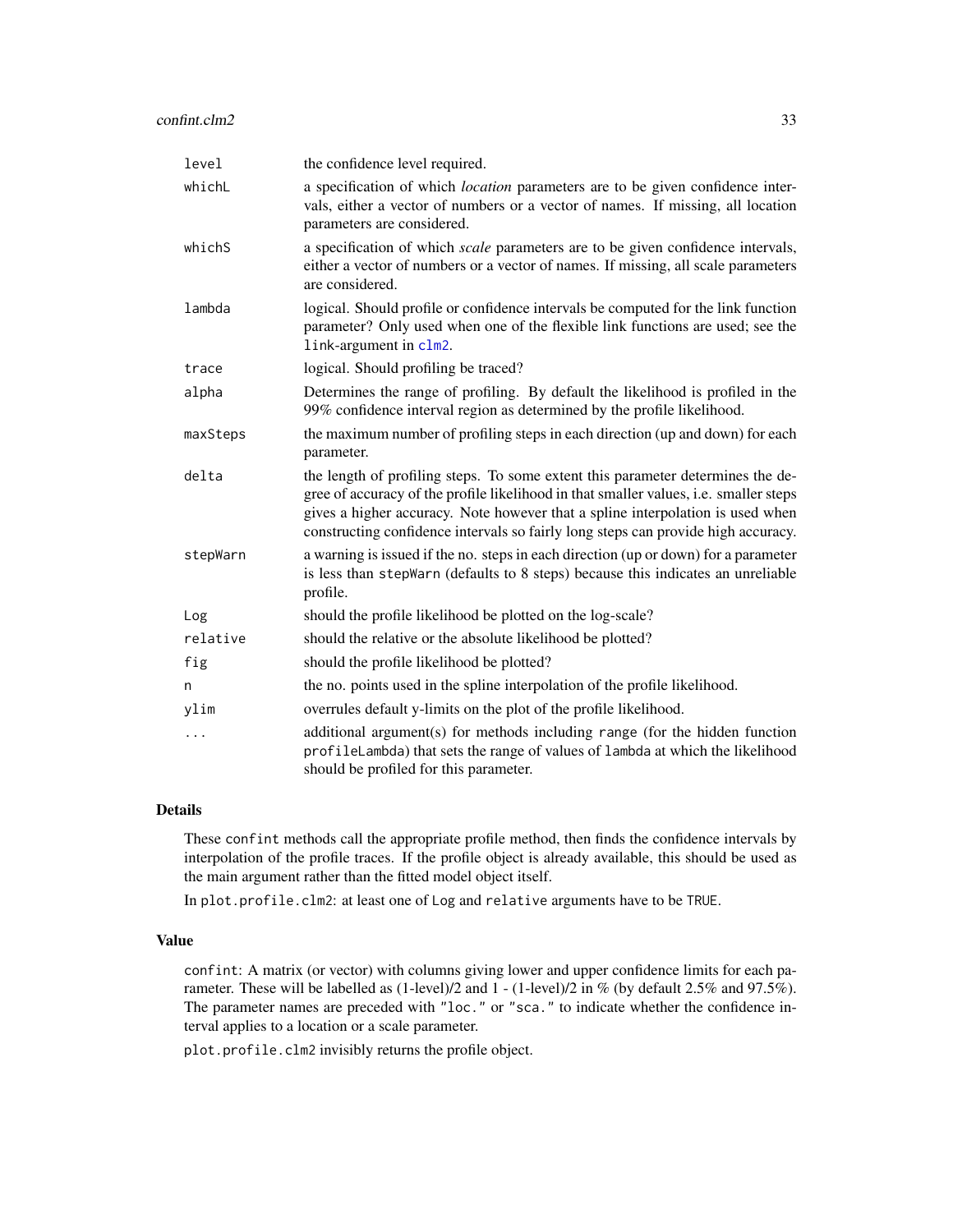#### <span id="page-33-0"></span>Author(s)

Rune Haubo B Christensen

#### See Also

[profile](#page-0-0) and [confint](#page-28-1)

#### Examples

```
options(contrasts = c("contr.treatment", "contr.poly"))
## More manageable data set:
(tab26 <- with(soup, table("Product" = PROD, "Response" = SURENESS)))
dimnames(tab26)[[2]] <- c("Sure", "Not Sure", "Guess", "Guess", "Not Sure", "Sure")
dat26 <- expand.grid(sureness = as.factor(1:6), prod = c("Ref", "Test"))
dat26$wghts <- c(t(tab26))
m1 <- clm2(sureness \sim prod, scale = \simprod, data = dat26,
          weights = wghts, link = "logistic")
## profile
pr1 <- profile(m1)
par(mfrow = c(2, 2))plot(pr1)
m9 <- update(m1, link = "log-gamma")
pr9 \leq pr6file(m9, whichL = numeric(0), whichS = numeric(0))par(mfrow = c(1, 1))plot(pr9)
plot(pr9, Log=TRUE, relative = TRUE)
plot(pr9, Log=TRUE, relative = TRUE, ylim = c(-4, 0))plot(pr9, Log=TRUE, relative = FALSE)
## confint
confint(pr9)
confint(pr1)
## Extend example from polr in package MASS:
## Fit model from polr example:
if(require(MASS)) {
    fm1 <- clm2(Sat \sim Infl + Type + Cont, scale = \sim Cont, weights = Freq,
                data = housing)pr1 <- profile(fm1)
   confint(pr1)
   par(mfrow=c(2,2))
   plot(pr1)
}
```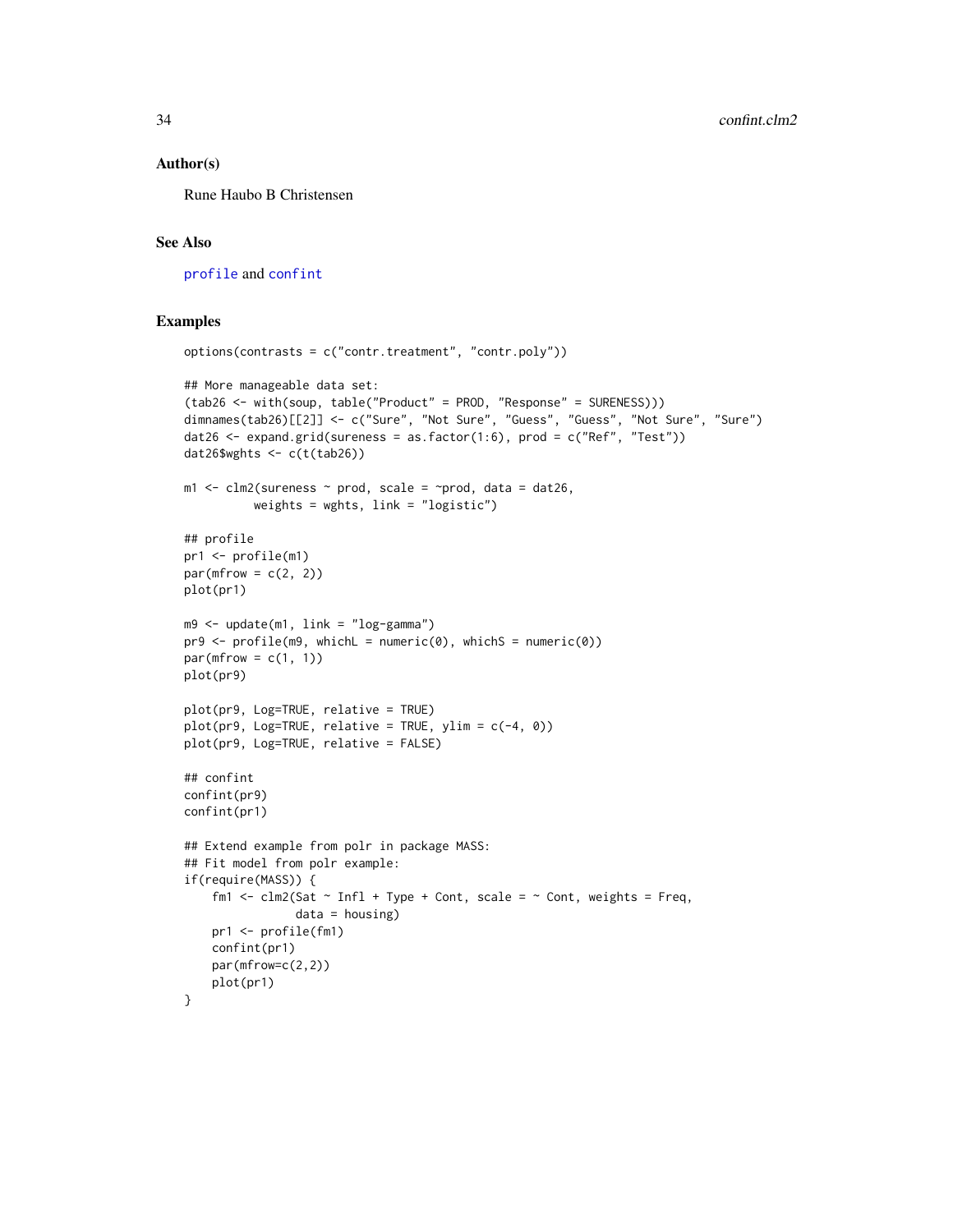<span id="page-34-0"></span>

#### Description

Check the accuracy of the parameter estimates of cumulative link models. The number of correct decimals and number of significant digits is given for the maximum likelihood estimates of the parameters in a cumulative link model fitted with [clm](#page-6-1).

#### Usage

```
convergence(object, ...)
## S3 method for class 'clm'
convergence(object, digits = max(3, getOption("digits") - 3),tol = sqrt(.Machine$double.eps), ...)
```
#### Arguments

| object | for the clm method an object of class "clm", i.e., the result of a call to clm.                   |
|--------|---------------------------------------------------------------------------------------------------|
| digits | the number of digits in the printed table.                                                        |
| tol    | numerical tolerance to judge if the Hessian is positive definite from its smallest<br>eigenvalue. |
| .      | arguments to a from methods. Not used by the clm method.                                          |

## Details

The number of correct decimals is defined as...

The number of significant digits is defined as ...

The number of correct decimals and the number of significant digits are determined from the numerical errors in the parameter estimates. The numerical errors are determined from the Method Independent Error Theorem (Elden et al, 2004) and is based on the Newton step evaluated at convergence.

#### Value

Convergence information. In particular a table where the Error column gives the numerical error in the parameter estimates. These numbers express how far the parameter estimates in the fitted model are from the true maximum likelihood estimates for this model. The Cor.Dec gives the number of correct decimals with which the the parameters are determined and the Sig.Dig gives the number of significant digits with which the parameters are determined.

The number denoted logLik.error is the error in the value of log-likelihood in the fitted model at the parameter values of that fit. An accurate determination of the log-likelihood is essential for accurate likelihood ratio tests in model comparison.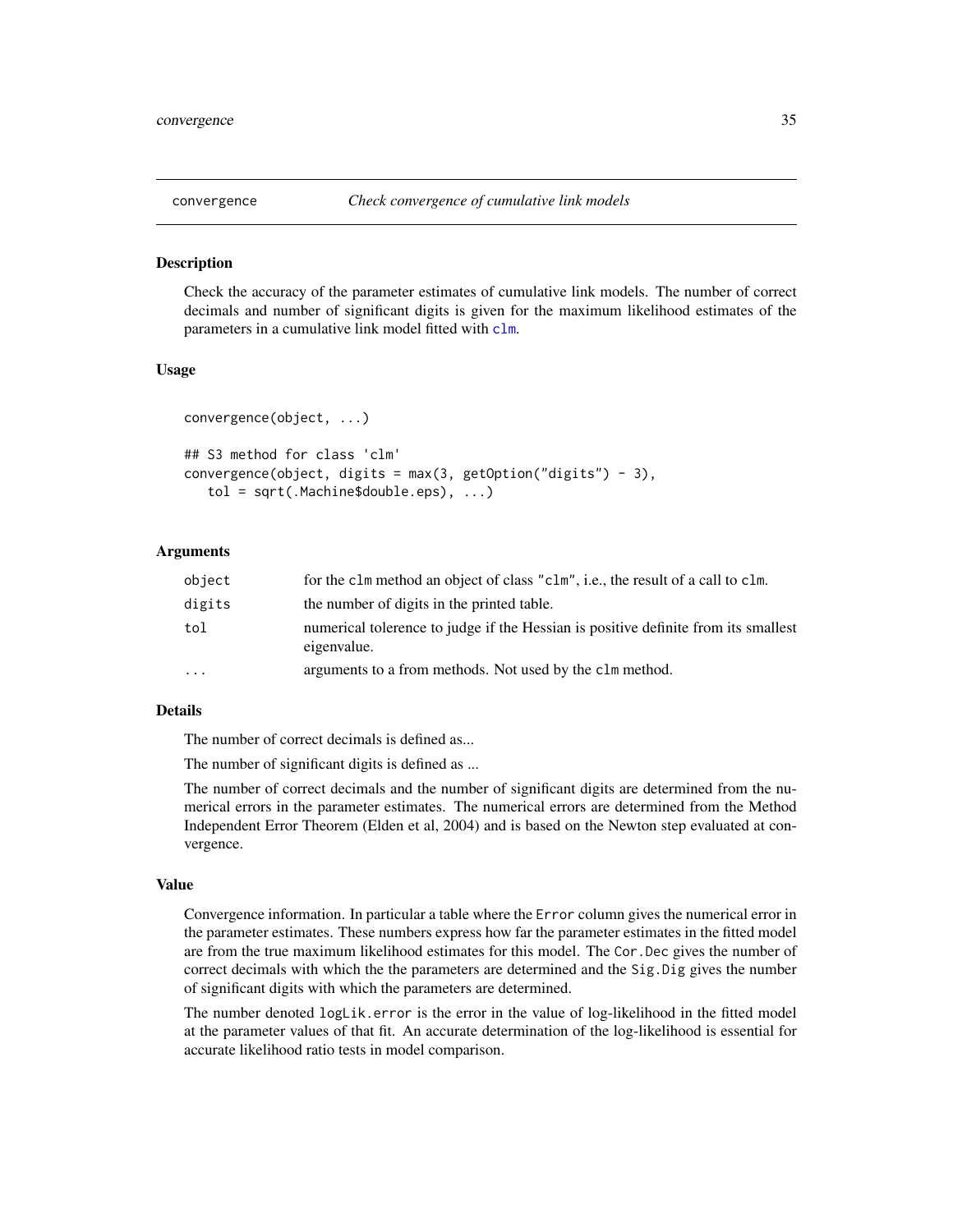#### <span id="page-35-0"></span>Author(s)

Rune Haubo B Christensen

## References

Elden, L., Wittmeyer-Koch, L. and Nielsen, H. B. (2004) *Introduction to Numerical Computation — analysis and Matlab illustrations.* Studentliteratur.

## Examples

```
## Simple model:
fm1 \leq \text{clm}(\text{rating} \sim \text{contact} + \text{temp}, \text{ data} = \text{wire})summary(fm1)
convergence(fm1)
```
drop.coef *Ensure Full Rank Design Matrix*

## Description

Coefficients (columns) are dropped from a design matrix to ensure that it has full rank.

#### Usage

drop.coef(X, silent = FALSE)

## Arguments

| X      | a design matrix, e.g., the result of model matrix possibly of less than full |
|--------|------------------------------------------------------------------------------|
|        | column rank, i.e., with redundant parameters. Works for $ncol(X) \ge 0$ and  |
|        | $nrow(X) \ge 0$ .                                                            |
| silent | should a message not be issued if X is column rank deficient?                |

## Details

Redundant columns of the design matrix are identified with the LINPACK implementation of the  $qr$  decomposition and removed. The returned design matrix will have  $qr(X)$ \$rank columns.

## Value

The design matrix X without redundant columns.

#### Author(s)

Rune Haubo B Christensen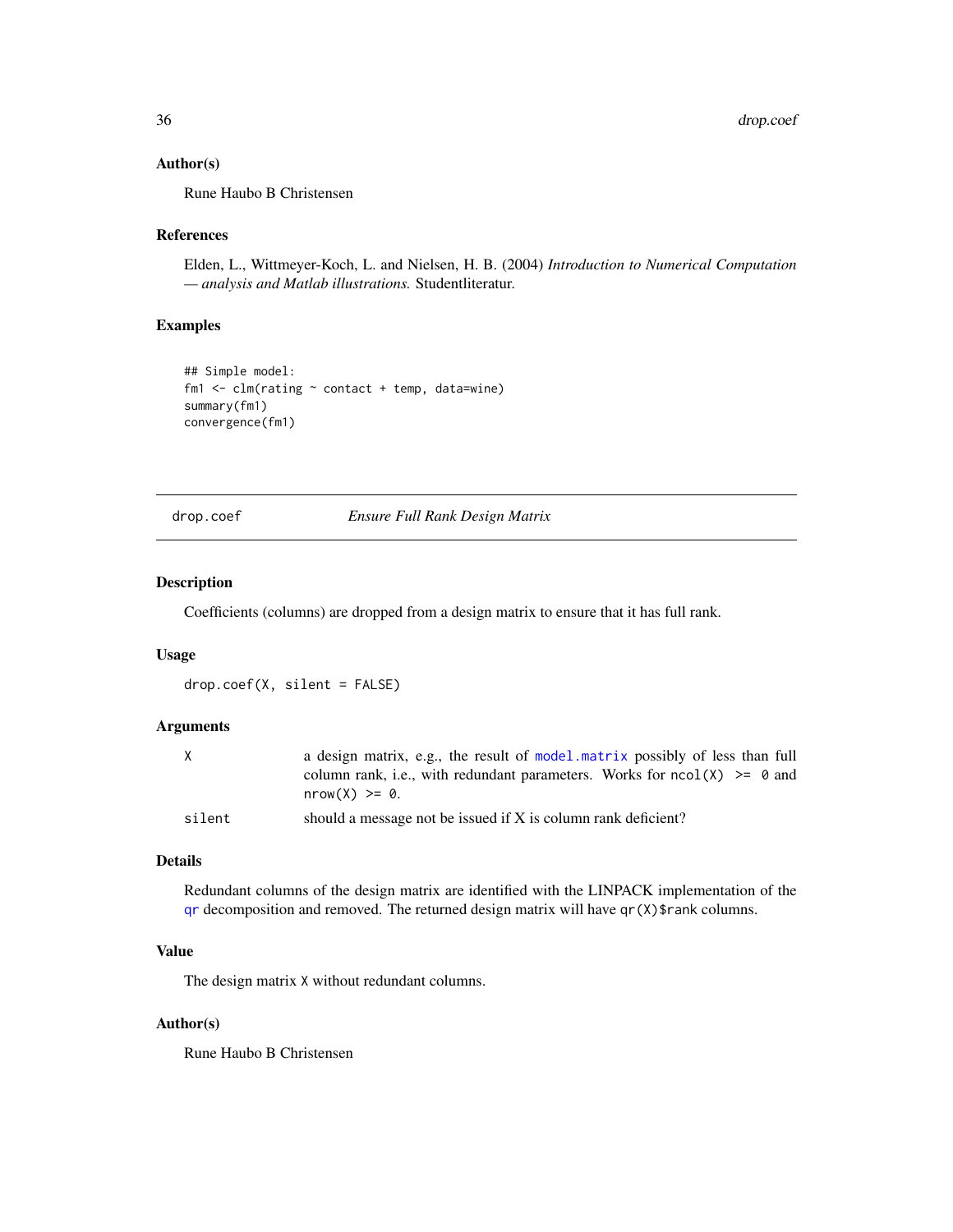<span id="page-36-0"></span>gfun  $37$ 

## See Also

[qr](#page-0-0) and [lm](#page-0-0)

## Examples

```
X \le - model.matrix( \sim PRODID \star DAY, data = soup)
ncol(X)
newX <- drop.coef(X)
ncol(newX)
## Essentially this is being computed:
qr.X \leftarrow qr(X, tol = 1e-7, LAPACK = FALSE)newX <- X[, qr.X$pivot[1:qr.X$rank], drop = FALSE]
## is newX of full column rank?
ncol(newX) == qr(newX)$rank
## the number of columns being dropped:
ncol(X) - ncol(newX)
```
gfun *Gradients of common densities*

#### <span id="page-36-1"></span>Description

Gradients of common density functions in their standard forms, i.e., with zero location (mean) and unit scale. These are implemented in C for speed and care is taken that the correct results are provided for the argument being NA, NaN, Inf, -Inf or just extremely small or large.

#### Usage

gnorm(x)

glogis(x)

gcauchy(x)

#### Arguments

x numeric vector of quantiles.

#### Details

The gradients are given by: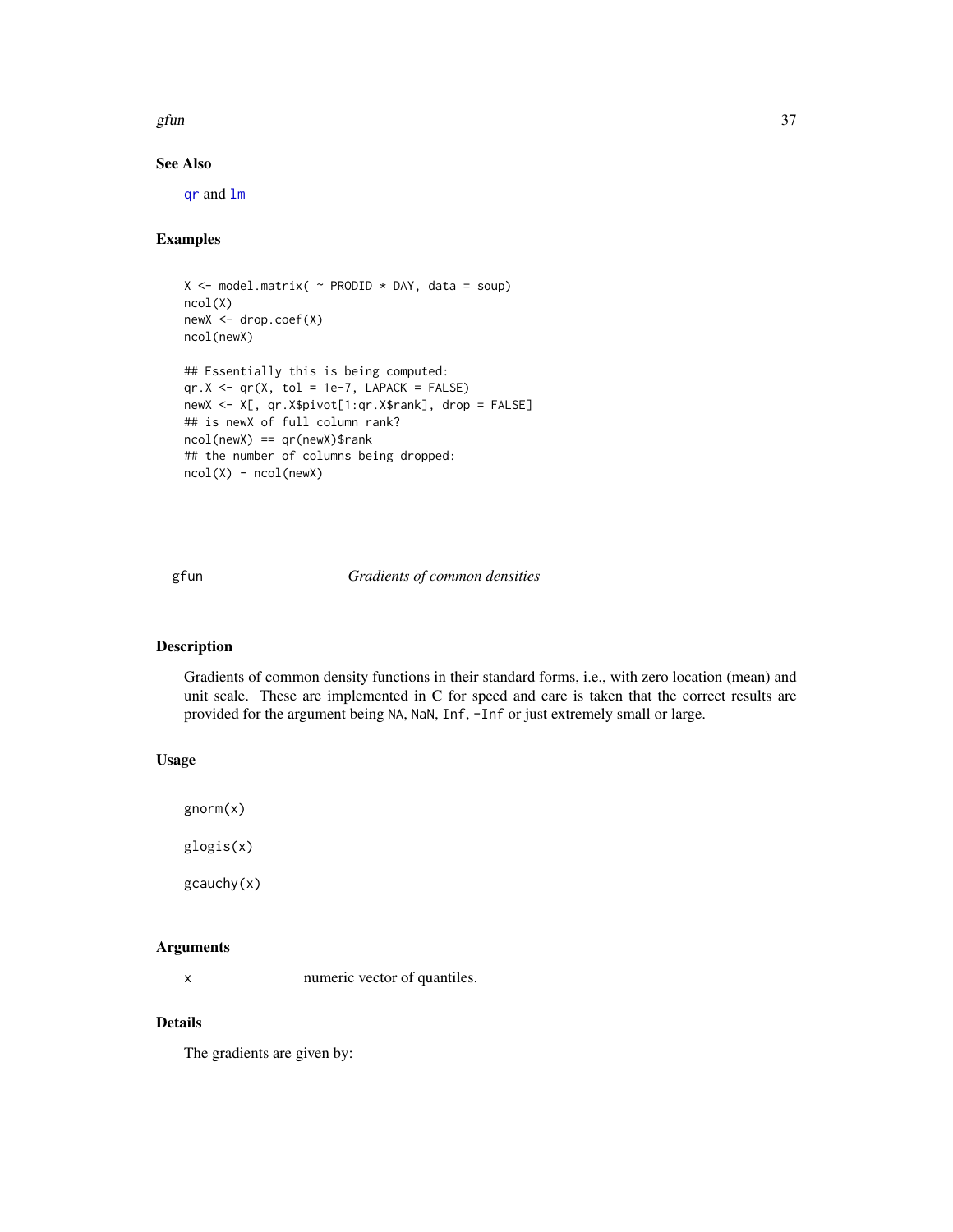<span id="page-37-0"></span>• gnorm: If  $f(x)$  is the normal density with mean 0 and spread 1, then the gradient is

$$
f'(x) = -xf(x)
$$

• glogis: If  $f(x)$  is the logistic density with mean 0 and scale 1, then the gradient is

$$
f'(x) = 2\exp(-x)^{2}(1+\exp(-x))^{-3} - \exp(-x)(1+\exp(-x))^{-2}
$$

• pcauchy: If  $f(x) = [\pi(1 + x^2)^2]^{-1}$  is the cauchy density with mean 0 and scale 1, then the gradient is

$$
f'(x) = -2x[\pi(1+x^2)^2]^{-1}
$$

These gradients are used in the Newton-Raphson algorithms in fitting cumulative link models with [clm](#page-6-1) and cumulative link mixed models with [clmm](#page-20-1).

#### Value

a numeric vector of gradients.

#### Author(s)

Rune Haubo B Christensen

## See Also

Gradients of densities are also implemented for the extreme value distribtion ([gumbel](#page-37-1)) and the the log-gamma distribution ([log-gamma](#page-41-1)).

#### Examples

```
x \le -5:5gnorm(x)
glogis(x)
gcauchy(x)
```
gumbel *The Gumbel Distribution*

#### <span id="page-37-1"></span>Description

Density, distribution function, quantile function, random generation, and gradient of density of the extreme value (maximum and minimum) distributions. The Gumbel distribution is also known as the extreme value maximum distribution, the double-exponential distribution and the log-Weibull distribution.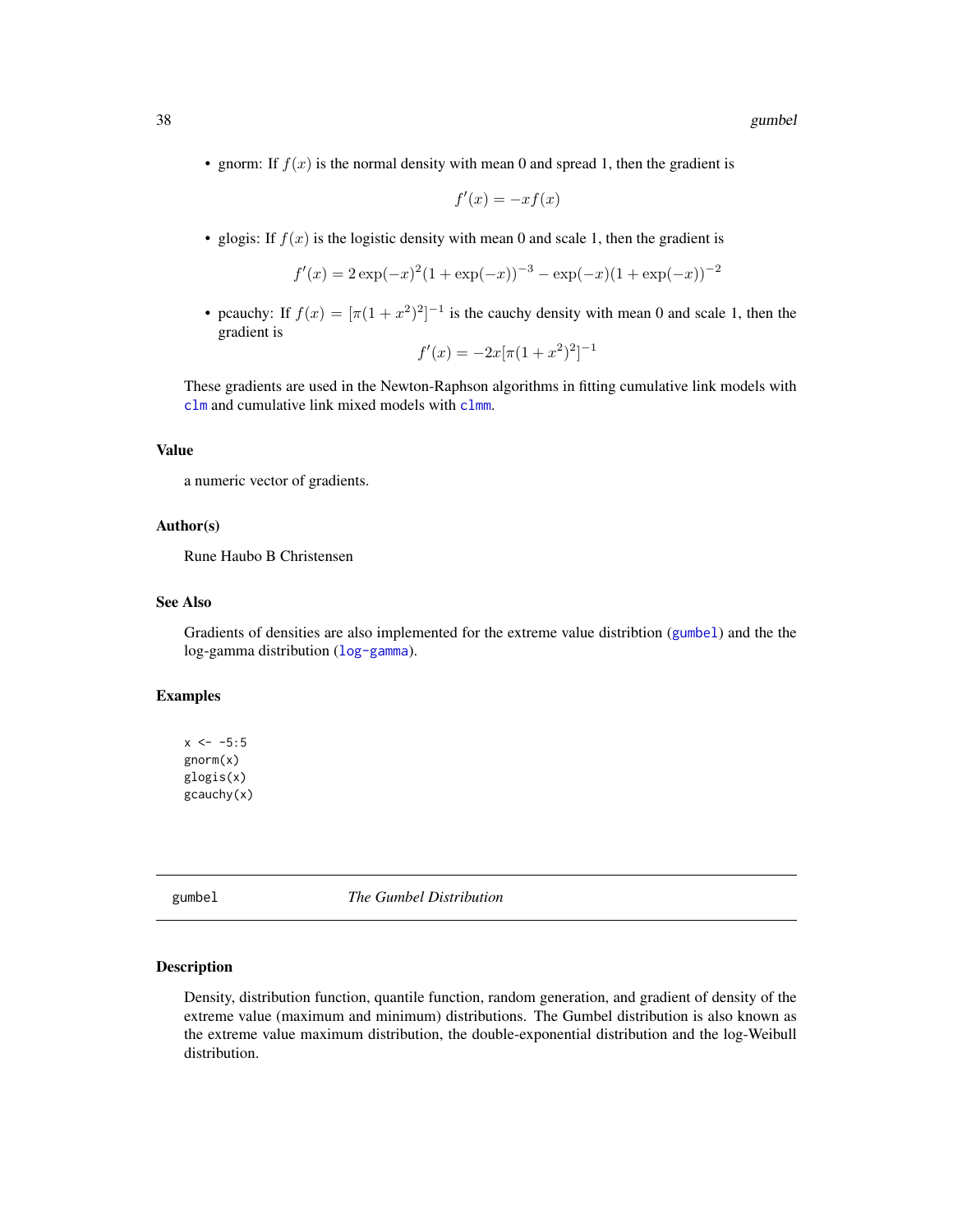<span id="page-38-0"></span>gumbel 39

Usage

```
dgumbel(x, location = 0, scale = 1, log = FALSE, max = TRUE)
pgumbel(q, location = 0, scale = 1, lower.tail = TRUE, max = TRUE)
qgumbel(p, location = 0, scale = 1, lower.tail = TRUE, max = TRUE)
rgumbel(n, location = 0, scale = 1, max = TRUE)
ggumbel(x, max = TRUE)
```
## Arguments

| x,q        | numeric vector of quantiles.                                                                                                    |
|------------|---------------------------------------------------------------------------------------------------------------------------------|
| p          | vector of probabilities.                                                                                                        |
| n          | number of observations.                                                                                                         |
| location   | numeric scalar.                                                                                                                 |
| scale      | numeric scalar.                                                                                                                 |
| lower.tail | logical; if TRUE (default), probabilities are $P[X \le x]$ otherwise, $P[X > x]$ .                                              |
| log        | logical; if TRUE, probabilities $p$ are given as $log(p)$ .                                                                     |
| max        | distribution for extreme maxima (default) or minima? The default corresponds<br>to the standard right-skew Gumbel distribution. |

## Details

dgumbel, pgumbel and ggumbel are implemented in C for speed and care is taken that 'correct' results are provided for values of NA, NaN, Inf, -Inf or just extremely small or large.

See the 'Primer' vignette for the definition of the Gumbel distribution and its relation to the log-log and complementary-log-log link used in cumulative link models. See the examples for numerical relations between the max and min variants.

The distribution functions, densities and gradients are used in the Newton-Raphson algorithms in fitting cumulative link models with [clm](#page-6-1) and cumulative link mixed models with [clmm](#page-20-1).

## Value

pgumbel gives the distribution function, dgumbel gives the density, ggumbel gives the gradient of the density, qgumbel is the quantile function, and rgumbel generates random deviates.

## Author(s)

Rune Haubo B Christensen

#### References

[wikipedia.org/wiki/Gumbel\\_distribution](wikipedia.org/wiki/Gumbel_distribution)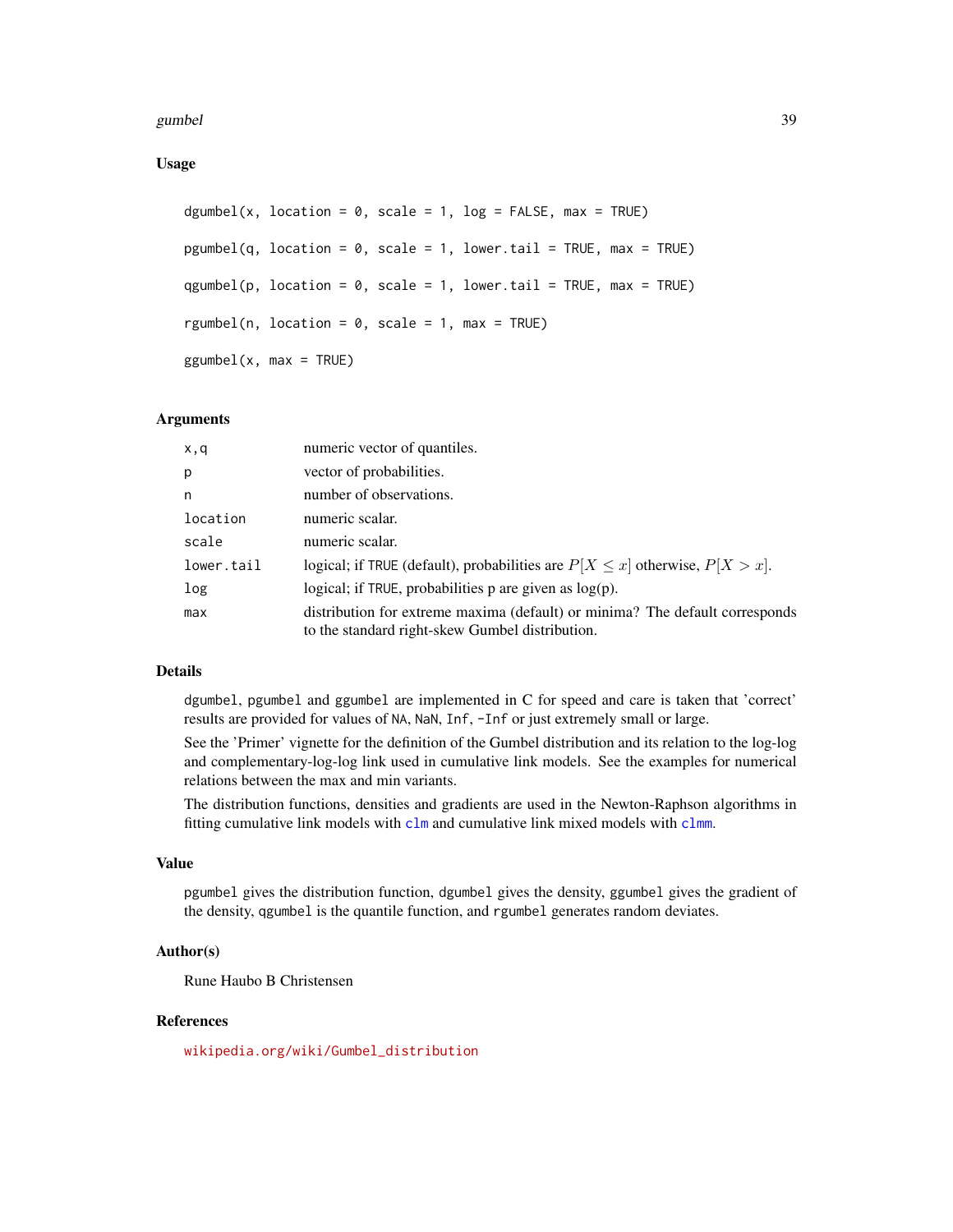## <span id="page-39-0"></span>See Also

Gradients of densities are also implemented for the normal, logistic, cauchy, cf. [gfun](#page-36-1) and the loggamma distribution, cf. [lgamma](#page-41-1).

## Examples

```
## Illustrating the symmetry of the distribution functions:
pgumbel(5) == 1 - pgumbel(-5, max=False) # H TRUEdgumbel(5) == dgumbel(-5, max=FALSE) ## TRUE
ggumbel(5) == -ggumbel(-5, max=False) # TRUE## More examples:
x < -5:5(pp <- pgumbel(x))
qgumbel(pp)
dgumbel(x)
ggumbel(x)
(ppp <- pgumbel(x, max=FALSE))
## Observe lack of precision:
qgumbel(ppp, max=FALSE)
dgumbel(x, max=FALSE)
ggumbel(x, max=FALSE)
## random deviates:
set.seed(1)
(r1 <- rgumbel(10))
set.seed(1)
r2 \leq -rgumbel(10, max = FALSE)all(r1 == r2) ## TRUE
```
income *Income distribution (percentages) in the Northeast US*

#### Description

Income distribution (percentages) in the Northeast US in 1960 and 1970 adopted from McCullagh (1980).

## Usage

income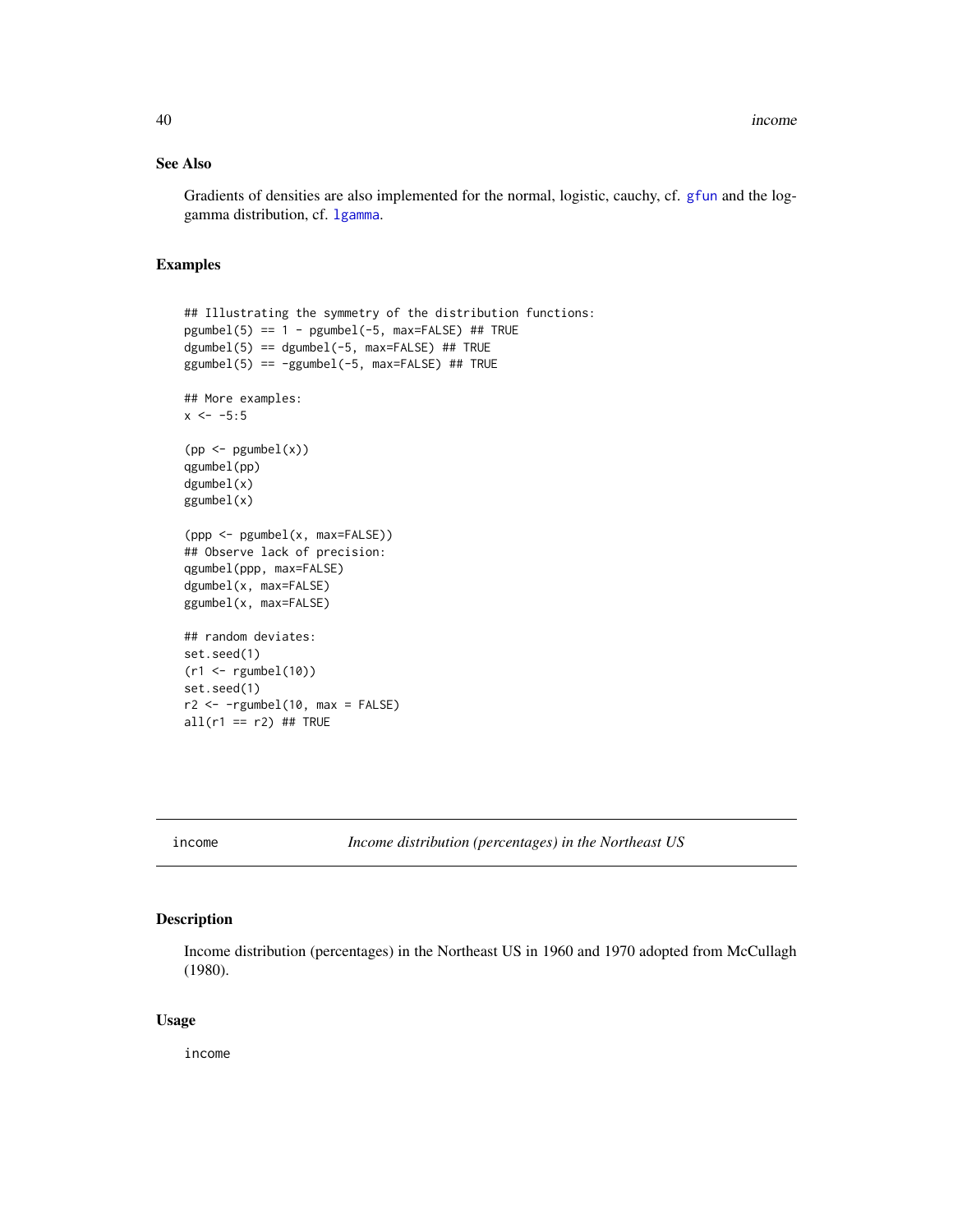#### income 41

#### Format

year year.

pct percentage of population in income class per year.

income income groups. The unit is thousands of constant (1973) US dollars.

#### Source

Data are adopted from McCullagh (1980).

## References

McCullagh, P. (1980) Regression Models for Ordinal Data. *Journal of the Royal Statistical Society. Series B (Methodological)*, Vol. 42, No. 2., pp. 109-142.

#### Examples

```
print(income)
```

```
## Convenient table:
(tab <- xtabs(pct ~ year + income, income))
## small rounding error in 1970:
rowSums(tab)
## compare link functions via the log-likelihood:
links <- c("logit", "probit", "cloglog", "loglog", "cauchit")
sapply(links, function(link) {
  clm(income ~ year, data=income, weights=pct, link=link)$logLik })
## a heavy tailed (cauchy) or left skew (cloglog) latent distribution
## is fitting best.
## The data are defined as:
income.levels <- c(0, 3, 5, 7, 10, 12, 15)
income <- paste(income.levels, c(rep("-", 6), "+"),
                c(income.levels[-1], ""), sep = "")income <-
  data.frame(year=factor(rep(c("1960", "1970"), each = 7)),
             pct = c(6.5, 8.2, 11.3, 23.5, 15.6, 12.7, 22.2,
               4.3, 6, 7.7, 13.2, 10.5, 16.3, 42.1),
             income=factor(rep(income, 2), ordered=TRUE,
               levels=income))
```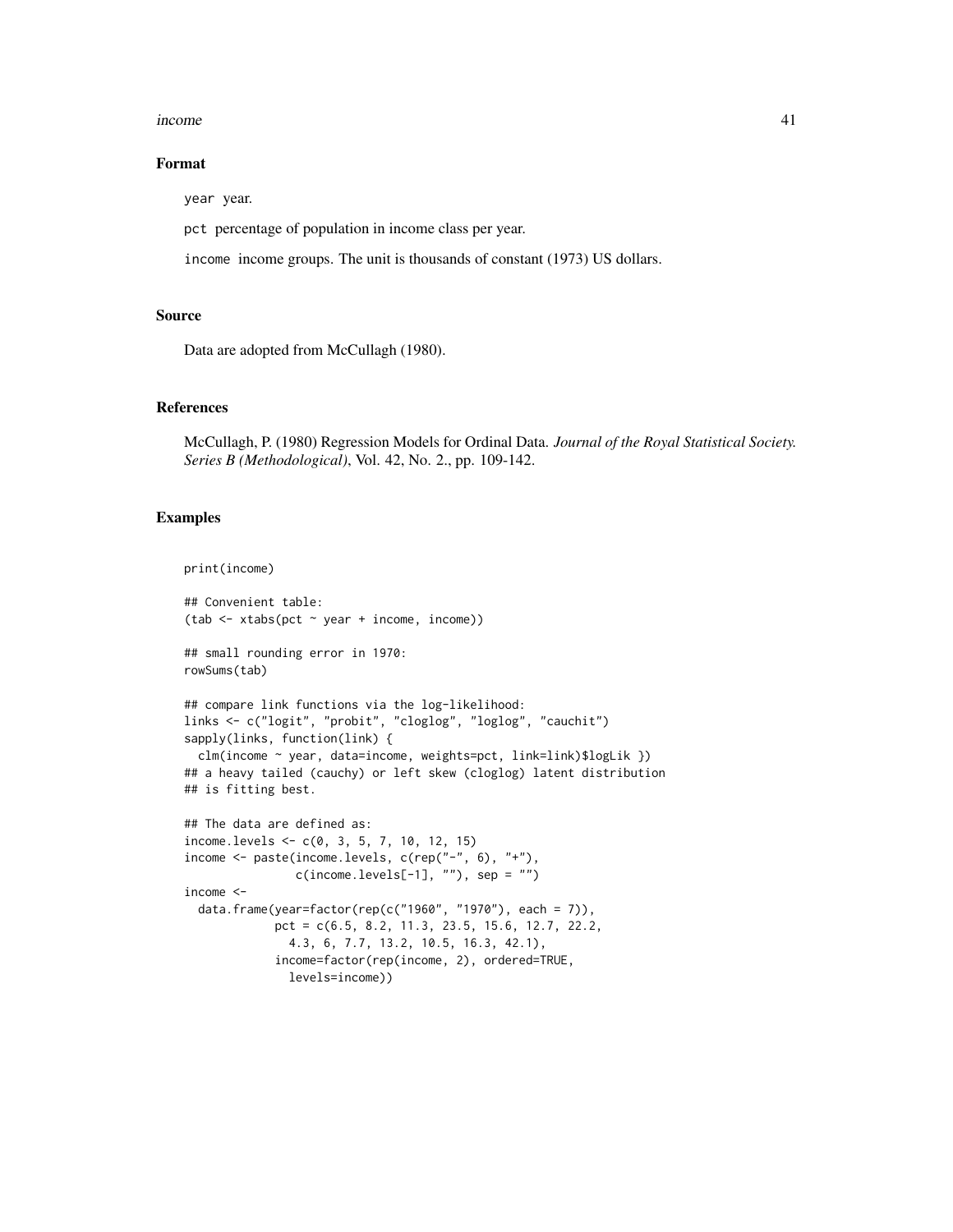#### <span id="page-41-1"></span><span id="page-41-0"></span>**Description**

Density, distribution function and gradient of density for the log-gamma distribution. These are implemented in C for speed and care is taken that the correct results are provided for values of NA, NaN, Inf, -Inf or just extremely small or large values.

The log-gamma is a flexible location-scale distribution on the real line with an extra parameter,  $\lambda$ . For  $\lambda = 0$  the distribution equals the normal or Gaussian distribution, and for  $\lambda$  equal to 1 and -1, the Gumbel minimum and maximum distributions are obtained.

## Usage

plgamma(q, lambda, lower.tail = TRUE)

dlgamma(x, lambda, log = FALSE)

glgamma(x, lambda)

#### Arguments

| x,q        | numeric vector of quantiles.                                                       |
|------------|------------------------------------------------------------------------------------|
| lambda     | numerical scalar                                                                   |
| lower.tail | logical; if TRUE (default), probabilities are $P[X \le x]$ otherwise, $P[X > x]$ . |
| log        | logical; if TRUE, probabilities $p$ are given as $log(p)$ .                        |

#### Details

If  $\lambda$  < 0 the distribution is right skew, if  $\lambda = 0$  the distribution is symmetric (and equals the normal distribution), and if  $\lambda > 0$  the distribution is left skew.

The log-gamma distribution function is defined as . . . pending.

The density and gradient of the density are defined as. . . pending.

These distribution functions, densities and gradients are used in the Newton-Raphson algorithms in fitting cumulative link models with  $c \ln 2$  and cumulative link mixed models with  $c \ln 2$  using the log-gamma link.

#### Value

plgamma gives the distribution function, dlgamma gives the density and glgamma gives the gradient of the density.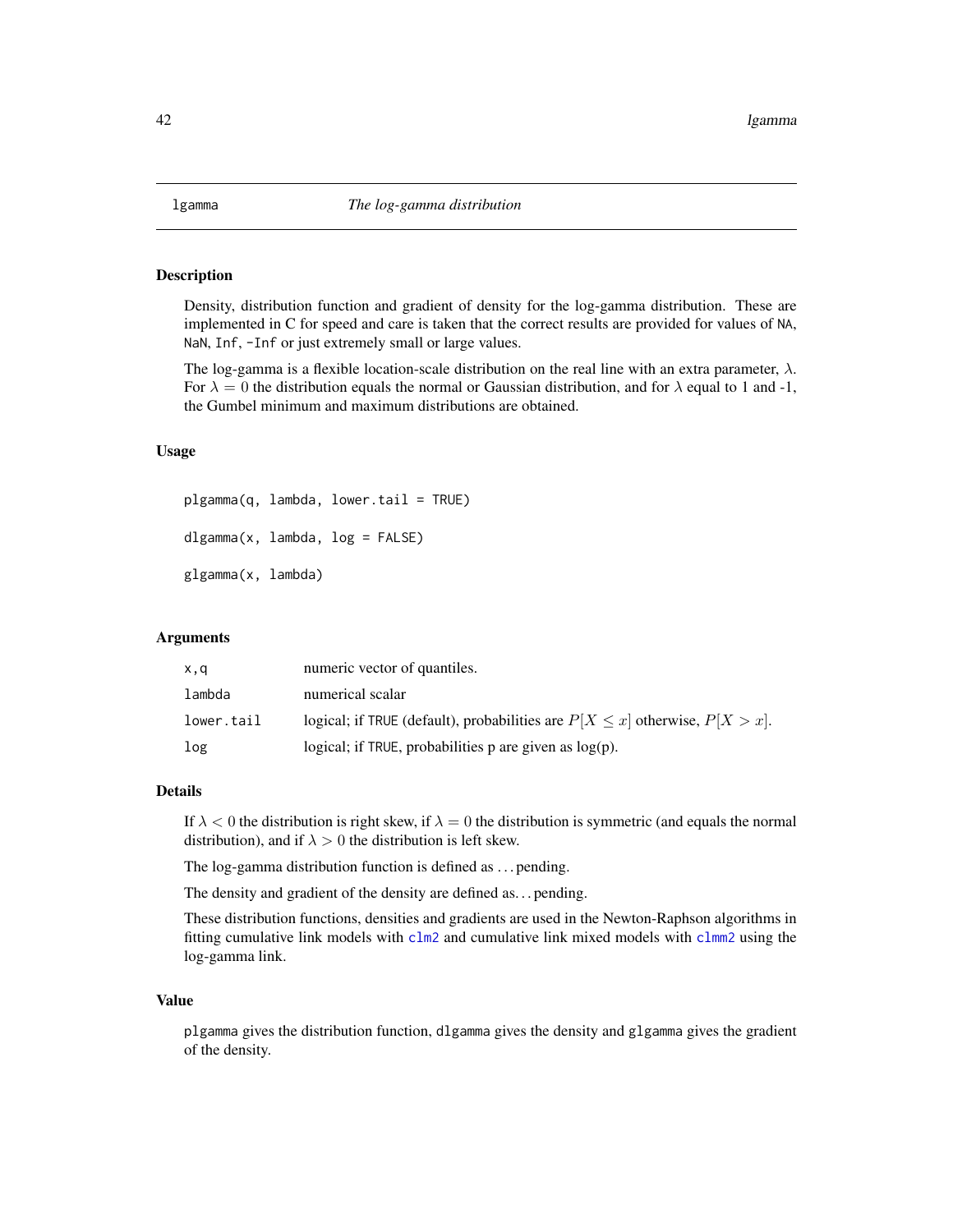#### <span id="page-42-0"></span>nominal\_test 43

#### Author(s)

Rune Haubo B Christensen

## References

Genter, F. C. and Farewell, V. T. (1985) Goodness-of-link testing in ordinal regression models. *The Canadian Journal of Statistics*, 13(1), 37-44.

## See Also

Gradients of densities are also implemented for the normal, logistic, cauchy, cf. [gfun](#page-36-1) and the Gumbel distribution, cf. [gumbel](#page-37-1).

## Examples

```
## Illustrating the link to other distribution functions:
x < -5:5plgamma(x, lambda = 0) == pnorm(x)all.equal(plgamma(x, lambda = -1), pgumbel(x)) ## TRUE, but:
plgamma(x, lambda = -1) == pgumbel(x)plgamma(x, lambda = 1) == pgumbel(x, max = FALSE)dlgamma(x, lambda = 0) == dnorm(x)
dlgamma(x, lambda = -1) == dgumbel(x)
dlgamma(x, lambda = 1) == dgumbel(x, max = FALSE)
glqamma(x, lambda = 0) == qnorm(x)all.equal(glgamma(x, lambda = -1), ggumbel(x)) ## TRUE, but:
glgamma(x, lambda = -1) == ggumberl(x)all.equal(glgamma(x, lambda = 1), ggumbel(x, max = FALSE)) ## TRUE, but:
glgamma(x, lambda = 1) == ggumbel(x, max = FALSE)## There is a loss of accuracy, but the difference is very small:
glgamma(x, lambda = 1) - ggumbel(x, max = FALSE)## More examples:
```
 $x < -5:5$ plgamma(x, lambda = .5) dlgamma $(x, \text{lambda} = .5)$  $glgamma(x, lambda = .5)$ 

nominal\_test *Likelihood ratio tests of model terms in scale and nominal formulae*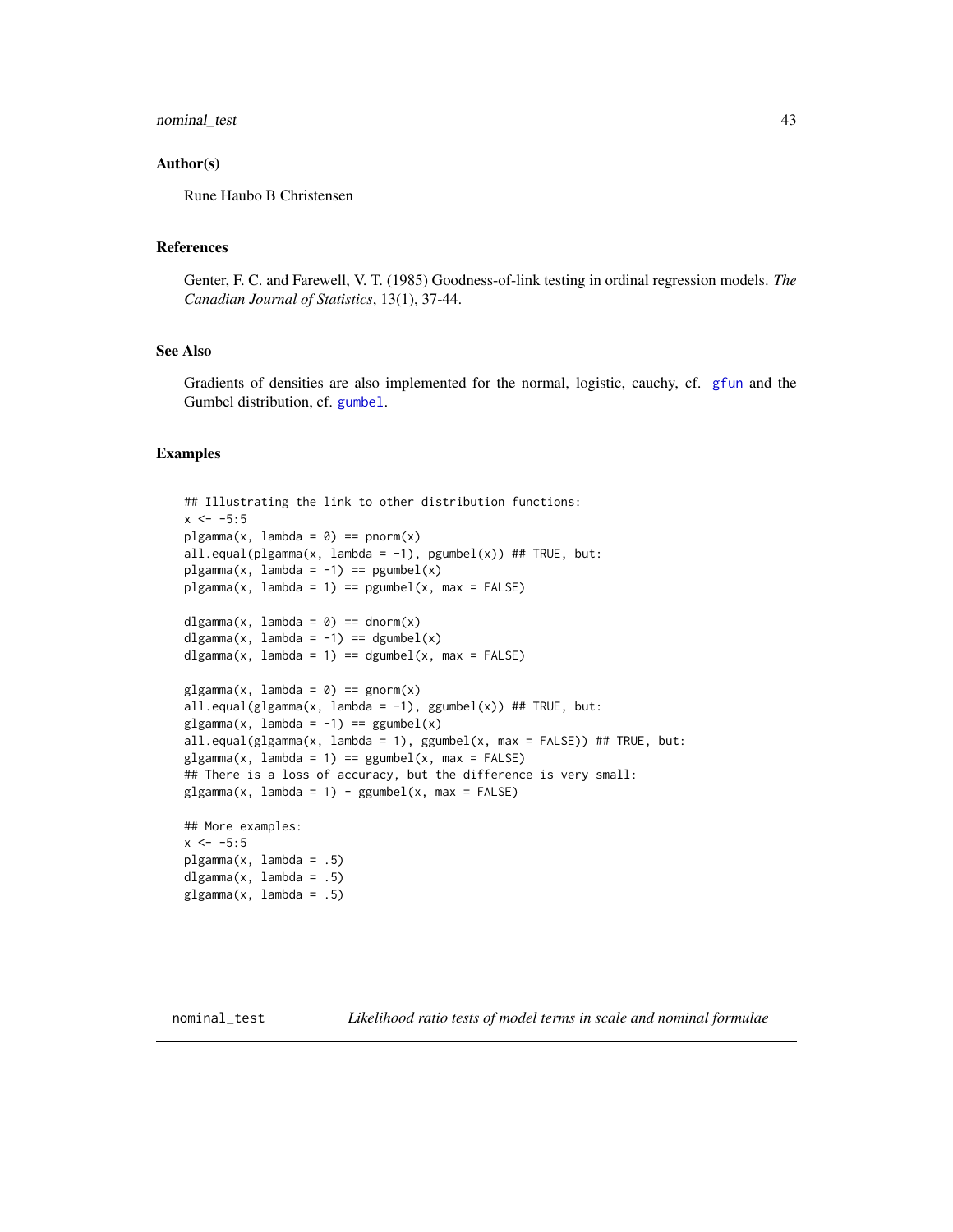#### Description

Add all model terms to scale and nominal formulae and perform likelihood ratio tests. These tests can be viewed as goodness-of-fit tests. With the logit link, nominal\_test provides likelihood ratio tests of the proportional odds assumption. The scale\_test tests can be given a similar interpretation.

#### Usage

```
nominal_test(object, ...)
## S3 method for class 'clm'
nominal_test(object, scope, trace=FALSE, ...)
scale_test(object, ...)
## S3 method for class 'clm'
scale_test(object, scope, trace=FALSE, ...)
```
## Arguments

| object | for the clm method an object of class "clm", i.e., the result of a call to clm.                                                                                                                                |
|--------|----------------------------------------------------------------------------------------------------------------------------------------------------------------------------------------------------------------|
| scope  | a formula or character vector specifying the terms to add to scale or nominal. In<br>nominal_test terms in scope already in nominal are ignored. In scale_test<br>terms in scope already in scale are ignored. |
|        | In nominal test the default is to add all terms from formula (location part)<br>and scale that are not also in nominal.                                                                                        |
|        | In scale_test the default is to add all terms from formula (location part) that<br>are not also in scale.                                                                                                      |
| trace  | if TRUE additional information may be given on the fits as they are tried.                                                                                                                                     |
|        | arguments passed to or from other methods.                                                                                                                                                                     |

#### Details

The definition of AIC is only up to an additive constant because the likelihood function is only defined up to an additive constant.

## Value

A table of class "anova" containing columns for the change in degrees of freedom, AIC, the likelihood ratio statistic and a p-value based on the asymptotic chi-square distribtion of the likelihood ratio statistic under the null hypothesis.

## Author(s)

Rune Haubo B Christensen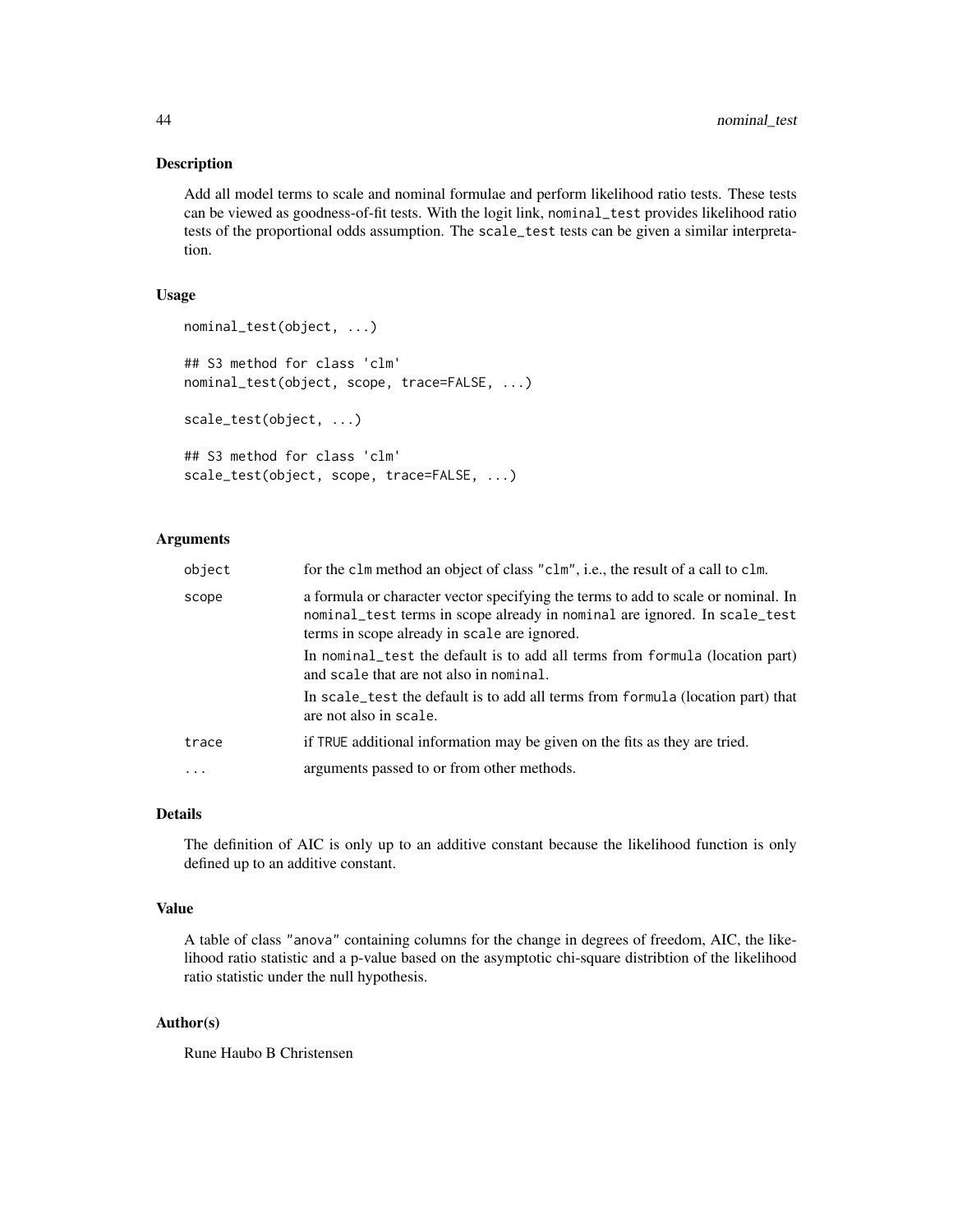## <span id="page-44-0"></span>predict.clm  $45$

#### Examples

```
## Fit cumulative link model:
fm \leq \text{clm}(\text{rating} \sim \text{temp} + \text{contact}, \text{ data} = \text{wine})summary(fm)
## test partial proportional odds assumption for temp and contact:
nominal_test(fm)
## no evidence of non-proportional odds.
## test if there are signs of scale effects:
scale_test(fm)
## no evidence of scale effects.
## tests of scale and nominal effects for the housing data from MASS:
if(require(MASS)) {
    fm1 \le - clm(Sat \sim Infl + Type + Cont, weights = Freq, data = housing)
    scale_test(fm1)
    nominal_test(fm1)
    ## Evidence of multiplicative/scale effect of 'Cont'. This is a breach
    ## of the proportional odds assumption.
}
```
#### predict.clm *Predict Method for CLM fits*

#### Description

Obtains predictions from a cumulative link model.

## Usage

```
## S3 method for class 'clm'
predict(object, newdata, se.fit = FALSE, interval = FALSE,
           level = 0.95,
           type = c("prob", "class", "cum.prob", "linear.predictor"),
           na. action = na. pass, ...
```
#### Arguments

object a fitted object of class inheriting from clm.

newdata optionally, a data frame in which to look for variables with which to predict. Note that all predictor variables should be present having the same names as the variables used to fit the model. If the response variable is present in newdata predictions are obtained for the levels of the response as given by newdata. If the response variable is omitted from newdata predictions are obtained for all levels of the response variable for each of the rows of newdata.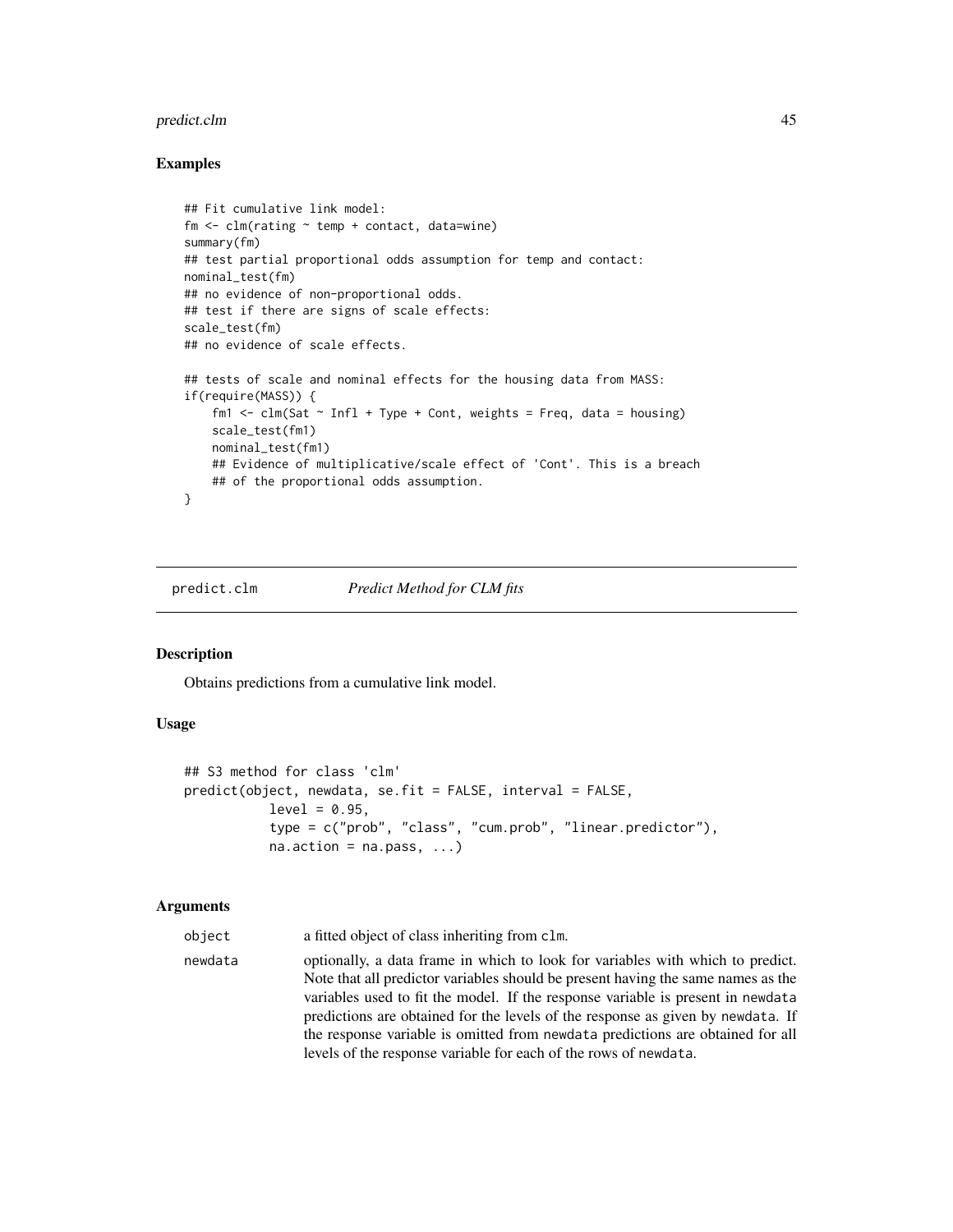<span id="page-45-0"></span>

| se.fit     | should standard errors of the predictions be provided? Not applicable and ig-<br>nored when type $=$ "class".                                                                                                                                                                                                                           |
|------------|-----------------------------------------------------------------------------------------------------------------------------------------------------------------------------------------------------------------------------------------------------------------------------------------------------------------------------------------|
| interval   | should confidence intervals for the predictions be provided? Not applicable and<br>ignored when type $=$ "class".                                                                                                                                                                                                                       |
| level      | the confidence level.                                                                                                                                                                                                                                                                                                                   |
| type       | the type of predictions. "prob" gives probabilities, "class" gives predicted re-<br>sponse class membership defined as highest probability prediction, "cum.prob"<br>gives cumulative probabilities (see details) and "linear.predictor" gives pre-<br>dictions on the scale of the linear predictor including the boundary categories. |
| na.action  | function determining what should be done with missing values in newdata. The<br>default is to predict NA.                                                                                                                                                                                                                               |
| $\ddots$ . | further arguments passed to or from other methods.                                                                                                                                                                                                                                                                                      |

#### Details

If newdata is omitted and type = "prob" a vector of fitted probabilities are returned identical to the result from fitted.

If newdata is supplied and the response variable is omitted, then predictions, standard errors and intervals are matrices rather than vectors with the same number of rows as newdata and with one column for each response class. If type = "class" predictions are always a vector.

If newdata is omitted, the way missing values in the original fit are handled is determined by the na.action argument of that fit. If na.action = na.omit omitted cases will not appear in the residuals, whereas if na.action = na.exclude they will appear (in predictions, standard errors or interval limits), with residual value NA. See also [napredict](#page-0-0).

If type = "cum.prob" or type = "linear.predictor" there will be two sets of predictions, standard errors and intervals; one for j and one for  $j-1$  (in the usual notation) where  $j = 1, ..., J$  index the response classes.

If newdata is supplied and the response variable is omitted, then predict.clm returns much the same thing as predict.polr (matrices of predictions). Similarly, if type = "class".

If the fit is rank-deficient, some of the columns of the design matrix will have been dropped. Prediction from such a fit only makes sense if newdata is contained in the same subspace as the original data. That cannot be checked accurately, so a warning is issued (cf. [predict.lm](#page-0-0)).

#### Value

A list containing the following components

| fit      | predictions or fitted values if newdata is not supplied.           |
|----------|--------------------------------------------------------------------|
| se.fit   | if se. fit=TRUE standard errors of the predictions otherwise NULL. |
| upr. lwr | if interval=TRUE lower and upper confidence limits.                |

## Author(s)

Rune Haubo B Christensen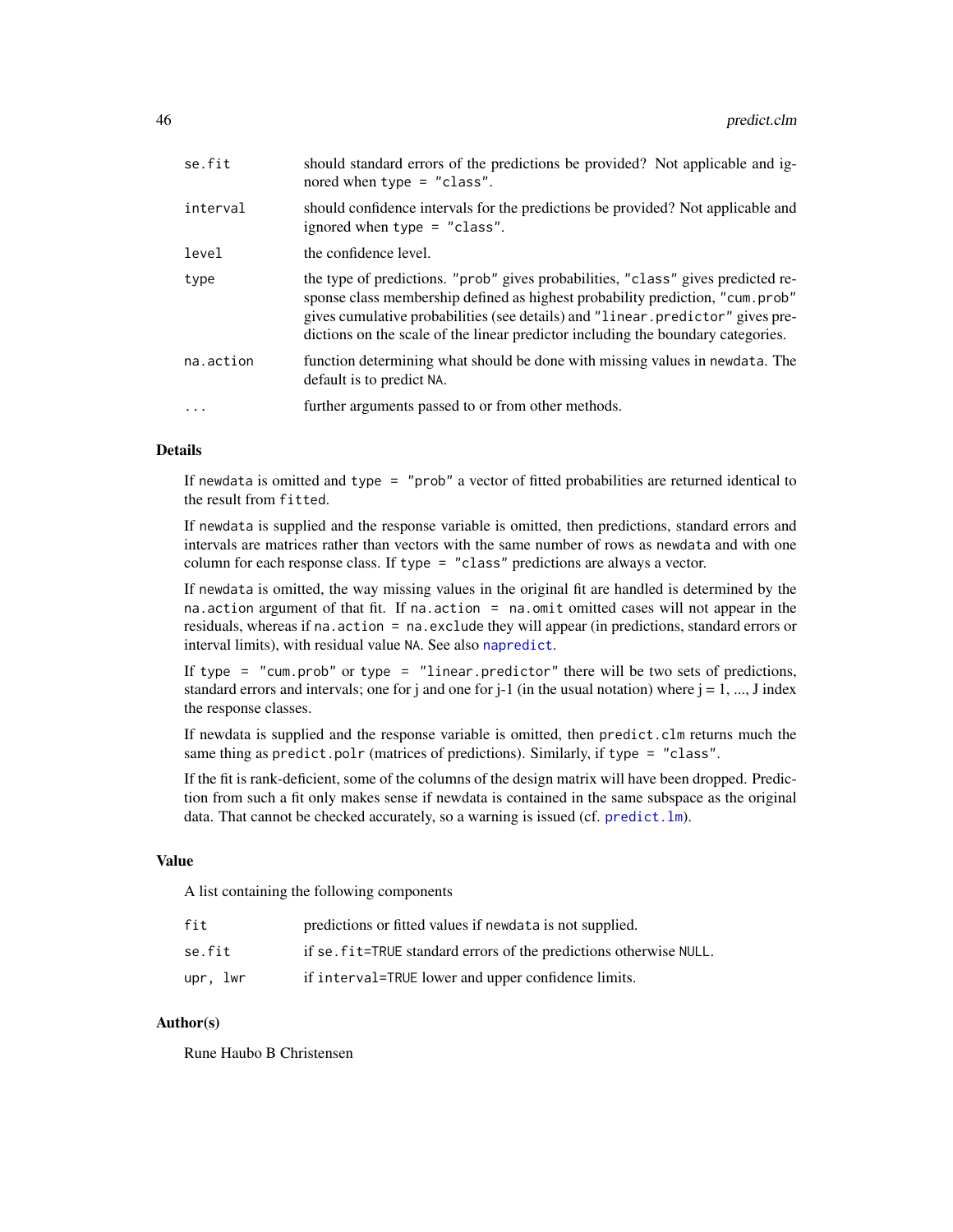## <span id="page-46-0"></span>predict.clm2 47

## See Also

[clm](#page-6-1), [clmm](#page-20-1).

#### Examples

```
## simple model:
fm1 <- clm(rating ~ contact + temp, data=wine)
summary(fm1)
## Fitted values with standard errors and confidence intervals:
predict(fm1, se.fit=TRUE, interval=TRUE) # type="prob"
## class predictions for the observations:
predict(fm1, type="class")
newData <- expand.grid(temp = c("cold", "warm"),
                       contact = c("no", "yes"))## Predicted probabilities in all five response categories for each of
## the four cases in newData:
predict(fm1, newdata=newData, type="prob")
## now include standard errors and intervals:
predict(fm1, newdata=newData, se.fit=TRUE, interval=TRUE, type="prob")
```
<span id="page-46-2"></span>

| predict.clm2 | Predict Method for CLM fits |
|--------------|-----------------------------|
|              |                             |

## <span id="page-46-1"></span>Description

Obtains predictions from a cumulative link (mixed) model.

#### Usage

```
## S3 method for class 'clm2'
predict(object, newdata, ...)
```

| object                  | a fitted object of class inheriting from clm2 including clmm2 objects.                                                                       |
|-------------------------|----------------------------------------------------------------------------------------------------------------------------------------------|
| newdata                 | optionally, a data frame in which to look for variables with which to predict.<br>Observe that the response variable should also be present. |
| $\cdot$ $\cdot$ $\cdot$ | further arguments passed to or from other methods.                                                                                           |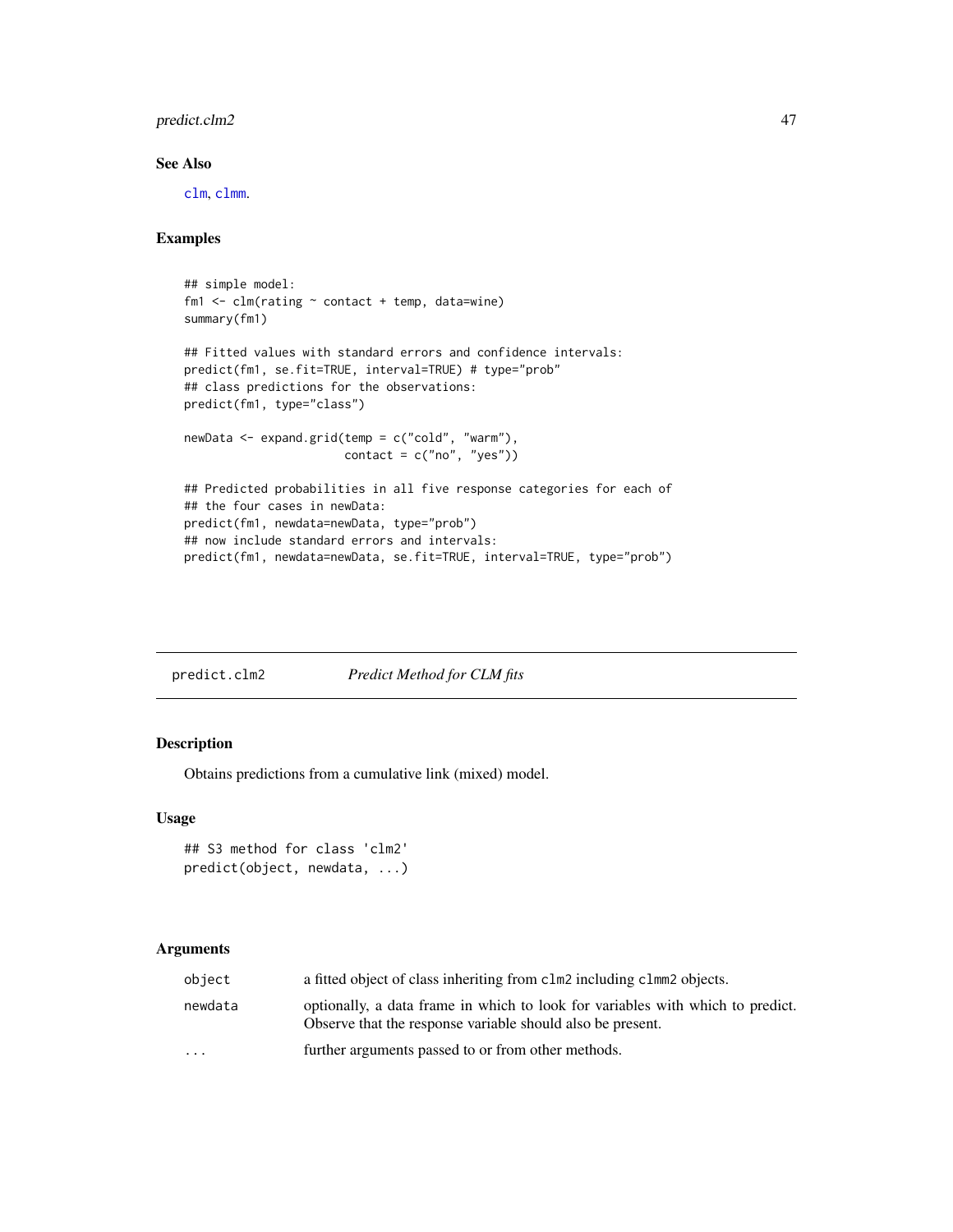#### Details

This method does not duplicate the behavior of predict.polr in package MASS which produces a matrix instead of a vector of predictions. The behavior of predict.polr can be mimiced as shown in the examples.

If newdata is not supplied, the fitted values are obtained. For clmm2 fits this means predictions that are controlled for the observed value of the random effects. If the predictions for a random effect of zero, i.e. an average 'subject', are wanted, the same data used to fit the model should be supplied in the newdata argument. For clm2 fits those two sets of predictions are identical.

#### Value

A vector of predicted probabilities.

#### Author(s)

Rune Haubo B Christensen

set.seed(123)

#### See Also

[clm2](#page-14-1), [clmm2](#page-23-1).

#### Examples

```
options(contrasts = c("contr.treatment", "contr.poly"))
```

```
## More manageable data set for less voluminous printing:
(tab26 <- with(soup, table("Product" = PROD, "Response" = SURENESS)))
dimnames(tab26)[[2]] <- c("Sure", "Not Sure", "Guess", "Guess", "Not Sure", "Sure")
dat26 <- expand.grid(sureness = as.factor(1:6), prod = c("Ref", "Test"))
dat26$wghts <- c(t(tab26))
dat26
m1 \leq -\frac{\text{cm}}{3} (sureness \sim prod, scale = \simprod, data = dat26,
          weights = wghts, link = "logistic")
predict(m1)
mN1 <- clm2(sureness \sim 1, nominal = \simprod, data = dat26,
            weights = wghts)
predict(mN1)
predict(update(m1, scale = ~.-prod))#################################
## Mimicing the behavior of predict.polr:
if(require(MASS)) {
    ## Fit model from polr example:
    fm1 \le - clm2(Sat \sim Infl + Type + Cont, weights = Freq, data = housing)
    predict(fm1)
```
<span id="page-47-0"></span>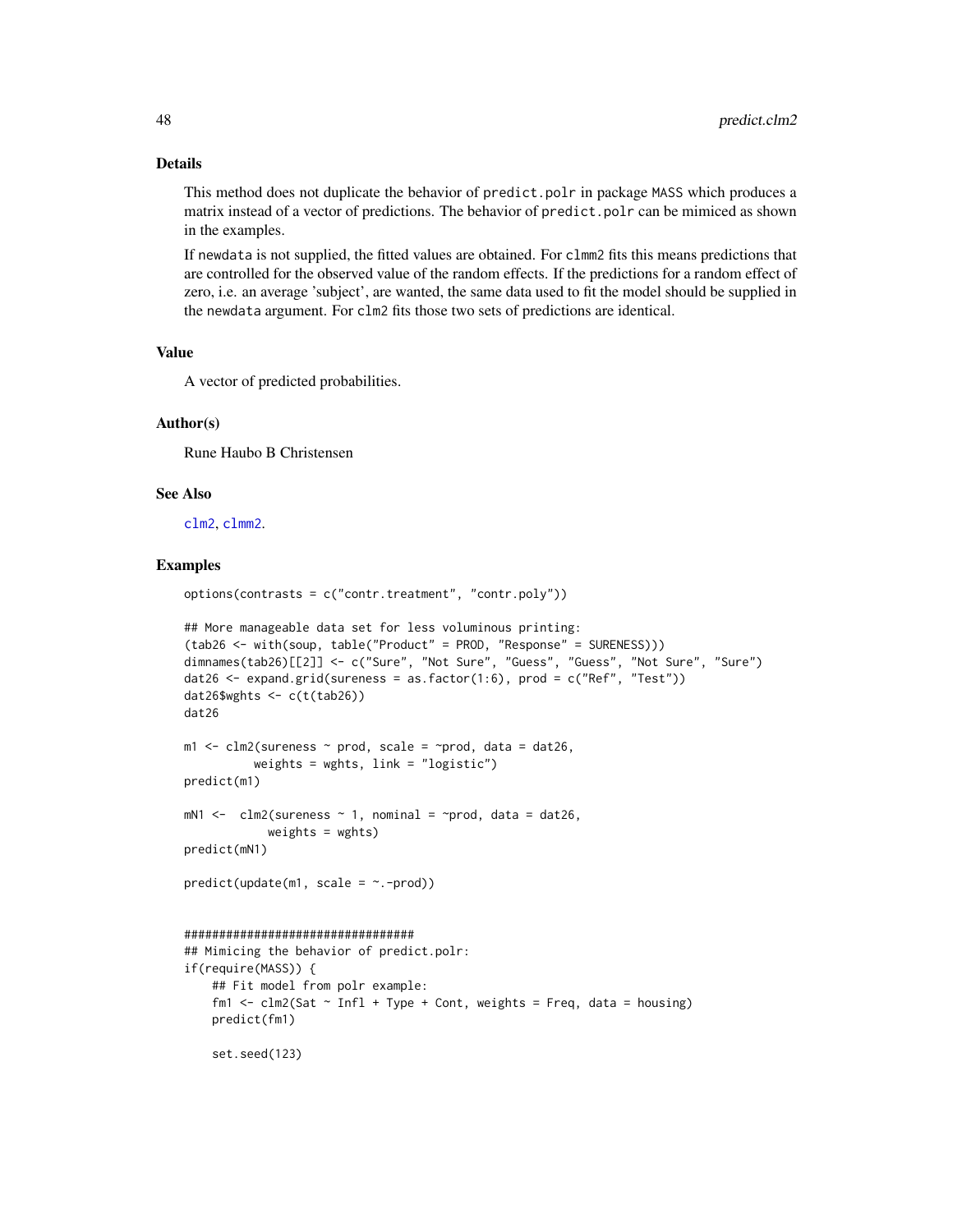## <span id="page-48-0"></span>profile.clmm2 49

```
nlev <- 3
y \leftarrow gl(nlev, 5)x \le - as.numeric(y) + rnorm(15)
fm.clm \le clm2(y \sim x)
fm.polr \leq polr(y \sim x)
## The equivalent of predict.polr(object, type = "probs"):
(pmat.polr <- predict(fm.polr, type = "probs"))
ndat \leq expand.grid(y = gl(nlev,1), x = x)
(pmat.clm <- matrix(predict(fm.clm, newdata = ndat), ncol=nlev,
                    byrow = TRUE))
all.equal(c(pmat.clm), c(pmat.polr), tol = 1e-5) # TRUE
## The equivalent of predict.polr(object, type = "class"):
(class.polr <- predict(fm.polr))
(class.clm <- factor(apply(pmat.clm, 1, which.max)))
all.equal(class.clm, class.polr) ## TRUE
```
<span id="page-48-1"></span>

profile.clmm2 *Confidence intervals and profile likelihoods for the standard deviation for the random term in cumulative link mixed models*

## <span id="page-48-2"></span>Description

}

Computes confidence intervals from the profiled likelihood for the standard devation for the random term in a fitted cumulative link mixed model, or plots the associated profile likelihood function.

#### Usage

```
## S3 method for class 'profile.clmm2'
confint(object, parm = seq_along(Parameters), level = 0.95, ...)## S3 method for class 'clmm2'
profile(fitted, alpha = 0.01, range, nSteps = 20, trace = 1, ...)
## S3 method for class 'profile.clmm2'
plot(x, parm = seq_along(Parameters), level = c(0.95, 0.99),Log = FALSE, relative = TRUE, fig = TRUE, n = 1e3, ..., ylim = NULL)
```

| object | a fitted profile.clmm2 object. |
|--------|--------------------------------|
| fitted | a fitted clmm2 object.         |
| x      | a profile.clmm2 object.        |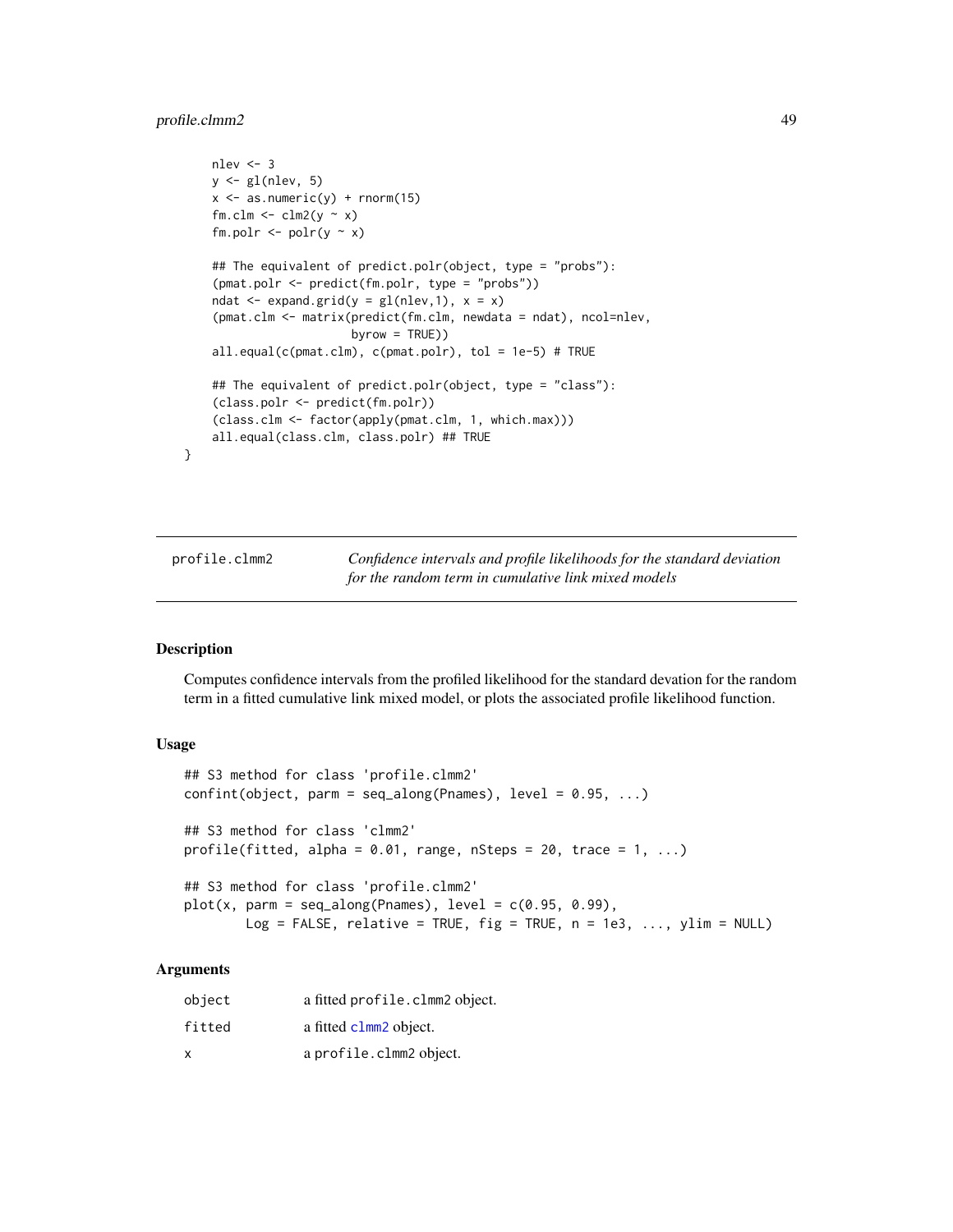| parm     | For confint.profile.clmm2: a specification of which parameters are to be<br>given confidence intervals, either a vector of numbers or a vector of names. If<br>missing, all parameters are considered. Currently only "stDev" or 1 are sup-<br>ported.        |
|----------|---------------------------------------------------------------------------------------------------------------------------------------------------------------------------------------------------------------------------------------------------------------|
|          | For plot.profile.clmm2: a specification of which parameters the profile like-<br>lihood are to be plotted for, either a vector of numbers or a vector of names. If<br>missing, all parameters are considered. Currently only "stDev" or 1 are sup-<br>ported. |
| level    | the confidence level required. Observe that the model has to be profiled in the<br>appropriate region; otherwise the limits are NA.                                                                                                                           |
| trace    | logical. Should profiling be traced? Defaults to TRUE due to the time consuming<br>nature of the computation.                                                                                                                                                 |
| alpha    | Determines the range of profiling. By default the likelihood is profiled approx-<br>imately in the 99% confidence interval region as determined by the Wald ap-<br>proximation. This is usually sufficient for 95% profile likelihood confidence<br>limits.   |
| range    | if range is specified, this overrules the range computation based on alpha. range<br>should be all positive and stDev is profiled in range(range).                                                                                                            |
| nSteps   | the number of points at which to profile the likelihood function. This determines<br>the resolution and accuracy of the profile likelihood function; higher values gives<br>a higher resolution, but also longer computation times.                           |
| Log      | should the profile likelihood be plotted on the log-scale?                                                                                                                                                                                                    |
| relative | should the relative or the absolute likelihood be plotted?                                                                                                                                                                                                    |
| fig      | should the profile likelihood be plotted?                                                                                                                                                                                                                     |
| n        | the no. points used in the spline interpolation of the profile likelihood for plot-<br>ting.                                                                                                                                                                  |
| ylim     | overrules default y-limits on the plot of the profile likelihood.                                                                                                                                                                                             |
| $\cdots$ | additional argument(s), e.g. graphical parameters for the plot method.                                                                                                                                                                                        |

## Details

A confint.clmm2 method deliberately does not exist due to the time consuming nature of the computations. The user is required to compute the profile object first and then call confint on the profile object to obtain profile likelihood confidence intervals.

In plot.profile.clm2: at least one of Log and relative arguments have to be TRUE.

## Value

confint: A matrix with columns giving lower and upper confidence limits. These will be labelled as (1-level)/2 and 1 - (1-level)/2 in % (by default 2.5% and 97.5%).

plot.profile.clm2 invisibly returns the profile object.

## Author(s)

Rune Haubo B Christensen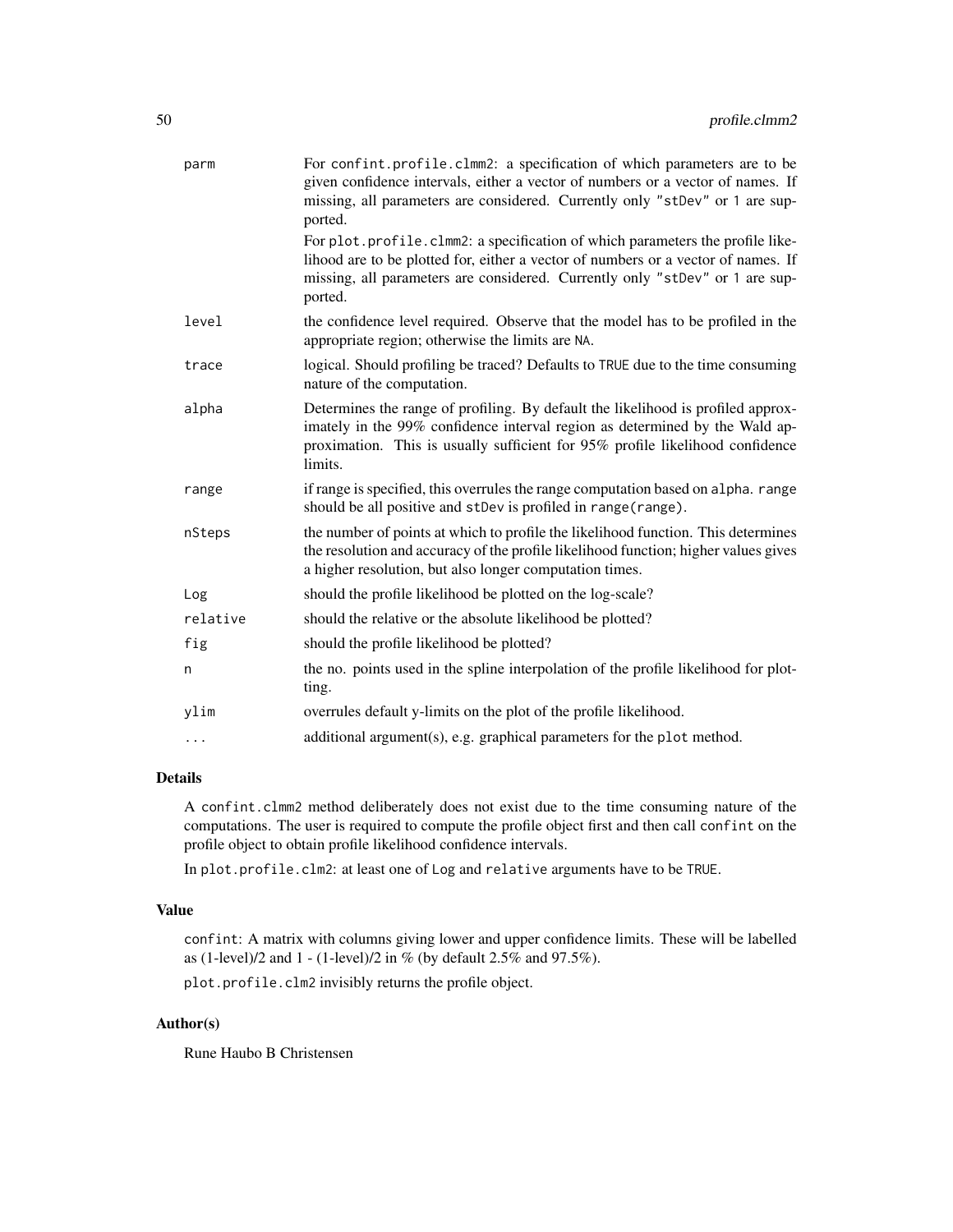#### <span id="page-50-0"></span>ranef 51

## See Also

[profile](#page-0-0) and [confint](#page-28-1)

#### Examples

```
options(contrasts = c("contr.treatment", "contr.poly"))
if(require(lme4)) { ## access cbpp data
    cbpp2 < -rbind(cbpp[, -(2:3)], cbpp[, -(2:3)]cbpp2 <- within(cbpp2, {
       incidence <- as.factor(rep(0:1, each=nrow(cbpp)))
        freq <- with(cbpp, c(incidence, size - incidence))
    })
    ## Fit with Laplace approximation:
    fm1 \le - clmm2(incidence \sim period, random = herd, weights = freq,
                 data = cbpp2, Hess = 1pr.fm1 <- profile(fm1)
    confint(pr.fm1)
    par(mfrow = c(2,2))plot(pr.fm1)
   plot(pr.fm1, Log=TRUE, relative = TRUE)
    plot(pr.fm1, Log=TRUE, relative = FALSE)
}
```
ranef *Extract conditional modes and conditional variances from clmm objects*

## **Description**

The ranef function extracts the conditional modes of the random effects from a clmm object. That is, the modes of the distributions for the random effects given the observed data and estimated model parameters. In a Bayesian language they are posterior modes.

The conditional variances are computed from the second order derivatives of the conditional distribution of the random effects. Note that these variances are computed at a fixed value of the model parameters and thus do not take the uncertainty of the latter into account.

## Usage

```
ranef(object, ...)
condVar(object, ...)
## S3 method for class 'clmm'
```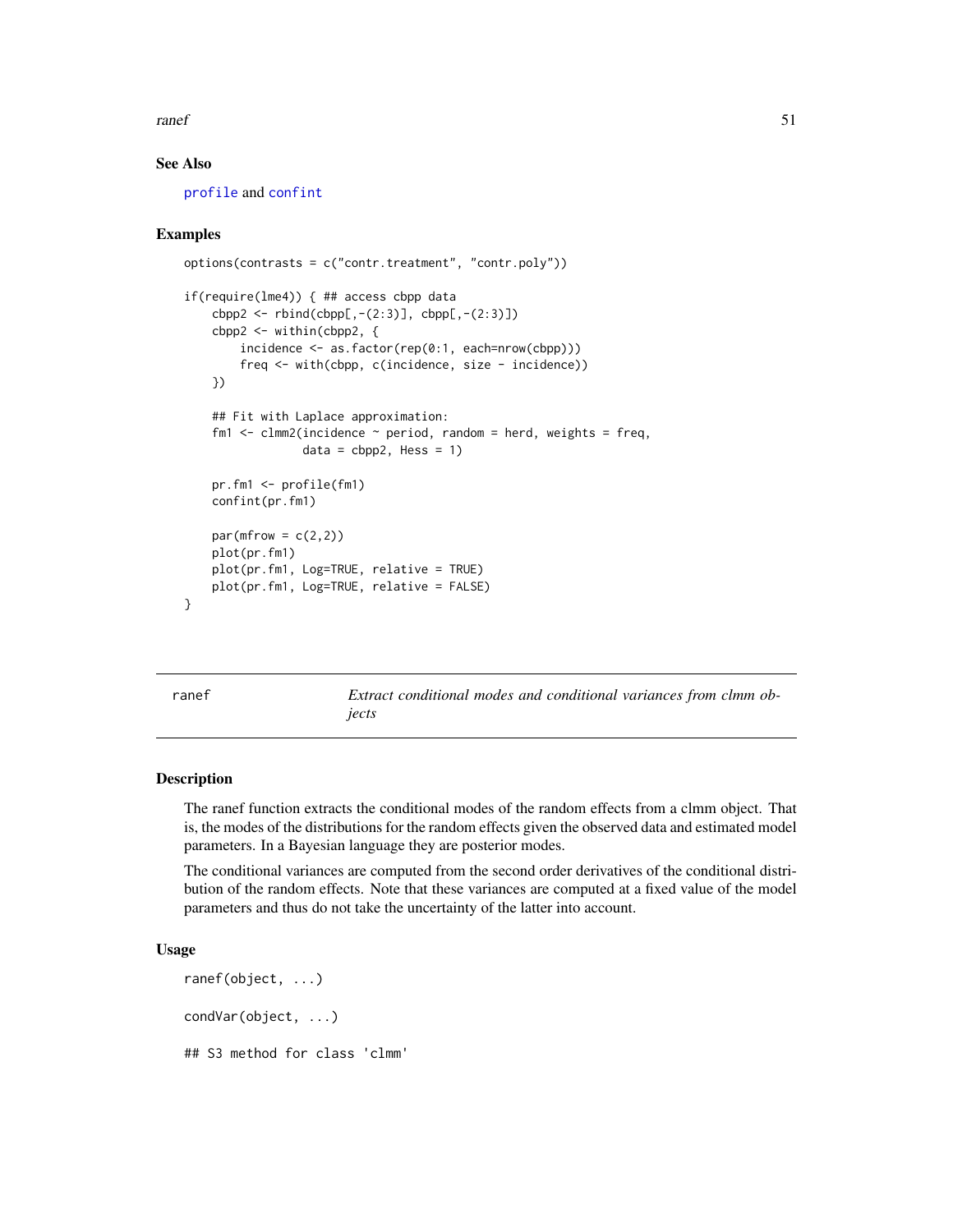```
52 ranef and the contract of the contract of the contract of the contract of the contract of the contract of the contract of the contract of the contract of the contract of the contract of the contract of the contract of t
```

```
ranef(object, condVar=FALSE, ...)
## S3 method for class 'clmm'
condVar(object, ...)
```
#### Arguments

| object                  | a c1mm object.                                                                                                              |
|-------------------------|-----------------------------------------------------------------------------------------------------------------------------|
| condVar                 | an optional logical argument indicating of conditional variances should be added<br>as attributes to the conditional modes. |
| $\cdot$ $\cdot$ $\cdot$ | currently not used by the clmm methods.                                                                                     |

## Details

The ranef method returns a list of data.frames; one for each distinct grouping factor. Each data. frame has as many rows as there are levels for that grouping factor and as many columns as there are random effects for each level. For example a model can contain a random intercept (one column) or a random intercept and a random slope (two columns) for the same grouping factor.

If conditional variances are requested, they are returned in the same structure as the conditional modes (random effect estimates/predictions).

## Value

The ranef method returns a list of data.frames with the random effects predictions/estimates computed as conditional modes. If  $condVar = TRUE$  a data. frame with the conditional variances is stored as an attribute on each data. frame with conditional modes.

The condVar method returns a list of data. frames with the conditional variances. It is a convenience function that simply computes the conditional modes and variances, then extracts and returns only the latter.

## Author(s)

Rune Haubo B Christensen

#### Examples

```
fm1 <- clmm(rating \sim contact + temp + (1|judge), data=wine)
## Extract random effect estimates/conditional modes:
re <- ranef(fm1, condVar=TRUE)
## Get conditional variances:
attr(re$judge, "condVar")
## Alternatively:
condVar(fm1)
```
<span id="page-51-0"></span>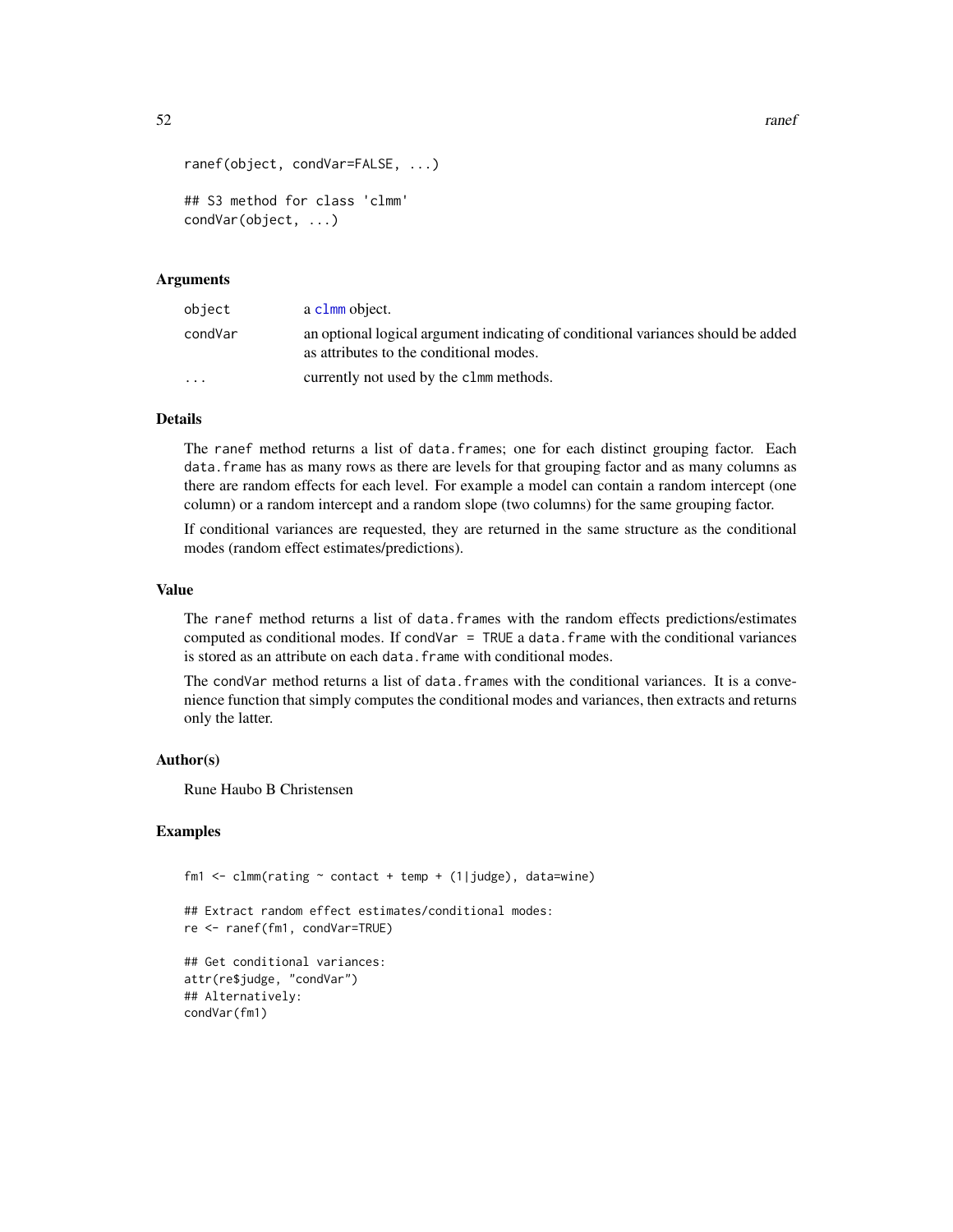#### <span id="page-52-1"></span>Description

Slice likelihood and plot the slice. This is usefull for illustrating the likelihood surface around the MLE (maximum likelihood estimate) and provides graphics to substantiate (non-)convergence of a model fit. Also, the closeness of a quadratic approximation to the log-likelihood function can be inspected for relevant parameters. A slice is considerably less computationally demanding than a profile.

## Usage

```
slice(object, ...)
## S3 method for class 'clm'
slice(object, parm = seq\_along(par), lambda = 3,
     grid = 100, quad.append, approx = TRUE, ...)## S3 method for class 'slice.clm'
plot(x, parm = seq_along(x),type = c("quadratic", "linear"), plot.mle = TRUE,
    ask = prod(par("mfcol")) < length(parm) && dev.interactive(), ...)
```

| object      | for the clm method an object of class "clm", i.e., the result of a call to clm.                                                                                                               |
|-------------|-----------------------------------------------------------------------------------------------------------------------------------------------------------------------------------------------|
| $\times$    | a slice.clm object, i.e., the result of slice(clm.object).                                                                                                                                    |
| parm        | for slice. clm a numeric or character vector indexing parameters, for plot. slice. clm<br>only a numeric vector is accepted. By default all parameters are selected.                          |
| lambda      | the number of curvature units on each side of the MLE the slice should cover.                                                                                                                 |
| grid        | the number of values at which to compute the log-likelihood for each parameter.                                                                                                               |
| quad.approx | compute and include the quadratic approximation to the log-likelihood function?                                                                                                               |
| type        | "quadratic" plots the log-likelihood function which is approximately quadratic,<br>and "linear" plots the signed square root of the log-likelihood function which<br>is approximately linear. |
| plot.mle    | include a vertical line at the MLE (maximum likelihood estimate) when type = "quadratic"?<br>Ignored for type $=$ "linear".                                                                   |
| ask         | logical; if TRUE, the user is asked before each plot, see par (ask=.).                                                                                                                        |
| .           | further arguments to plot. default for the plot method. Not used in the slice<br>method.                                                                                                      |

<span id="page-52-0"></span>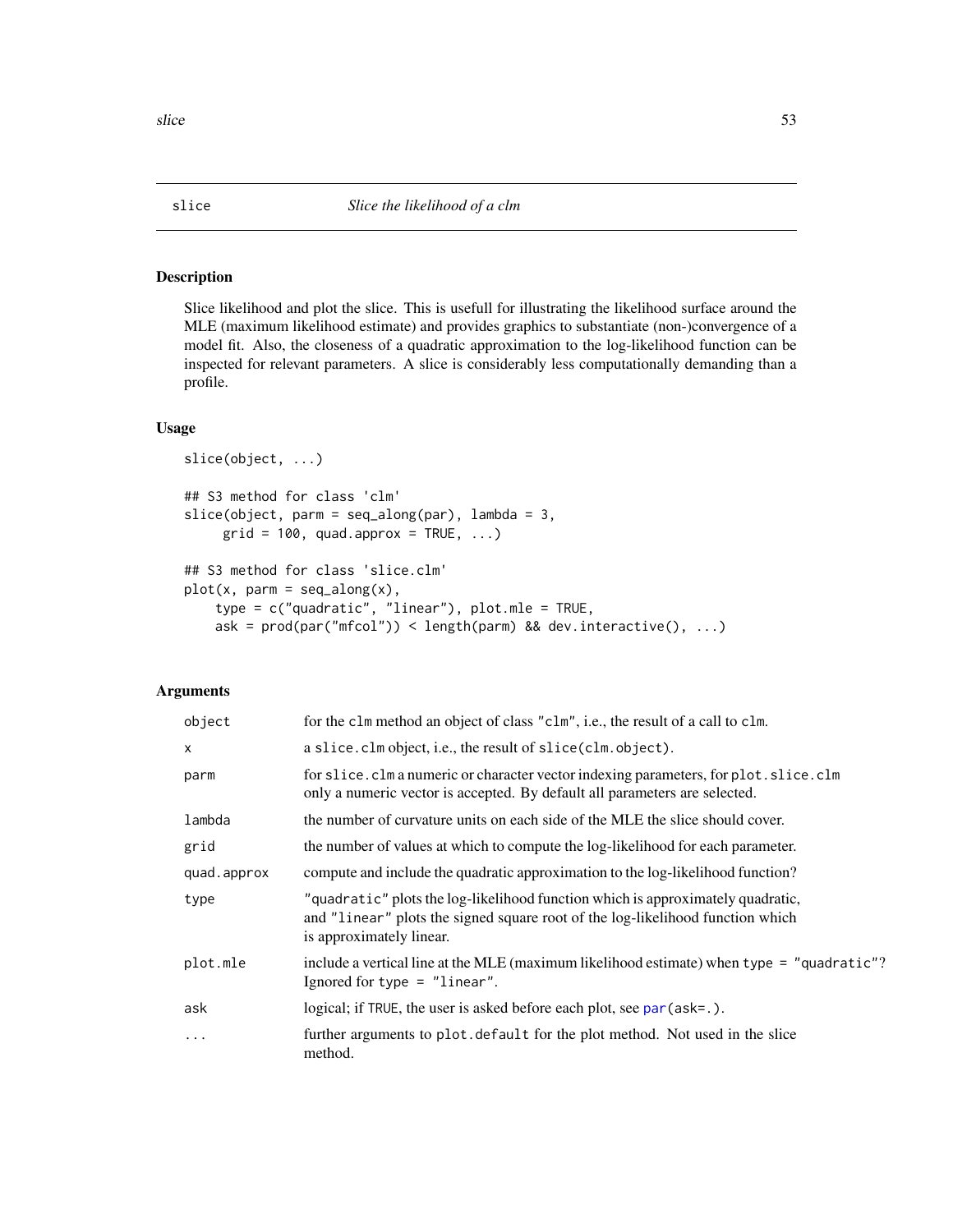## <span id="page-53-0"></span>Value

The slice method returns a list of data.frames with one data.frame for each parameter slice. Each data.frame contains in the first column the values of the parameter and in the second column the values of the (positive) log-likelihood "logLik". A third column is present if quad.approx = TRUE and contains the corresponding quadratic approximation to the log-likelihood. The original model fit is included as the attribute "original.fit".

The plot method produces a plot of the likelihood slice for each parameter.

## Author(s)

Rune Haubo B Christensen

## Examples

```
## fit model:
fm1 \le - clm(rating \sim contact + temp, data = wine)
## slice the likelihood:
sl1 <- slice(fm1)
## three different ways to plot the slices:
par(mfrow = c(2,3))plot(sl1)
plot(s11, type = "quadratic", plot.mle = FALSE)plot(sl1, type = "linear")
## Verify convergence to the optimum:
s12 \leq s1ice(fm1, lambda = 1e-5, quad.appendbora = FALSE)plot(sl2)
```
soup *Discrimination study of packet soup*

#### Description

The soup data frame has 1847 rows and 13 variables. 185 respondents participated in an A-not A discrimination test with sureness. Before experimentation the respondents were familiarized with the reference product and during experimentation, the respondents were asked to rate samples on an ordered scale with six categories given by combinations of (reference, not reference) and (sure, not sure, guess) from 'referene, sure' = 1 to 'not reference, sure' = 6.

#### Usage

soup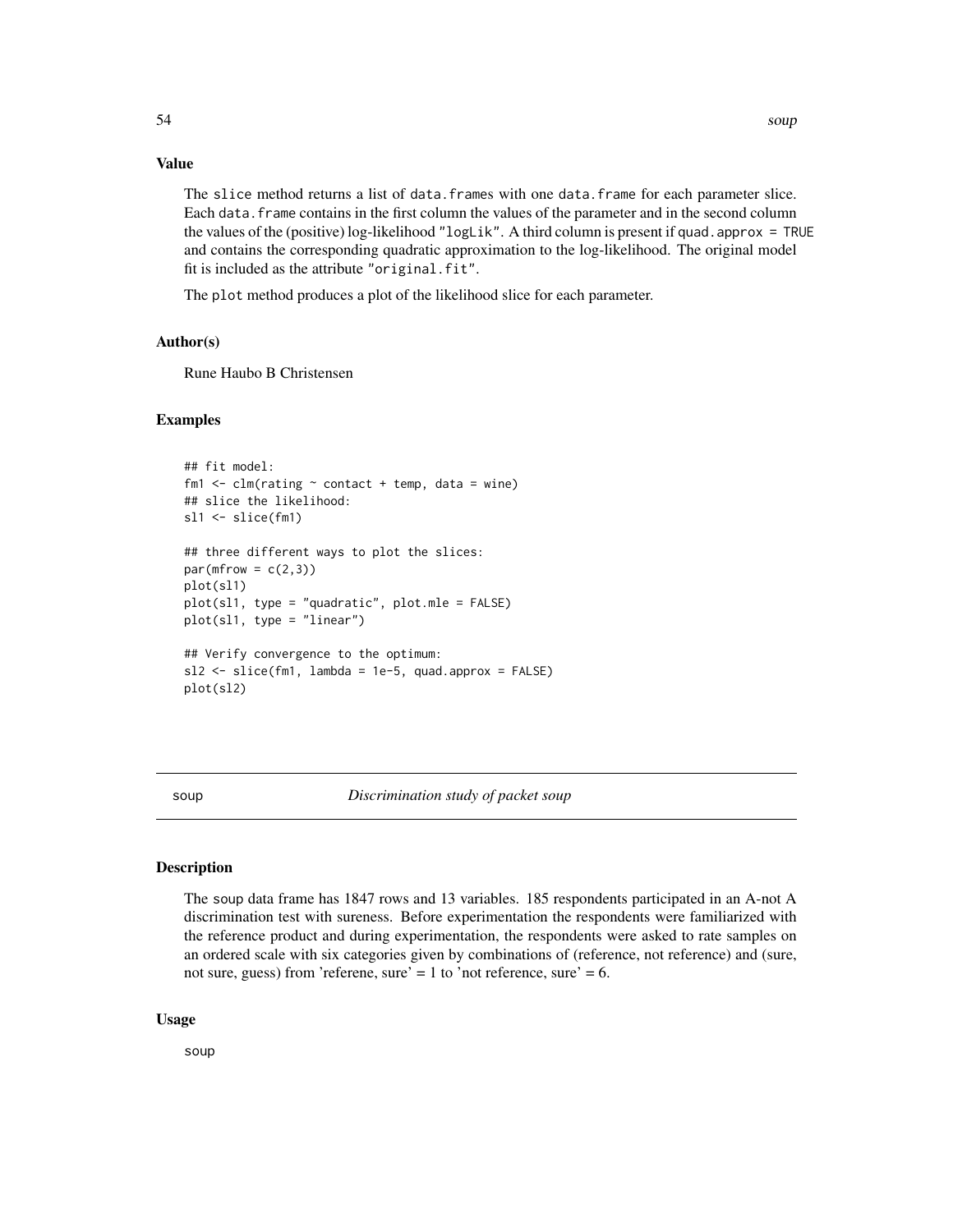#### <span id="page-54-0"></span>update.clm2 55

#### Format

RESP factor with 185 levels: the respondents in the study.

PROD factor with 2 levels: index reference and test products.

PRODID factor with 6 levels: index reference and the five test product variants.

SURENESS ordered factor with 6 levels: the respondents ratings of soup samples.

DAY factor with two levels: experimentation was split over two days.

SOUPTYPE factor with three levels: the type of soup regularly consumed by the respondent.

SOUPFREQ factor with 3 levels: the frequency with which the respondent consumes soup.

COLD factor with two levels: does the respondent have a cold?

EASY factor with ten levels: How easy did the respondent find the discrimation test?  $1 =$  difficult,  $10 = e$ asy.

GENDER factor with two levels: gender of the respondent.

AGEGROUP factor with four levels: the age of the respondent.

LOCATION factor with three levels: three different locations where experimentation took place.

#### Source

Data are produced by Unilever Research. Permission to publish the data is granted.

## References

Christensen, R. H. B., Cleaver, G. and Brockhoff, P. B.(2011) Statistical and Thurstonian models for the A-not A protocol with and without sureness. *Food Quality and Preference, 22*, pp. 542-549.

<span id="page-54-1"></span>update.clm2 *Update method for cumulative link models*

#### Description

Update method for cumulative link models fitted with clm2. This makes it possible to use e.g. update(obj, location =  $\sim$  . - var1, scale =  $\sim$  . + var2)

#### Usage

```
## S3 method for class 'clm2'
update(object, formula., location, scale, nominal,...,
       evaluate = TRUE)
## S3 method for class 'clmm2'
update(object, formula., location, scale, nominal,...,
       evaluate = TRUE)
```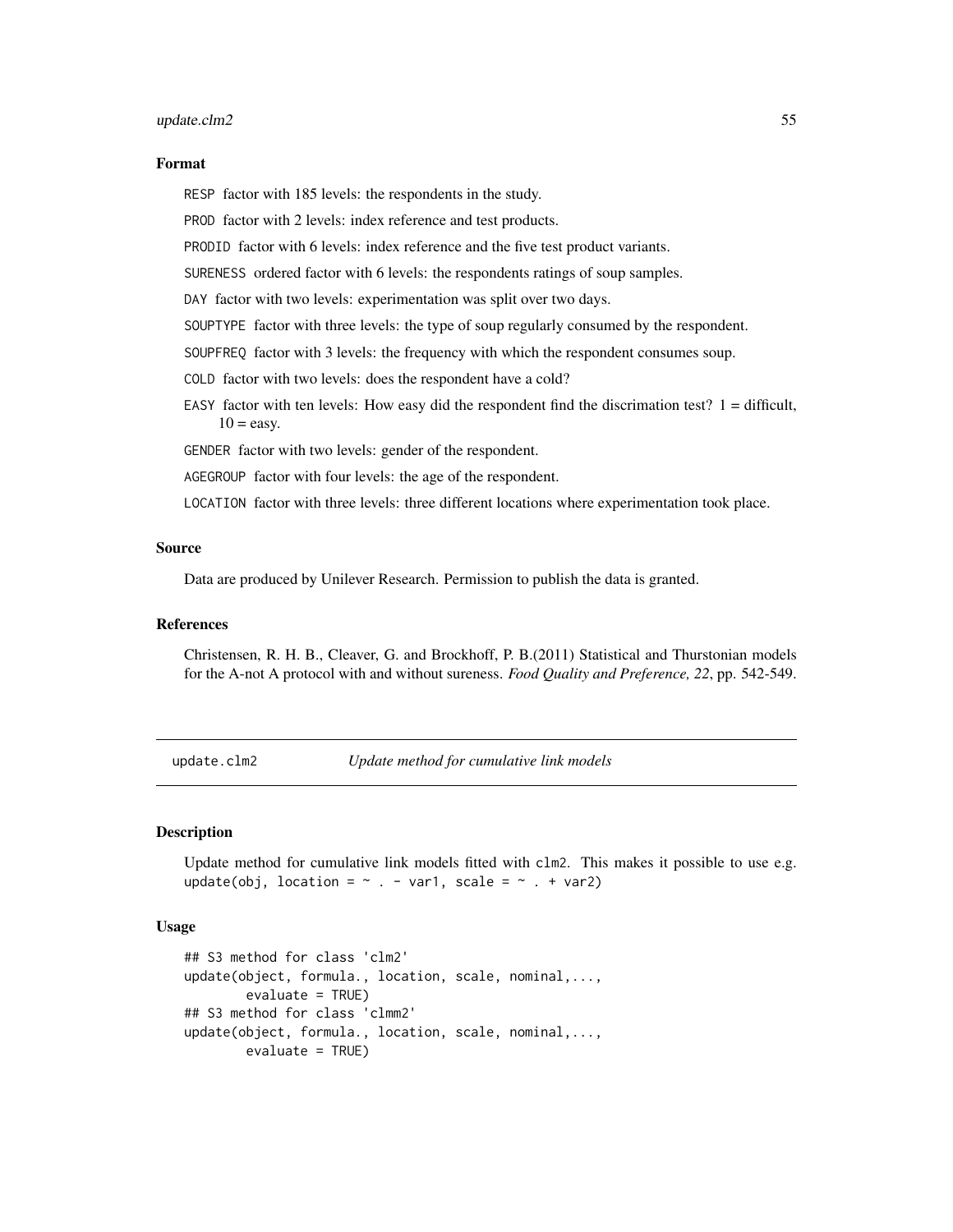## Arguments

| object   | a clm2 object.                                                                |
|----------|-------------------------------------------------------------------------------|
| formula. | not used—unfortunately this argument is part of the default method.           |
| location | an optional new formula for the location; see update formula for details.     |
| scale    | an optional new formula for the scale; see update, formula for details.       |
| nominal  | an optional new formula for nominal effects; see update, formula for details. |
| .        | additional arguments to the call, or arguments with changed values.           |
| evaluate | if true evaluate the new call else return the call.                           |

## Value

If evaluate = TRUE the fitted object is returned, otherwise the updated call.

## Author(s)

Rune Haubo B Christensen

## Examples

```
options(contrasts = c("contr.treatment", "contr.poly"))
m1 <- clm2(SURENESS ~ PROD, scale = ~PROD, data = soup,
          link = "logistic")
m2 <- update(m1, link = "probit")
m3 <- update(m1, link = "cloglog")
m4 <- update(m1, link = "loglog")
anova(m1, update(m1, scale = ~. -PROD))mT1 <- update(m1, threshold = "symmetric")
```
VarCorr *Extract variance and correlation parameters*

## Description

The VarCorr function extracts the variance and (if present) correlation parameters for random effect terms in a cumulative link mixed model (CLMM) fitted with clmm.

## Usage

```
VarCorr(x, ...)
## S3 method for class 'clmm'
VarCorr(x, ...)
```
<span id="page-55-0"></span>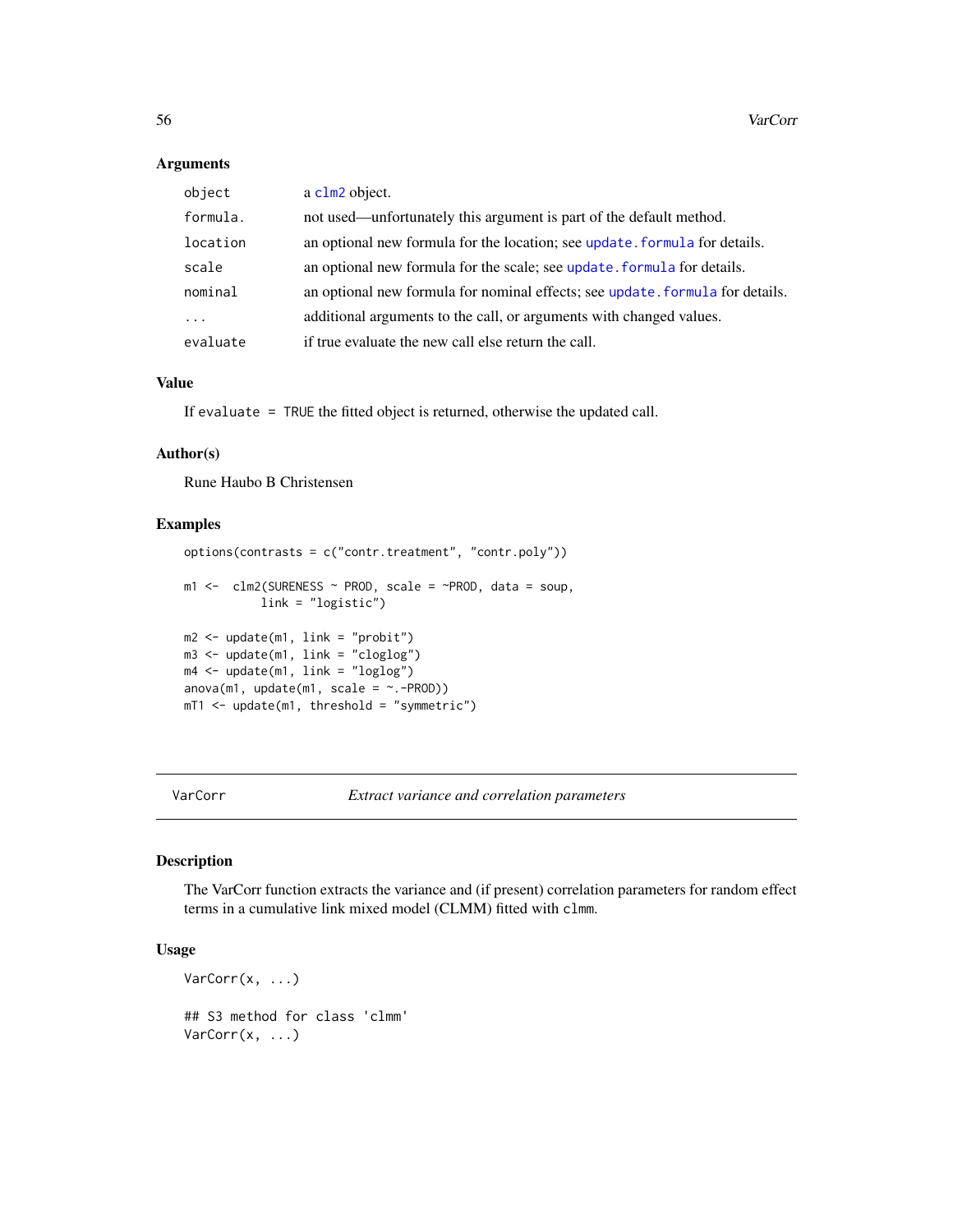#### <span id="page-56-0"></span>wine  $57$

#### **Arguments**

|          | a c1mm object.                         |
|----------|----------------------------------------|
| $\cdots$ | currently not used by the c1mm method. |

## Details

The VarCorr method returns a list of data.frames; one for each distinct grouping factor. Each data.frame has as many rows as there are levels for that grouping factor and as many columns as there are random effects for each level. For example a model can contain a random intercept (one column) or a random intercept and a random slope (two columns) for the same grouping factor.

If conditional variances are requested, they are returned in the same structure as the conditional modes (random effect estimates/predictions).

#### Value

A list of matrices with variances in the diagonal and correlation parameters in the off-diagonal one matrix for each random effects term in the model. Standard deviations are provided as attributes to the matrices.

## Author(s)

Rune Haubo B Christensen

## Examples

fm1 <- clmm(rating  $\sim$  contact + temp + (1|judge), data=wine) VarCorr(fm1)

wine *Bitterness of wine*

#### Description

The wine data set is adopted from Randall(1989) and from a factorial experiment on factors determining the bitterness of wine. Two treatment factors (temperature and contact) each have two levels. Temperature and contact between juice and skins can be controlled when cruching grapes during wine production. Nine judges each assessed wine from two bottles from each of the four treatment conditions, hence there are 72 observations in all.

#### Usage

wine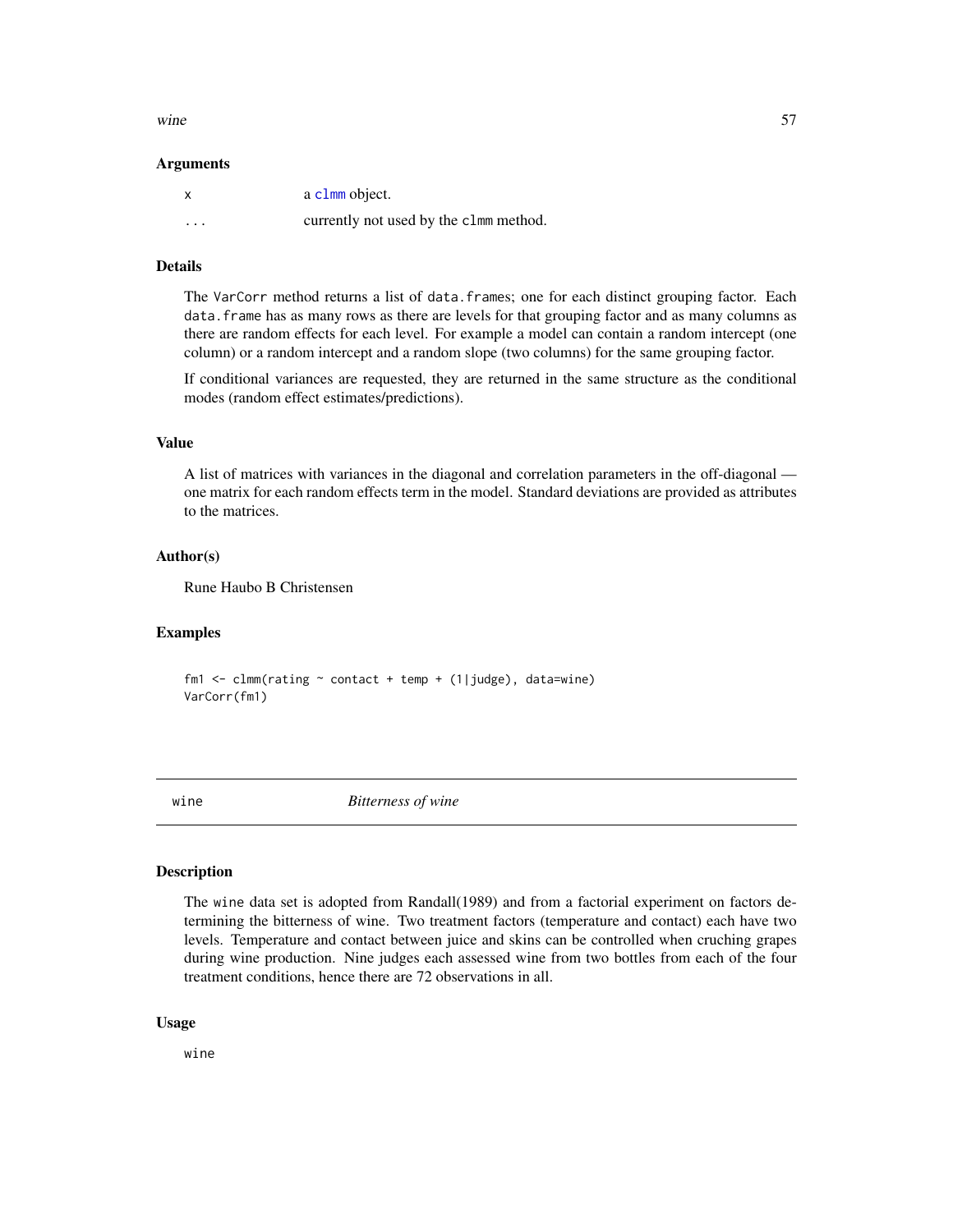#### Format

response scorings of wine bitterness on a 0—100 continuous scale.

rating ordered factor with 5 levels; a grouped version of response.

temp temperature: factor with two levels.

contact factor with two levels ("no" and "yes").

bottle factor with eight levels.

judge factor with nine levels.

#### Source

Data are adopted from Randall (1989).

#### References

Randall, J (1989). The analysis of sensory data by generalised linear model. *Biometrical journal 7*, pp. 781–793.

Tutz, G. and W. Hennevogl (1996). Random effects in ordinal regression models. *Computational Statistics & Data Analysis 22*, pp. 537–557.

## Examples

```
head(wine)
str(wine)
## Variables 'rating' and 'response' are related in the following way:
(intervals < - seq(0, 100, by = 20))all(wine$rating == findInterval(wine$response, intervals)) ## ok
## A few illustrative tabulations:
## Table matching Table 5 in Randall (1989):
temp.contact.bottle <- with(wine, temp:contact:bottle)[drop=TRUE]
xtabs(response \sim temp.contact.bottle + judge, data = wine)
## Table matching Table 6 in Randall (1989):
with(wine, {
  tcb <- temp:contact:bottle
  tcb <- tcb[drop=TRUE]
  table(tcb, rating)
})
## or simply: with(wine, table(bottle, rating))
## Table matching Table 1 in Tutz & Hennevogl (1996):
tab <- xtabs(as.numeric(rating) ~ judge + temp.contact.bottle,
             data = wine)colnames(tab) <-
  paste(rep(c("c", "w"), each = 4), rep(c("n", "n", "y", "y"), 2),1:8, sep=".")
tab
```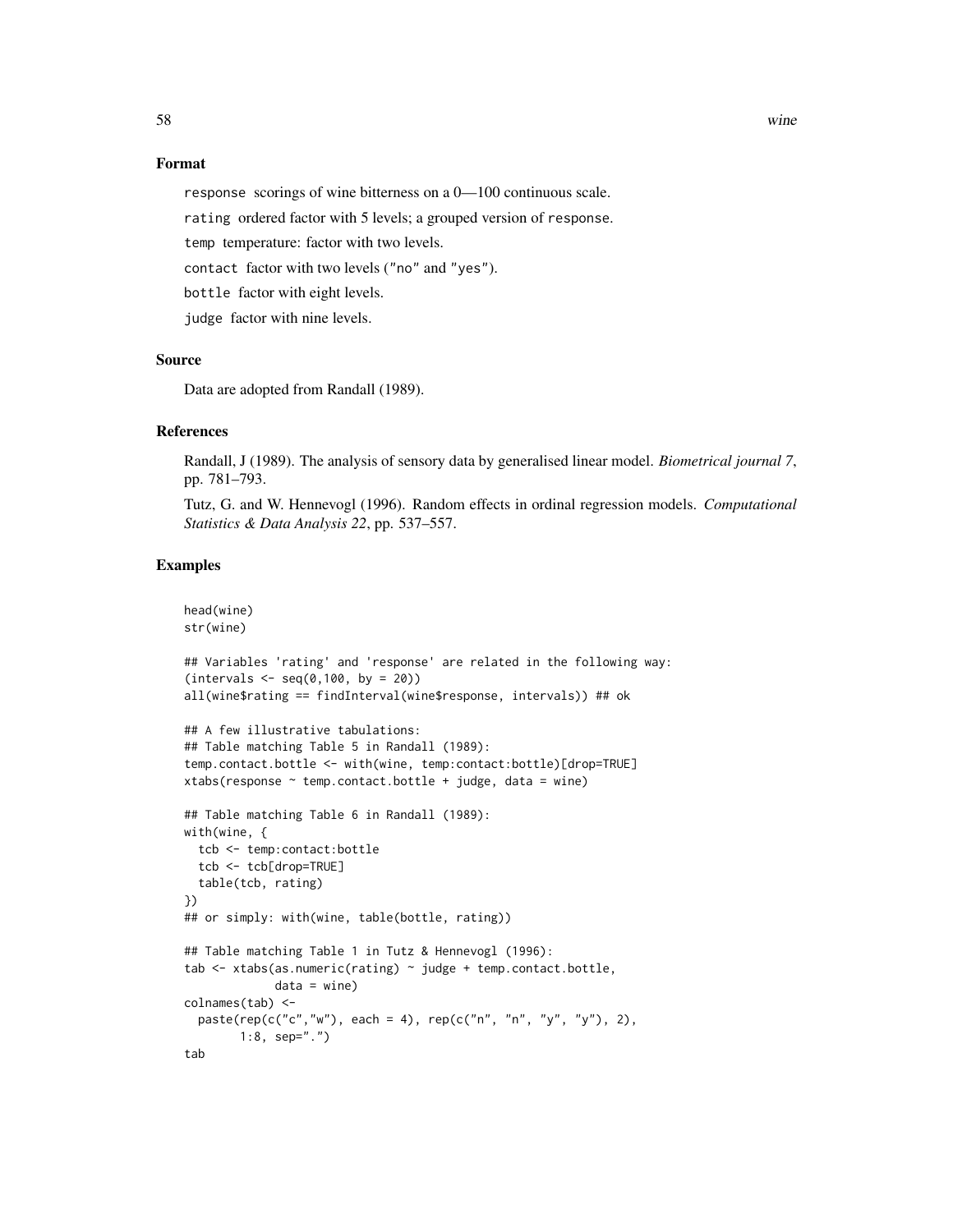wine 59

```
## A simple model:
m1 <- clm(rating ~ rtemp ~ x constant, data = wine)summary(m1)
```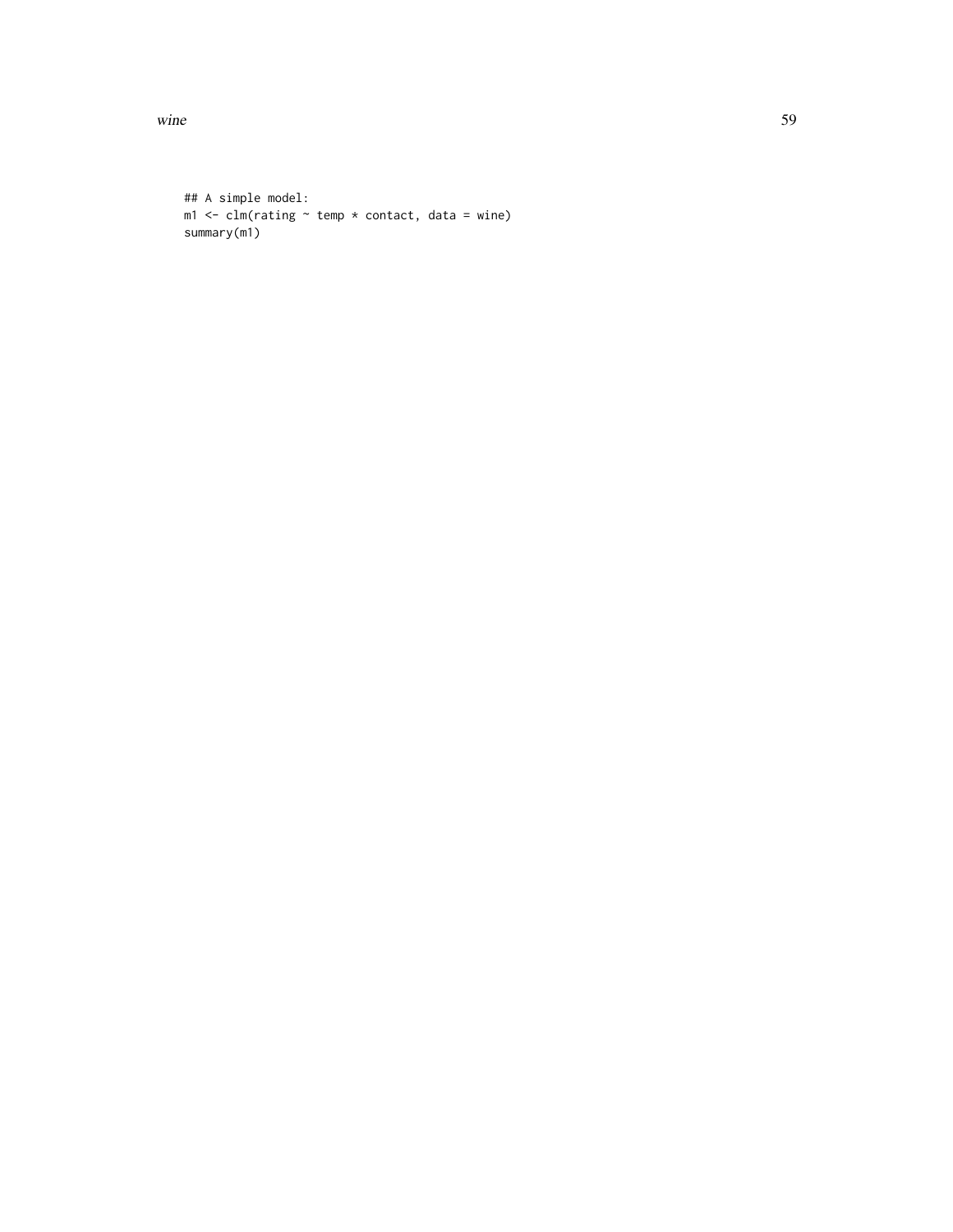# <span id="page-59-0"></span>Index

∗Topic datasets income , [40](#page-39-0) soup , [54](#page-53-0) wine , [57](#page-56-0) ∗Topic distribution gfun , [37](#page-36-0) gumbel , [38](#page-37-0) lgamma , [42](#page-41-0) ∗Topic models addterm.clm2 , [4](#page-3-0) anova.clm2 , [6](#page-5-0) clm , [7](#page-6-0) clm.control , [12](#page-11-0) clm.fit , [13](#page-12-0) clm2 , [15](#page-14-0) clm2.control , [20](#page-19-0) clmm , [21](#page-20-0) clmm.control, [23](#page-22-0) clmm2 , [24](#page-23-0) clmm2.control, [28](#page-27-0) confint , [29](#page-28-0) confint.clm2, [32](#page-31-0) convergence , [35](#page-34-0) drop.coef , [36](#page-35-0) nominal\_test , [43](#page-42-0) predict.clm , [45](#page-44-0) predict.clm2 , [47](#page-46-0) profile.clmm2 , [49](#page-48-0) ranef , [51](#page-50-0) slice , [53](#page-52-0) update.clm2, [55](#page-54-0) VarCorr , [56](#page-55-0) ∗Topic package ordinal-package , [2](#page-1-0) addterm , *[7](#page-6-0)* , *[16](#page-15-0)* addterm.clm2 , [4](#page-3-0) addterm.default , *[5](#page-4-0)* AIC , *[9](#page-8-0)* anova , *[5](#page-4-0)* , *[9](#page-8-0)* , *[16](#page-15-0)* , *[26](#page-25-0)*

anova.clm2 , [6](#page-5-0) anova.clmm2 *(*anova.clm2 *)* , [6](#page-5-0) anova.default , *[7](#page-6-0)* clm , *[3](#page-2-0) , [4](#page-3-0)* , [7](#page-6-0) , *[12](#page-11-0) [–15](#page-14-0)* , *[30](#page-29-0)* , *[35](#page-34-0)* , *[38](#page-37-0) , [39](#page-38-0)* , *[47](#page-46-0)* clm.control , *[8](#page-7-0) , [9](#page-8-0)* , [12](#page-11-0) , *[13](#page-12-0)* , *[22](#page-21-0)* , *[30](#page-29-0)* clm.fit , *[12](#page-11-0)* , [13](#page-12-0) clm2 , *[4](#page-3-0) – [7](#page-6-0)* , *[9](#page-8-0)* , [15](#page-14-0) , *[21](#page-20-0)* , *[24](#page-23-0) [–26](#page-25-0)* , *[32](#page-31-0) , [33](#page-32-0)* , *[42](#page-41-0)* , *[48](#page-47-0)* , *[56](#page-55-0)* clm2.control , *[16](#page-15-0)* , [20](#page-19-0) , *[25](#page-24-0)* clmm , *[3](#page-2-0) , [4](#page-3-0)* , [21](#page-20-0) , *[24](#page-23-0)* , *[38](#page-37-0) , [39](#page-38-0)* , *[47](#page-46-0)* , *[52](#page-51-0)* , *[57](#page-56-0)* clmm.control , *[22](#page-21-0)* , [23](#page-22-0) clmm2 , *[4](#page-3-0)* , *[22](#page-21-0)* , [24](#page-23-0) , *[29](#page-28-0)* , *[42](#page-41-0)* , *[48](#page-47-0) , [49](#page-48-0)* clmm2.control , *[25](#page-24-0)* , [28](#page-27-0) coef , *[9](#page-8-0)* condVar *(*ranef *)* , [51](#page-50-0) confint , *[9](#page-8-0)* , *[16](#page-15-0)* , *[26](#page-25-0)* , [29](#page-28-0) , *[31](#page-30-0)* , *[34](#page-33-0)* , *[51](#page-50-0)* confint.clm2 , [32](#page-31-0) confint.clmm2 *(*profile.clmm2 *)* , [49](#page-48-0) confint.profile.clm2 *(*confint.clm2 *)* , [32](#page-31-0) confint.profile.clmm2 *(*profile.clmm2 *)* , [49](#page-48-0) convergence , [35](#page-34-0) data.frame , *[31](#page-30-0)* defunct , *[4](#page-3-0)* deprecated , *[4](#page-3-0)* dgumbel *(*gumbel *)* , [38](#page-37-0) dlgamma *(*lgamma *)* , [42](#page-41-0) drop.coef, [36](#page-35-0) drop1 , *[9](#page-8-0)* dropterm , *[7](#page-6-0)* , *[9](#page-8-0)* , *[16](#page-15-0)* dropterm.clm2 *(*addterm.clm2 *)* , [4](#page-3-0) dropterm.default , *[5](#page-4-0)* extractAIC , *[9](#page-8-0)* formula , *[8](#page-7-0)* , *[15](#page-14-0)* gcauchy *(*gfun *)* , [37](#page-36-0) gfun , [37](#page-36-0) , *[40](#page-39-0)* , *[43](#page-42-0)* ggumbel *(*gumbel *)* , [38](#page-37-0)